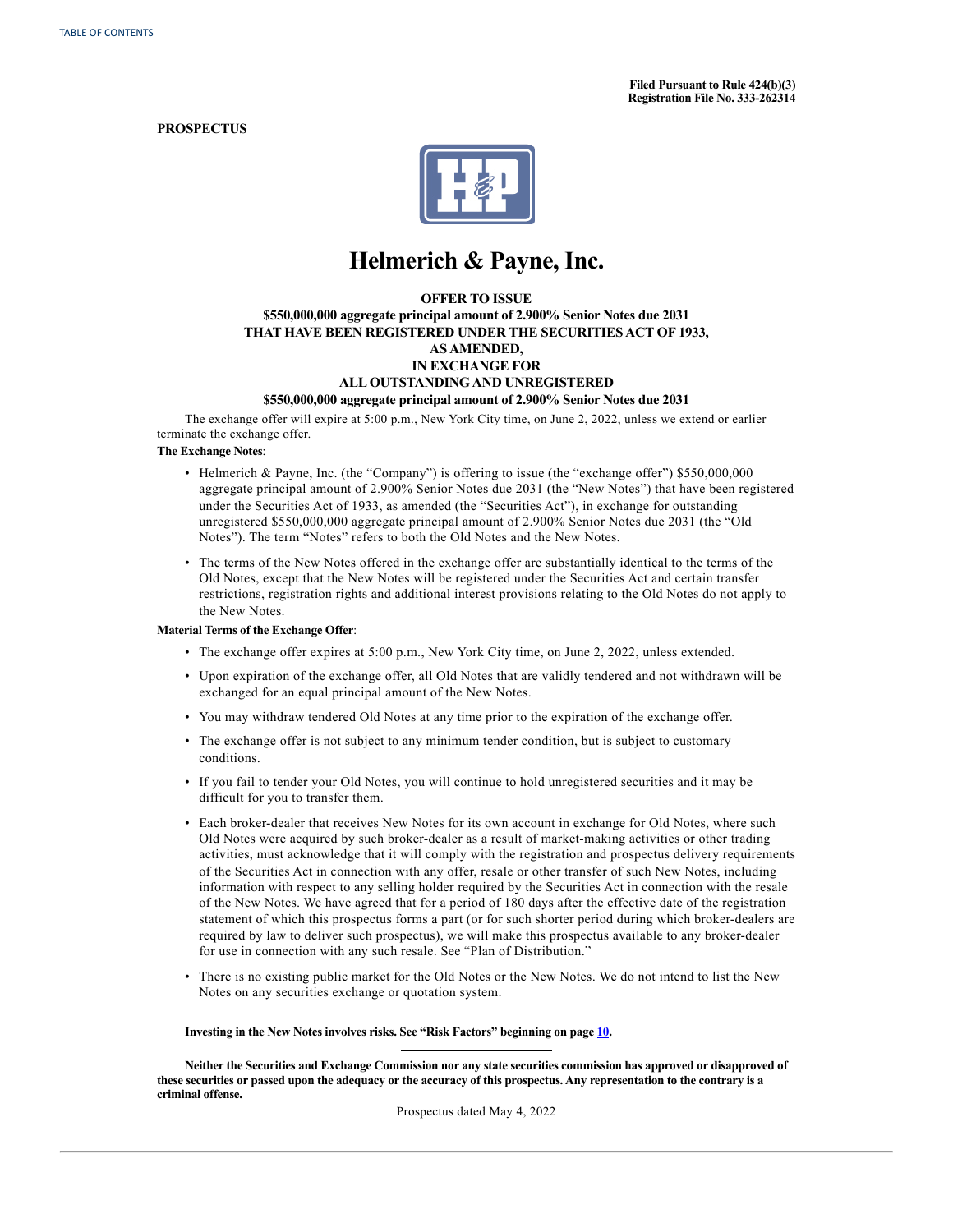# **TABLE OF CONTENTS**

<span id="page-1-0"></span>

|                                                             | Page                     |
|-------------------------------------------------------------|--------------------------|
| <b>MARKET AND INDUSTRY DATA</b>                             | $\mathbf{\underline{u}}$ |
| <b>CAUTIONARY NOTE REGARDING FORWARD-LOOKING STATEMENTS</b> | . .<br>$\mathbf{11}$     |
| <b>SUMMARY</b>                                              |                          |
| <b>RISK FACTORS</b>                                         | 10                       |
| <b>USE OF PROCEEDS</b>                                      | 13                       |
| THE EXCHANGE OFFER                                          | 13                       |
| <b>DESCRIPTION OF THE NEW NOTES</b>                         | <b>20</b>                |
| U.S. FEDERAL INCOME TAX CONSIDERATIONS                      | 38                       |
| <b>CERTAIN ERISA CONSIDERATIONS</b>                         | 38                       |
| <b>PLAN OF DISTRIBUTION</b>                                 | 40                       |
| <b>LEGAL MATTERS</b>                                        | 41                       |
| <b>EXPERTS</b>                                              | 41                       |
| WHERE YOU CAN FIND MORE INFORMATION                         | 41                       |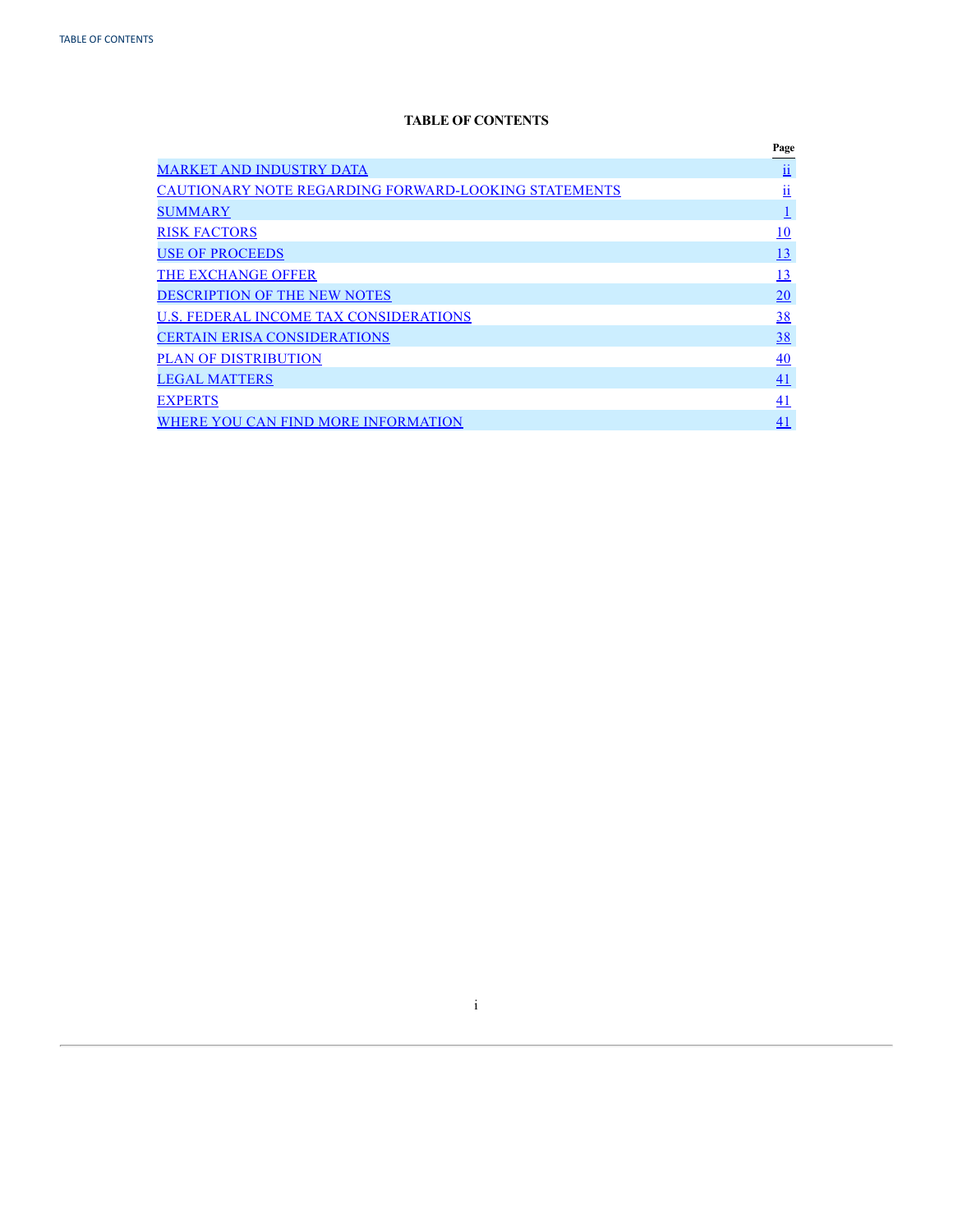<span id="page-2-0"></span>This prospectus is part of a registration statement we have filed with the Securities and Exchange Commission (the "SEC"). We have not authorized anyone to provide any information or to make any representations other than those contained in this prospectus or in the letter of transmittal accompanying this prospectus. We take no responsibility for, and can provide no assurance as to the reliability of, any other information that others may give you. This prospectus may only be used where it is legal to exchange the Old Notes for the New Notes, and this prospectus is not an offer to exchange or a solicitation to exchange the Old Notes for the New Notes where such an offer, solicitation or exchange would be unlawful. You should assume that the information appearing in this prospectus is accurate only as of the date on the cover of this prospectus and that any information we have incorporated by reference is accurate only as of the date of the document incorporated by reference.

This prospectus does not contain all the information included in the registration statement, including its exhibits and schedules. For further information about us and the Notes described in this prospectus, you should refer to the registration statement and its exhibits and schedules. Statements we make in this prospectus about certain contracts or other documents are not necessarily complete. When we make such statements, we refer you to the copies of the contracts or documents that are filed as exhibits to the registration statement, because those statements are qualified in all respects by reference to those exhibits. The registration statement, including the exhibits and schedules, is available at the SEC's website at http://www.sec.gov. See "Where You Can Find More Information."

You may also obtain this information without charge by writing us at the following address or telephoning us at the following telephone number:

> Investor Relations Helmerich & Payne, Inc. 1437 South Boulder Avenue, Suite 1400 Tulsa, Oklahoma 74119 (918) 742-5531

In order to ensure timely delivery, you must request the information no later than May 25, 2022, which is **five business days before the expiration of the exchange offer**.

## **MARKETAND INDUSTRY DATA**

This prospectus includes information with respect to market share and industry conditions, which are based upon internal estimates and various third-party sources. While management believes that such data is reliable, we have not independently verified any of the data from third-party sources nor have we ascertained the underlying assumptions relied upon therein. Similarly, our internal research is based upon management's understanding of industry conditions, and such information has not been verified by any independent sources. Accordingly, our estimates involve risks and uncertainties and are subject to change based on various factors, including those discussed under the heading "Risk Factors" in this prospectus.

## **CAUTIONARY NOTE REGARDING FORWARD-LOOKING STATEMENTS**

This prospectus and the documents incorporated by reference herein contain certain forward-looking statements within the meaning of Section 27A of the Securities Act and Section 21E of the Securities Exchange Act of 1934, as amended (the "Exchange Act"). All statements other than statements of historical facts included in this prospectus and the documents incorporated by reference herein, including, without limitation, statements regarding our future financial position, business strategy, budgets, projected costs and plans and objectives of management for future operations, are forward-looking statements. In addition, forward-looking statements generally can be identified by the use of forward-looking terminology such as "may," "will," "expect," "intend," "estimate," "anticipate," "believe," "predict," "project," "target," "continue," or the negative thereof or similar terminology. Forward-looking statements are based upon current plans, estimates, and expectations that are subject to risks, uncertainties, and assumptions. Although we believe that the expectations reflected in such forward-looking statements are reasonable, we can give no assurance that such expectations will prove to be correct. Actual results may vary materially from those indicated or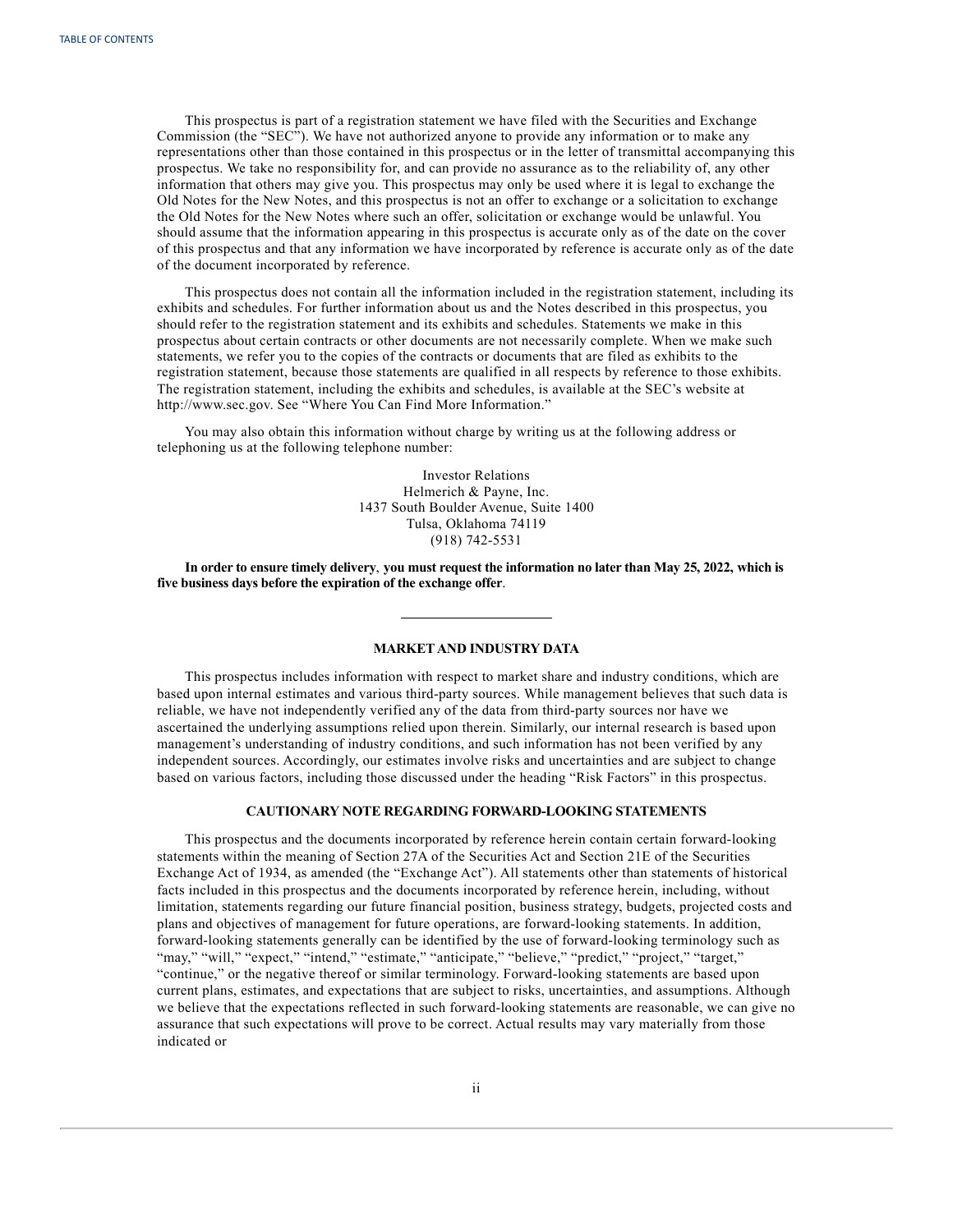anticipated by such forward-looking statements. The inclusion of such statements should not be regarded as a representation that such plans, estimates, or expectations will be achieved.

These forward-looking statements include, among others, information concerning our possible or assumed future results of operations and statements about the following subjects as:

- our business strategy;
- estimates of our revenues, income, earnings per share, and market share;
- our capital structure and our ability to return cash to stockholders through dividends or share repurchases;
- the amount and nature of our future capital expenditures and how we expect to fund our capital expenditures;
- the volatility of future oil and natural gas prices;
- the effects of actions by, or disputes among or between, members of the Organization of Petroleum Exporting Countries and other oil producing nations with respect to production levels or other matters related to the prices of oil and natural gas;
- changes in future levels of drilling activity and capital expenditures by our customers, whether as a result of global capital markets and liquidity, changes in prices of oil and natural gas or otherwise, which may cause us to idle or stack additional rigs, or increase our capital expenditures and the construction or acquisition of rigs;
- the ongoing effect, impact, potential duration or other implications of the novel strain of coronavirus pandemic, including any variants of the virus, and the effectiveness of vaccines and distribution of vaccines to treat the virus, any reinstatement of governmental-imposed restrictions, and the pace of the economic recovery and any expectations we may have with respect thereto;
- changes in worldwide rig supply and demand, competition, or technology;
- possible cancellation, suspension, renegotiation or termination (with or without cause) of our contracts as a result of general or industry-specific economic conditions, mechanical difficulties, performance or other reasons;
- expansion and growth of our business and operations;
- our belief that the final outcome of our legal proceedings will not materially affect our financial results;
- impact of federal and state legislative and regulatory actions and policies affecting our costs and increasing operation restrictions or delay and other adverse impacts on our business;
- impact of geopolitical developments and tensions, war and uncertainty in oil-producing countries;
- environmental or other liabilities, risks, damages or losses, whether related to storms or hurricanes (including wreckage or debris removal), collisions, grounding, blowouts, fires, explosions, other accidents, terrorism or otherwise, for which insurance coverage and contractual indemnities may be insufficient, unenforceable or otherwise unavailable;
- our financial condition and liquidity;
- tax matters, including our effective tax rates, tax positions, results of audits, changes in tax laws, treaties and regulations, tax assessments and liabilities for taxes;
- the occurrence of cybersecurity incidents, attacks or other breaches to our information technology systems;
- potential impacts on our business resulting from climate change, greenhouse gas regulations, and the impact of climate change-related changes in the frequency and severity of weather patterns;
- potential long-lived asset impairments; and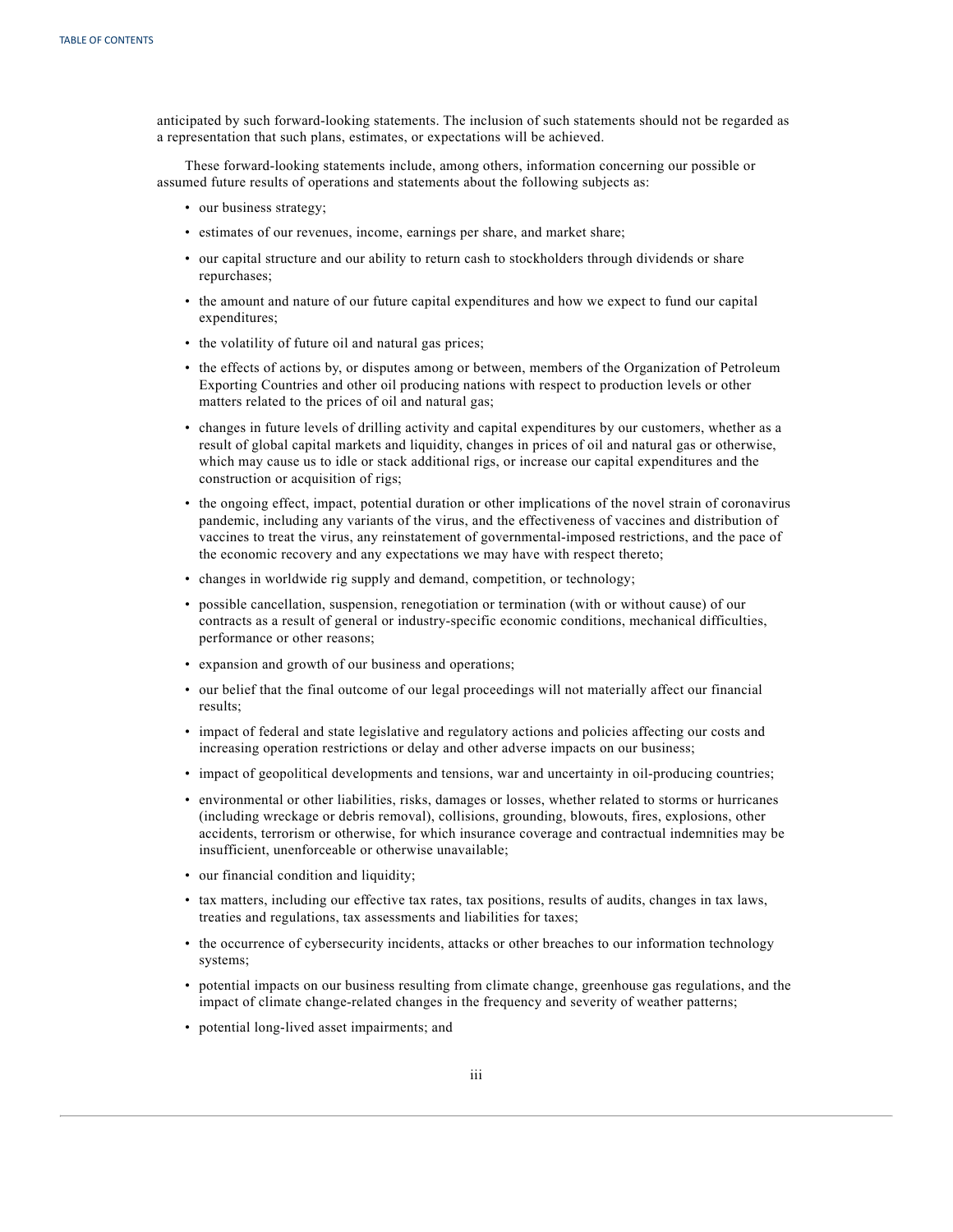• our sustainability strategy, including expectations, plans or goals related to corporate responsibility, sustainability and environmental matters, and any related reputational risks as a result of execution of this strategy.

Important factors that could cause actual results to differ materially from our expectations or results discussed in the forward-looking statements are disclosed under the section herein entitled "Risk Factors" and elsewhere in this prospectus, as well as in reports and documents the Company files with the SEC. You should carefully review the risk factors and cautionary statements described herein and in the other documents the Company files from time to time with the SEC, specifically the Company's Annual Report on Form 10-K, Quarterly Reports on Form 10-Q and Current Reports on Form 8-K. All subsequent written and oral forward-looking statements attributable to us, or persons acting on our behalf, are expressly qualified in their entirety by such cautionary statements. Because of the underlying risks and uncertainties, we caution you against placing undue reliance on these forward-looking statements. We assume no duty to update or revise these forward-looking statements based on changes of internal estimates, expectations or otherwise, except as required by law.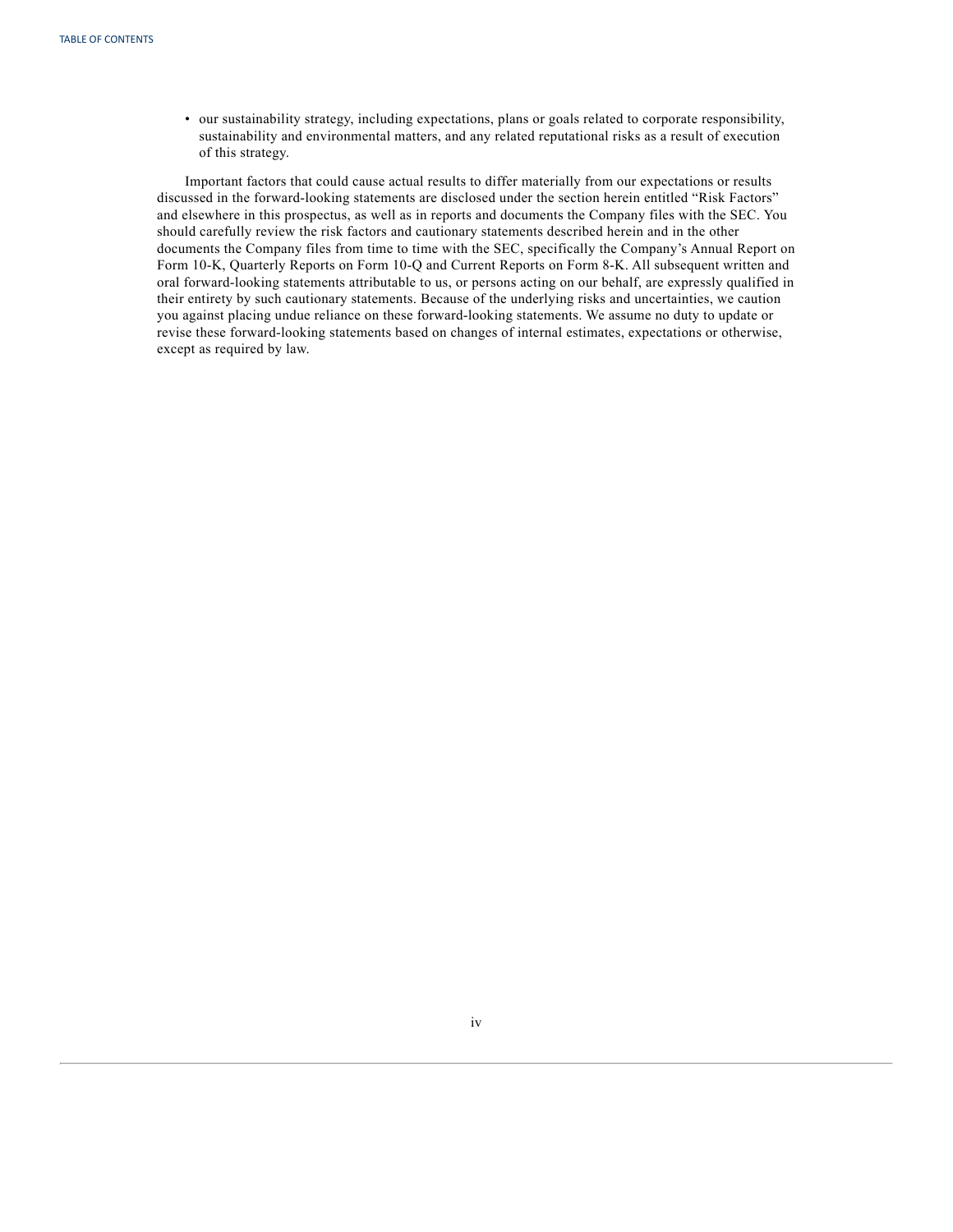#### **SUMMARY**

<span id="page-5-0"></span>*This summary highlights selected information from this prospectus or incorporated by reference herein and is therefore qualified in its entirety by the more detailed information appearing elsewhere, or* incorporated by reference, in this prospectus. It may not contain all the information that is important to you. *We urge you to read carefully this entire prospectus and the other documents to which it refers to understand fully the terms of the exchange of er and the New Notes.*

*The Company conducts substantially all of its business through its subsidiaries. In the sections of this prospectus that describe the business of the Company, unless the context otherwise indicates, references to "the Company," "us," "we," "our" and like terms refer to the Company and its subsidiaries. In the* sections of this prospectus that describe the Notes or the terms of the exchange offer, unless the context otherwise indicates, references to "us," "we," "our" and like terms refer to the Company and not to any of *its subsidiaries.*

## **Our Company**

Helmerich & Payne, Inc. was incorporated under the laws of the State of Delaware on February 3, 1940 and is successor to a business originally organized in 1920. We provide performance-driven drilling solutions and technologies that are intended to make hydrocarbon recovery safer and more economical for oil and gas exploration and production companies, but we focus primarily on the drilling segment of the oil and gas production value chain. Our technology services focus on developing, promoting and commercializing technologies designed to improve the efficiency and accuracy of drilling operations, as well as wellbore quality and placement.

Our global business is composed of three reportable business segments: North America Solutions, Offshore Gulf of Mexico, and International Solutions. During the fiscal year ended September 30, 2021, our North America Solutions operations were primarily located in Colorado, Louisiana, Montana, Nevada, New Mexico, North Dakota, Ohio, Oklahoma, Pennsylvania, Texas, Utah, West Virginia and Wyoming. Our Offshore Gulf of Mexico operations were conducted in Louisiana and in U.S. federal waters in the Gulf of Mexico. Our International Solutions operations had rigs located in four international locations during fiscal year 2021: Argentina, Bahrain, Colombia and United Arab Emirates.

We also own and operate a limited number of commercial real estate properties located in Tulsa, Oklahoma. Our real estate investments include a shopping center containing approximately 390,000 leasable square feet and approximately 176 acres of undeveloped real estate. Our research and development endeavors include both internal development and external acquisition of developing technologies. Our wholly owned captive insurance companies (the "Captives") are used to insure the deductibles for our workers' compensation, general liability and automobile liability insurance programs. The Company and the Captives maintain excess property and casualty reinsurance programs with third-party insurers in an effort to limit the financial impact of significant events covered under these programs.

Helmerich & Payne, Inc. is a Delaware corporation. Our principal executive offices are located at 1437 South Boulder Avenue, Suite 1400, Tulsa, Oklahoma, 74119. Our telephone number is (918) 742-5531.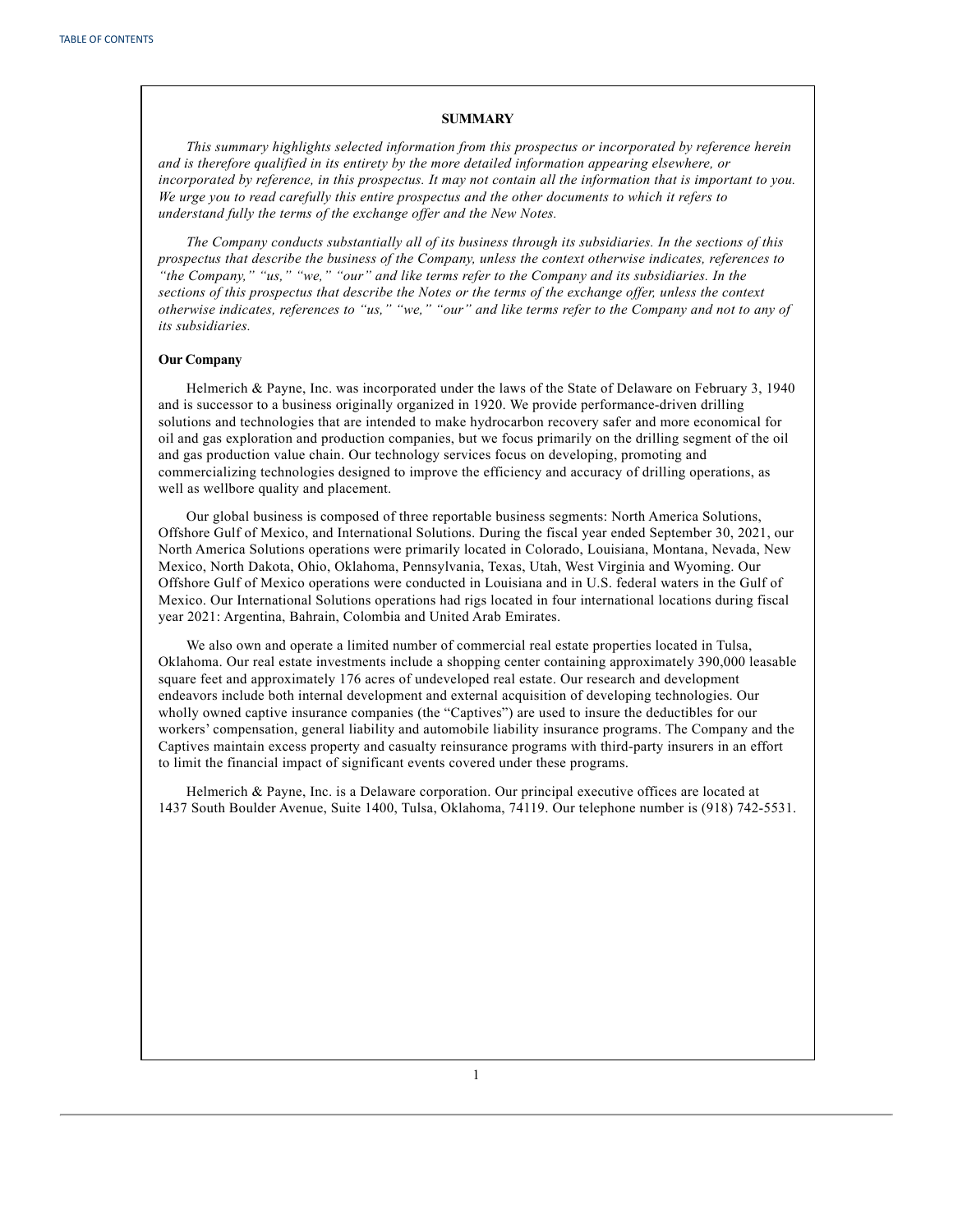# **The Exchange Offer**

A brief description of the material terms of the exchange offer follows. We are offering to exchange the New Notes for the Old Notes. The terms of the New Notes offered in the exchange offer are substantially identical to the terms of the Old Notes, except that the New Notes will be registered under the Securities Act, and certain transfer restrictions, registration rights and additional interest provisions relating to the Old Notes do not apply to the New Notes. For a more complete description, see "Description of the New Notes" and "The Exchange Offer."

| <b>Old Notes</b>                | 2.900% Senior Notes due 2031, which we issued on<br>September 29, 2021. \$550,000,000 aggregate principal amount<br>of the Old Notes were issued under the indenture, as defined<br>below under "Description of the New Notes."                                                                                                                                                                                                                                                                |
|---------------------------------|------------------------------------------------------------------------------------------------------------------------------------------------------------------------------------------------------------------------------------------------------------------------------------------------------------------------------------------------------------------------------------------------------------------------------------------------------------------------------------------------|
| <b>New Notes</b>                | 2.900% Senior Notes due 2031, the issuance of which has<br>been registered under the Securities Act. The form and the<br>terms of the New Notes are substantially identical to those of<br>the Old Notes, except that the transfer restrictions, registration<br>rights and additional interest provisions relating to the Old<br>Notes described in the registration rights agreement do not<br>apply to the New Notes.                                                                       |
| The Exchange Offer              | We are offering to issue up to \$550,000,000 aggregate<br>principal amount of New Notes in exchange for a like<br>principal amount of Old Notes to satisfy our obligations under<br>the registration rights agreement that we entered into when the<br>Old Notes were issued in a transaction consummated in<br>reliance upon exemptions from registration provided by<br>Rule 144A and Regulation S under the Securities Act.                                                                 |
| <b>Expiration Date; Tenders</b> | The exchange offer will expire at 5:00 p.m., New York City<br>time, on June 2, 2022, unless we extend or earlier terminate<br>the exchange offer. By tendering your Old Notes, you<br>represent to us that:                                                                                                                                                                                                                                                                                    |
|                                 | you are neither our "affiliate," as defined in Rule 405<br>$\bullet$<br>under the Securities Act, nor a broker-dealer tendering<br>Notes acquired directly from us for your own account;                                                                                                                                                                                                                                                                                                       |
|                                 | any New Notes you receive in the exchange offer are<br>$\bullet$<br>being acquired by you in the ordinary course of your<br>business:                                                                                                                                                                                                                                                                                                                                                          |
|                                 | at the time of the commencement of the exchange offer,<br>$\bullet$<br>neither you nor, to your knowledge, anyone receiving<br>New Notes from you, has any arrangement or<br>understanding with any person to participate in the<br>distribution, as defined in the Securities Act, of the Old<br>Notes or the New Notes in violation of the Securities Act;<br>if you are a broker-dealer, you will receive the New Notes<br>$\bullet$<br>for your own account in exchange for Old Notes that |
|                                 | were acquired by you as a result of your market-making<br>activities or other trading activities and that you will<br>deliver a prospectus meeting the requirements of the<br>Securities Act in connection with any resale of the New<br>Notes you receive; for further information regarding<br>resales of the New Notes by participating broker-dealers,<br>see the discussion under the caption "Plan of<br>Distribution"; and                                                              |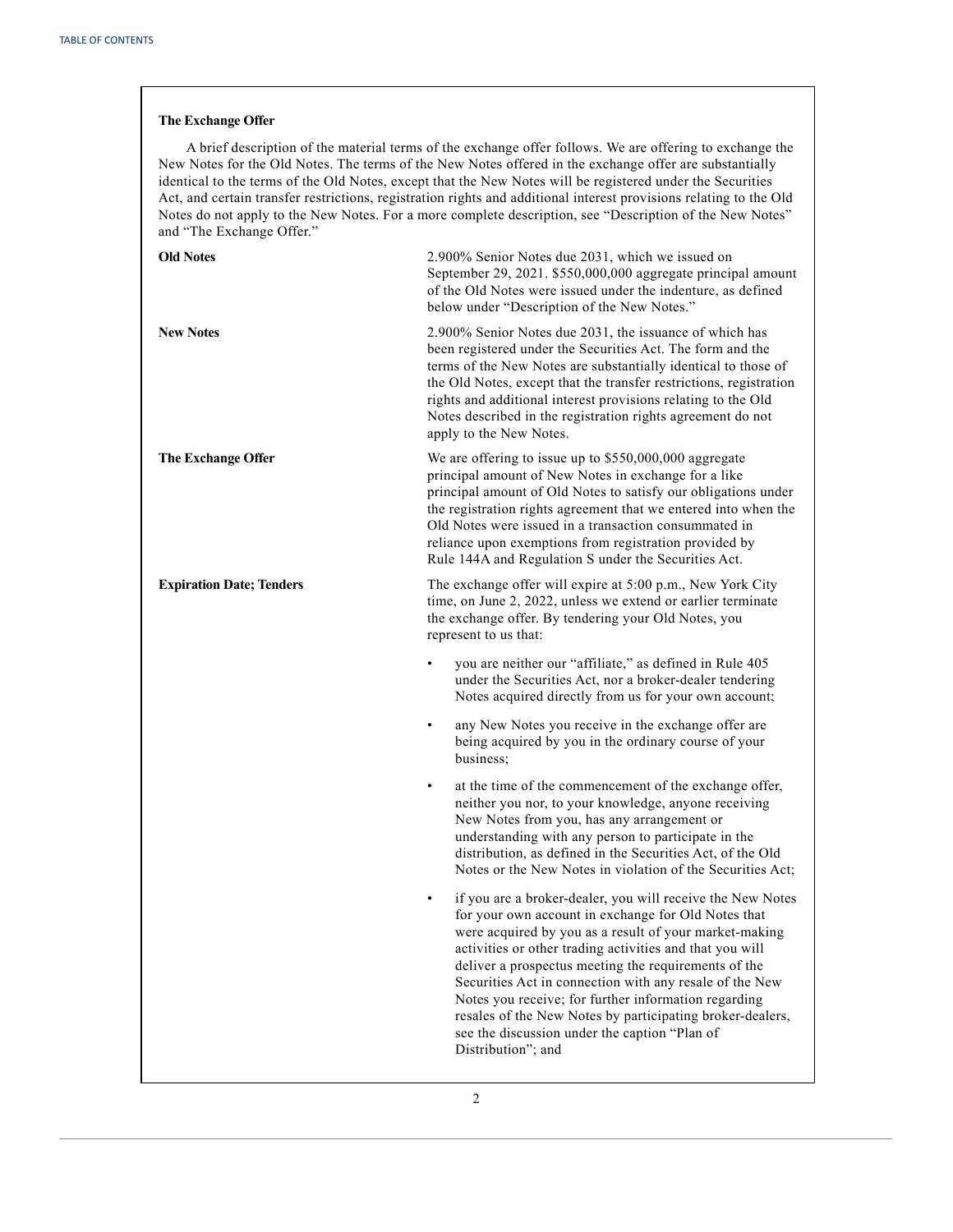| <b>Withdrawal; Non-Acceptance</b>         | if you are not a broker-dealer, you are not engaged in, and<br>do not intend to engage in, the distribution, as defined in<br>the Securities Act, of the New Notes.<br>You may withdraw any Old Notes tendered in the exchange<br>offer at any time prior to 5:00 p.m., New York City time, on<br>June 2, 2022, unless we extend or earlier terminate the<br>exchange offer. If we decide for any reason not to accept any<br>Old Notes tendered for exchange, the Old Notes will be<br>returned to the registered holder at our expense promptly after<br>the expiration or termination of the exchange offer. In the case<br>of Old Notes tendered by book-entry transfer into the<br>exchange agent's account at The Depository Trust Company<br>("DTC"), any withdrawn or unaccepted Old Notes will be<br>credited to the tendering holder's account at DTC. For further<br>information regarding the withdrawal of tendered Old Notes,<br>see "The Exchange Offer - Terms of the Exchange Offer;<br>Period for Tendering Old Notes" and "The Exchange Offer -<br>Withdrawal Rights." |
|-------------------------------------------|-------------------------------------------------------------------------------------------------------------------------------------------------------------------------------------------------------------------------------------------------------------------------------------------------------------------------------------------------------------------------------------------------------------------------------------------------------------------------------------------------------------------------------------------------------------------------------------------------------------------------------------------------------------------------------------------------------------------------------------------------------------------------------------------------------------------------------------------------------------------------------------------------------------------------------------------------------------------------------------------------------------------------------------------------------------------------------------------|
| <b>Conditions to the Exchange Offer</b>   | We are not required to accept for exchange or to issue New<br>Notes in exchange for any Old Notes, and we may terminate<br>or amend the exchange offer, if any of the following events<br>occur prior to the expiration of the exchange offer:                                                                                                                                                                                                                                                                                                                                                                                                                                                                                                                                                                                                                                                                                                                                                                                                                                            |
|                                           | the exchange offer violates any applicable law or<br>$\bullet$<br>applicable interpretation of the staff of the SEC;                                                                                                                                                                                                                                                                                                                                                                                                                                                                                                                                                                                                                                                                                                                                                                                                                                                                                                                                                                      |
|                                           | an action or proceeding shall have been instituted or<br>$\bullet$<br>threatened in any court or by any governmental agency<br>that might materially impair our ability to proceed with<br>the exchange offer;                                                                                                                                                                                                                                                                                                                                                                                                                                                                                                                                                                                                                                                                                                                                                                                                                                                                            |
|                                           | we do not receive all the governmental approvals that we<br>$\bullet$<br>deem necessary to consummate the exchange offer; or                                                                                                                                                                                                                                                                                                                                                                                                                                                                                                                                                                                                                                                                                                                                                                                                                                                                                                                                                              |
|                                           | there has been proposed, adopted or enacted any law,<br>$\bullet$<br>statute, rule or regulation that, in our reasonable<br>judgment, would materially impair our ability to<br>consummate the exchange offer.                                                                                                                                                                                                                                                                                                                                                                                                                                                                                                                                                                                                                                                                                                                                                                                                                                                                            |
|                                           | We may waive any of the above conditions in our reasonable<br>discretion. See the discussion below under the caption "The<br>Exchange Offer — Conditions to the Exchange Offer" for<br>more information regarding the conditions to the exchange<br>offer.                                                                                                                                                                                                                                                                                                                                                                                                                                                                                                                                                                                                                                                                                                                                                                                                                                |
| <b>Procedures for Tendering Old Notes</b> | Unless you comply with the procedures described below under<br>the caption "The Exchange Offer — Guaranteed Delivery<br>Procedures," you must do one of the following on or prior to<br>the expiration of the exchange offer to participate in the<br>exchange offer:                                                                                                                                                                                                                                                                                                                                                                                                                                                                                                                                                                                                                                                                                                                                                                                                                     |
|                                           | tender your Old Notes by sending (i) the certificates for<br>your Old Notes (in proper form for transfer), (ii) a<br>properly completed and duly executed letter of transmittal<br>and (iii) all other documents required by the letter of<br>transmittal to Computershare Trust Company, N.A., as<br>exchange agent, at one of the addresses listed below<br>under the caption "The Exchange Offer - Exchange<br>Agent"; or                                                                                                                                                                                                                                                                                                                                                                                                                                                                                                                                                                                                                                                              |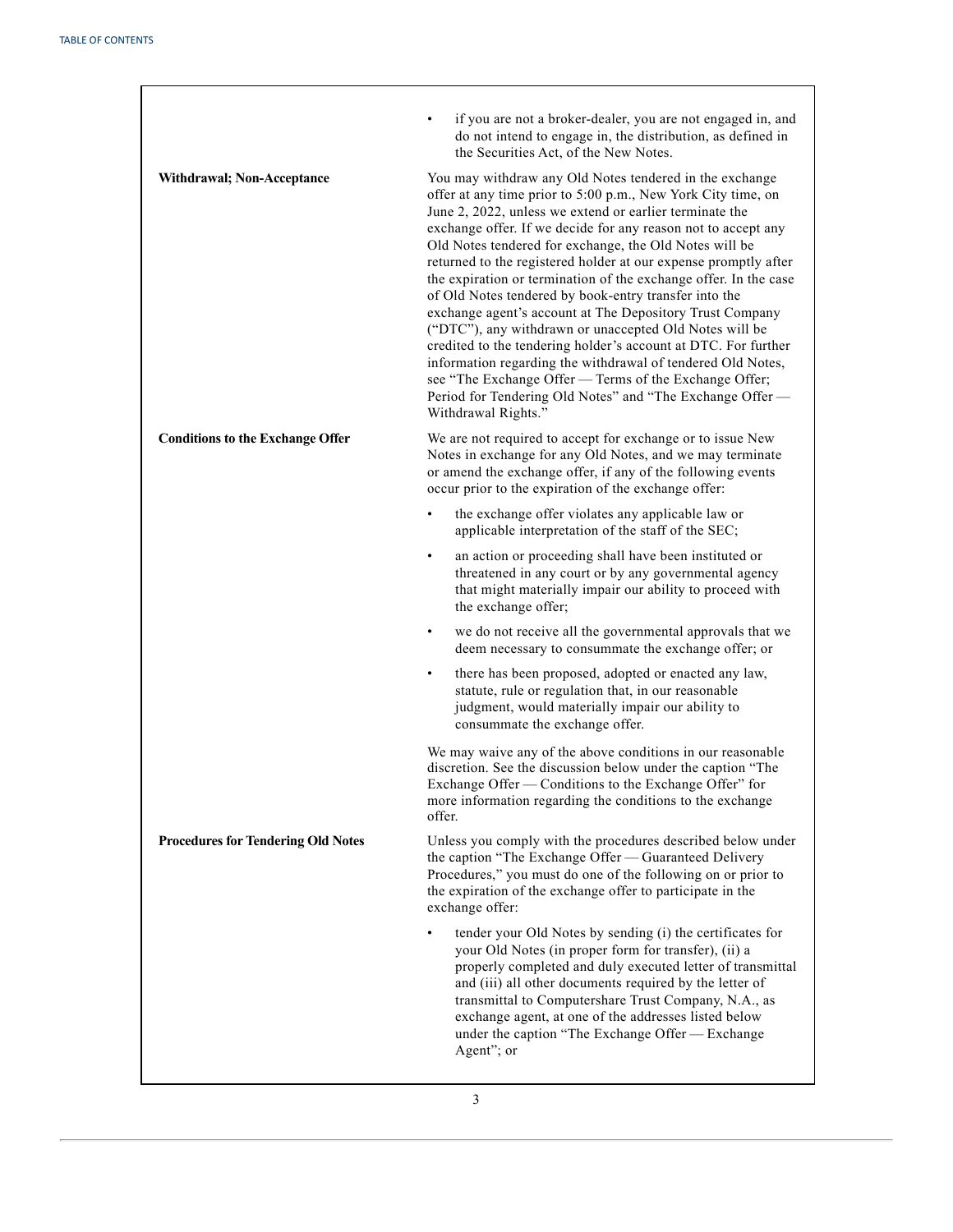|                                                         | tender your Old Notes by using the book-entry transfer<br>procedures described below and transmitting a properly<br>completed and duly executed letter of transmittal, or an<br>agent's message, as defined below under "The Exchange<br>Offer - Procedures for Tendering Old Notes," instead of<br>the letter of transmittal, to the exchange agent. For a<br>book-entry transfer to constitute a valid tender of your<br>Old Notes in the exchange offer, Computershare Trust<br>Company, N.A., as exchange agent, must receive a<br>confirmation of book-entry transfer of your Old Notes<br>into the exchange agent's account at DTC prior to the<br>expiration or termination of the exchange offer. For more<br>information regarding the use of book-entry transfer<br>procedures, including a description of the required<br>agent's message, see the discussion below under the<br>caption "The Exchange Offer - Book-Entry Transfers."<br>As used in this prospectus, the term "agent's message"<br>means a message, transmitted by DTC to and received by<br>the exchange agent and forming a part of a book-entry<br>confirmation, which states that DTC has received an<br>express acknowledgment from the tendering participant<br>stating that such participant has received and agrees to be<br>bound by the letter of transmittal and that we may enforce<br>such letter of transmittal against such participant. |
|---------------------------------------------------------|------------------------------------------------------------------------------------------------------------------------------------------------------------------------------------------------------------------------------------------------------------------------------------------------------------------------------------------------------------------------------------------------------------------------------------------------------------------------------------------------------------------------------------------------------------------------------------------------------------------------------------------------------------------------------------------------------------------------------------------------------------------------------------------------------------------------------------------------------------------------------------------------------------------------------------------------------------------------------------------------------------------------------------------------------------------------------------------------------------------------------------------------------------------------------------------------------------------------------------------------------------------------------------------------------------------------------------------------------------------------------------------------------------------------------------|
| <b>Guaranteed Delivery Procedures</b>                   | If you are a registered holder of Old Notes and wish to tender<br>your Old Notes in the exchange offer, but:                                                                                                                                                                                                                                                                                                                                                                                                                                                                                                                                                                                                                                                                                                                                                                                                                                                                                                                                                                                                                                                                                                                                                                                                                                                                                                                       |
|                                                         | the Old Notes are not immediately available;<br>$\bullet$                                                                                                                                                                                                                                                                                                                                                                                                                                                                                                                                                                                                                                                                                                                                                                                                                                                                                                                                                                                                                                                                                                                                                                                                                                                                                                                                                                          |
|                                                         | time will not permit your Old Notes or other required<br>$\bullet$<br>documents to reach the exchange agent before the<br>expiration or termination of the exchange offer; or                                                                                                                                                                                                                                                                                                                                                                                                                                                                                                                                                                                                                                                                                                                                                                                                                                                                                                                                                                                                                                                                                                                                                                                                                                                      |
|                                                         | the procedure for book-entry transfer cannot be<br>completed prior to the expiration or termination of the<br>exchange offer;                                                                                                                                                                                                                                                                                                                                                                                                                                                                                                                                                                                                                                                                                                                                                                                                                                                                                                                                                                                                                                                                                                                                                                                                                                                                                                      |
|                                                         | then you may tender Old Notes by following the procedures<br>described below under the caption "The Exchange Offer -<br>Guaranteed Delivery Procedures."                                                                                                                                                                                                                                                                                                                                                                                                                                                                                                                                                                                                                                                                                                                                                                                                                                                                                                                                                                                                                                                                                                                                                                                                                                                                           |
| <b>Special Procedures for Beneficial</b>                |                                                                                                                                                                                                                                                                                                                                                                                                                                                                                                                                                                                                                                                                                                                                                                                                                                                                                                                                                                                                                                                                                                                                                                                                                                                                                                                                                                                                                                    |
| <b>Owners</b>                                           | If you are a beneficial owner whose Old Notes are registered<br>in the name of a broker, dealer, commercial bank, trust<br>company or other nominee and you wish to tender your Old<br>Notes in the exchange offer, you should promptly contact the<br>person in whose name the Old Notes are registered and<br>instruct that person to tender them on your behalf. If you wish<br>to tender such Old Notes in the exchange offer on your own<br>behalf, prior to completing and executing the letter of<br>transmittal and delivering your Old Notes, you must either<br>make appropriate arrangements to register ownership of the<br>Old Notes in your name, or obtain a properly completed bond<br>power from the person in whose name the Old Notes are<br>registered.                                                                                                                                                                                                                                                                                                                                                                                                                                                                                                                                                                                                                                                        |
| <b>U.S. Federal Income Tax</b><br><b>Considerations</b> | The receipt of New Notes in exchange for Old Notes in the<br>exchange offer will not be a taxable transaction for U.S.<br>federal                                                                                                                                                                                                                                                                                                                                                                                                                                                                                                                                                                                                                                                                                                                                                                                                                                                                                                                                                                                                                                                                                                                                                                                                                                                                                                  |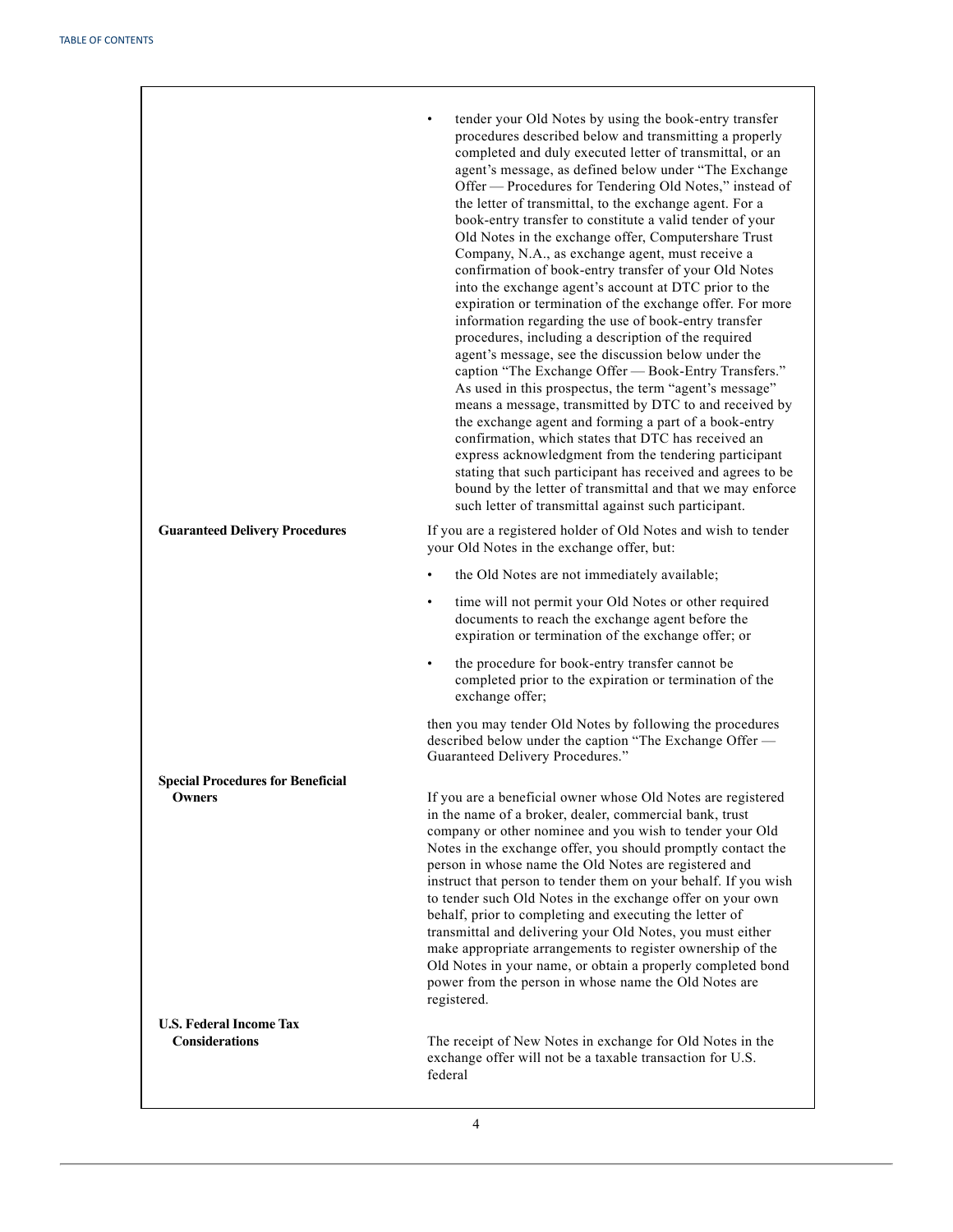|                        | income tax purposes. See the discussion below under the<br>caption "U.S. Federal Income Tax Considerations" for more<br>information regarding the U.S. federal income tax<br>consequences to you of the exchange offer.                                                                                                                                                                                                                                                                                                                                          |
|------------------------|------------------------------------------------------------------------------------------------------------------------------------------------------------------------------------------------------------------------------------------------------------------------------------------------------------------------------------------------------------------------------------------------------------------------------------------------------------------------------------------------------------------------------------------------------------------|
| <b>Use of Proceeds</b> | We will not receive any cash proceeds from the exchange<br>offer.                                                                                                                                                                                                                                                                                                                                                                                                                                                                                                |
| <b>Exchange Agent</b>  | Computershare Trust Company, N.A., is the exchange agent<br>for the exchange offer. You can find the address and telephone<br>number of the exchange agent below under the caption "The<br>Exchange Offer - Exchange Agent."                                                                                                                                                                                                                                                                                                                                     |
| <b>Resales</b>         | Based on interpretations by the staff of the SEC, as set forth in<br>no-action letters issued to third parties, we believe that the<br>New Notes issued in the exchange offer may be offered for<br>resale, resold or otherwise transferred by you without<br>compliance with the registration and prospectus delivery<br>requirements of the Securities Act as long as:                                                                                                                                                                                         |
|                        | you are acquiring the New Notes in the ordinary course<br>of your business;                                                                                                                                                                                                                                                                                                                                                                                                                                                                                      |
|                        | you are not participating, do not intend to participate and<br>have no arrangement or understanding with any person to<br>participate in a distribution of the New Notes; and                                                                                                                                                                                                                                                                                                                                                                                    |
|                        | you are neither an affiliate of ours nor a broker-dealer<br>tendering Notes acquired directly from us for your own<br>account.                                                                                                                                                                                                                                                                                                                                                                                                                                   |
|                        | If you are an affiliate of ours, are engaged in or intend to<br>engage in or have any arrangement or understanding with any<br>person to participate in the distribution of New Notes:                                                                                                                                                                                                                                                                                                                                                                           |
|                        | you cannot rely on the applicable interpretations of the<br>staff of the SEC;                                                                                                                                                                                                                                                                                                                                                                                                                                                                                    |
|                        | you will not be entitled to tender your Old Notes in the<br>٠<br>exchange offer; and                                                                                                                                                                                                                                                                                                                                                                                                                                                                             |
|                        | you must comply with the registration requirements of<br>the Securities Act in connection with any resale<br>transaction.                                                                                                                                                                                                                                                                                                                                                                                                                                        |
|                        | Each broker-dealer that receives New Notes for its own<br>account in exchange for Old Notes that were acquired as a<br>result of market-making or other trading activities must<br>acknowledge that it will comply with the registration and<br>prospectus delivery requirements of the Securities Act in<br>connection with any offer, resale or other transfer of the New<br>Notes issued in the exchange offer, including information with<br>respect to any selling holder required by the Securities Act in<br>connection with any resale of the New Notes. |
|                        | Furthermore, any broker-dealer that acquired any of its Old<br>Notes directly from us:                                                                                                                                                                                                                                                                                                                                                                                                                                                                           |
|                        | may not rely on the applicable interpretation of the staff<br>of the SEC's position contained in Exxon Capital<br>Holdings Corporation (pub. avail. May 13, 1988),<br>Morgan Stanley                                                                                                                                                                                                                                                                                                                                                                             |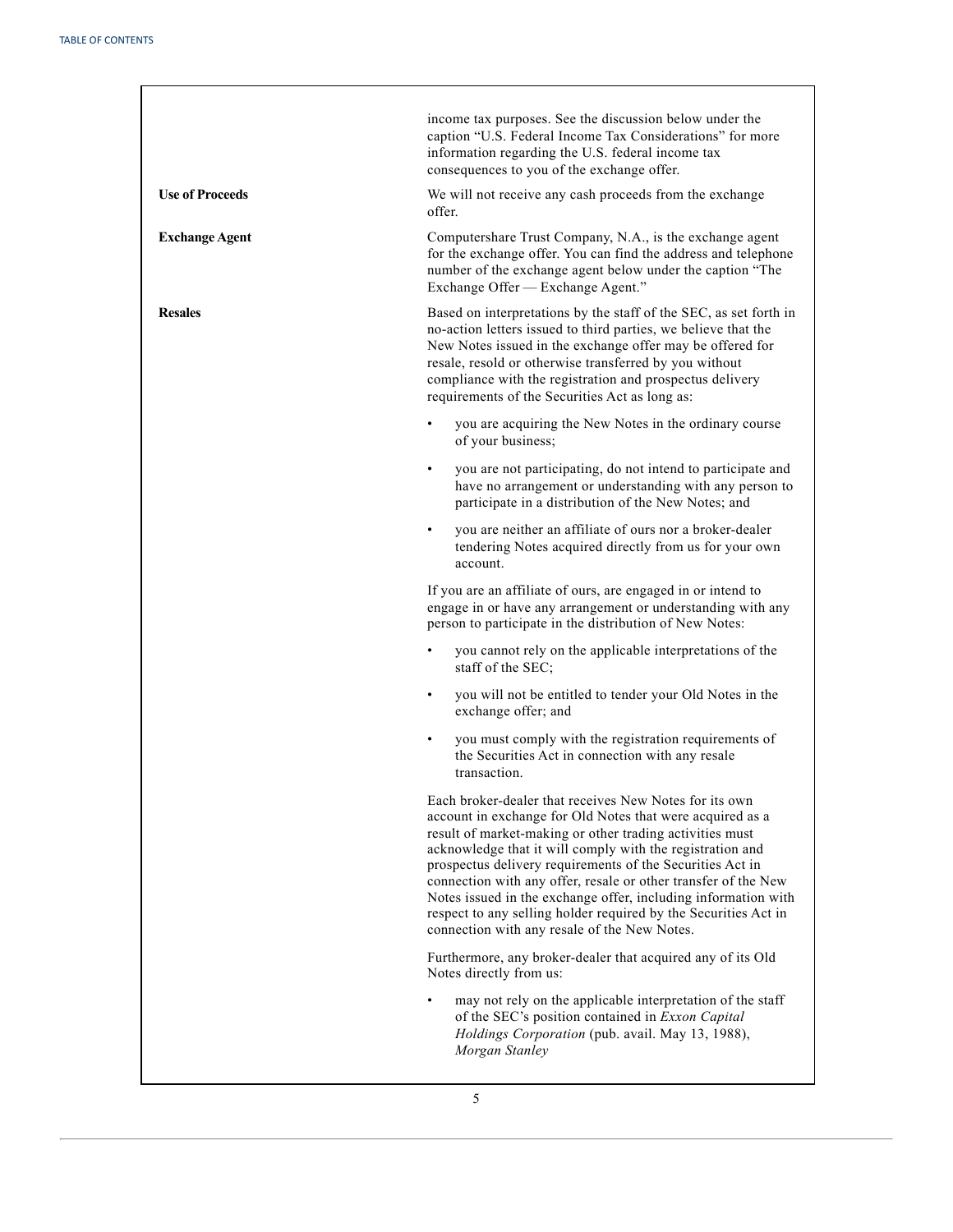|                                              | and Co., Inc. (pub. avail. June 5, 1991), as interpreted in<br>the SEC's letter to Shearman & Sterling dated July 2,<br>1993 and similar no-action letters (collectively, the<br>"Exxon Capital Letters"); and<br>must also be named as a selling noteholder in connection<br>$\bullet$<br>with the registration and prospectus delivery<br>requirements of the Securities Act relating to any resale<br>transaction. See "Plan of Distribution" and "The<br>Exchange Offer - Purpose and Effect of Exchange Offer<br>Registration Rights."                                                                                                                                                                                                                                                                                                                                                                                                                                                          |
|----------------------------------------------|------------------------------------------------------------------------------------------------------------------------------------------------------------------------------------------------------------------------------------------------------------------------------------------------------------------------------------------------------------------------------------------------------------------------------------------------------------------------------------------------------------------------------------------------------------------------------------------------------------------------------------------------------------------------------------------------------------------------------------------------------------------------------------------------------------------------------------------------------------------------------------------------------------------------------------------------------------------------------------------------------|
| <b>Broker-Dealers</b>                        | Each broker-dealer that receives New Notes for its own<br>account in exchange for Old Notes, where such Old Notes<br>were acquired by such broker-dealer as a result of market-<br>making activities or other trading activities, must<br>acknowledge that it will comply with the registration and<br>prospectus delivery requirements of the Securities Act in<br>connection with any offer, resale or other transfer of such New<br>Notes, including information with respect to any selling holder<br>required by the Securities Act in connection with the resale of<br>the New Notes. We have agreed that for a period of 180 days<br>after the effective date of the registration statement of which<br>this prospectus forms a part (or for such shorter period during<br>which broker-dealers are required by law to deliver such<br>prospectus), we will make this prospectus available to any<br>broker-dealer for use in connection with any such resale. See<br>"Plan of Distribution." |
| <b>Registration Rights Agreement for the</b> |                                                                                                                                                                                                                                                                                                                                                                                                                                                                                                                                                                                                                                                                                                                                                                                                                                                                                                                                                                                                      |
| <b>Old Notes</b>                             | In connection with the issuance of the Old Notes on<br>September 29, 2021 pursuant to the private placement<br>offering, we entered into a registration rights agreement with<br>the initial purchasers. Under the terms of the registration<br>rights agreement, we agreed to, among other things:                                                                                                                                                                                                                                                                                                                                                                                                                                                                                                                                                                                                                                                                                                  |
|                                              | file the exchange offer registration statement with the<br>SEC with respect to a registered offer to exchange the<br>Old Notes for freely tradeable notes having terms<br>identical in all material respects to such Old Notes;                                                                                                                                                                                                                                                                                                                                                                                                                                                                                                                                                                                                                                                                                                                                                                      |
|                                              | use commercially reasonable efforts to cause the<br>exchange offer registration statement to become effective<br>under the Securities Act no later than June 26, 2022;                                                                                                                                                                                                                                                                                                                                                                                                                                                                                                                                                                                                                                                                                                                                                                                                                               |
|                                              | use commercially reasonably efforts to complete the<br>exchange offer no later than July 26, 2022;                                                                                                                                                                                                                                                                                                                                                                                                                                                                                                                                                                                                                                                                                                                                                                                                                                                                                                   |
|                                              | file a shelf registration statement for the resale of the Old<br>$\bullet$<br>Notes if we cannot effect an exchange offer within the<br>time periods listed above and in certain other<br>circumstances; and                                                                                                                                                                                                                                                                                                                                                                                                                                                                                                                                                                                                                                                                                                                                                                                         |
|                                              | if we fail to meet our registration obligations under the<br>registration rights agreement, pay additional interest at a<br>rate of 0.25% per annum until all such defaults have been<br>cured.                                                                                                                                                                                                                                                                                                                                                                                                                                                                                                                                                                                                                                                                                                                                                                                                      |
|                                              |                                                                                                                                                                                                                                                                                                                                                                                                                                                                                                                                                                                                                                                                                                                                                                                                                                                                                                                                                                                                      |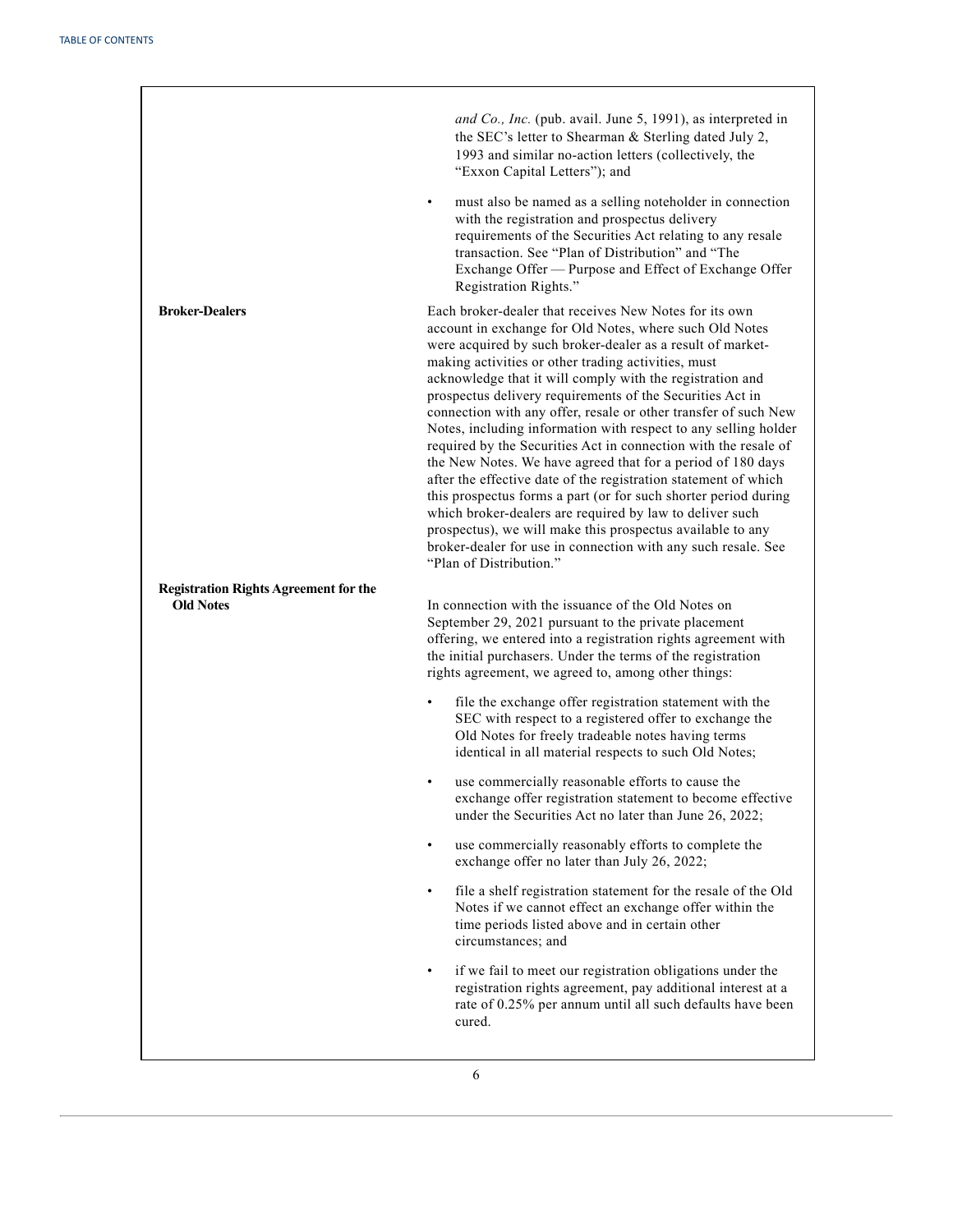## **Consequences of Not Exchanging Old Notes**

If you do not exchange your Old Notes in the exchange offer, you will continue to be subject to the restrictions on transfer applicable to your Old Notes. In general, you may offer or sell your Old Notes only:

- if they are registered under the Securities Act and applicable state securities laws;
- if they are offered or sold under an exemption from registration under the Securities Act and applicable state securities laws; or
- if they are offered or sold in a transaction not subject to the Securities Act and applicable state securities laws.

We do not intend to register the Old Notes under the Securities Act, and holders of Old Notes that do not exchange Old Notes for New Notes in the exchange offer will no longer have registration rights with respect to the Old Notes except in the limited circumstances provided in the registration rights agreement. Under some circumstances, as described in the registration rights agreement, holders of the Old Notes, including holders who are not permitted to participate in the exchange offer or who may not freely sell New Notes received in the exchange offer, may require us to file, and to use commercially reasonable efforts to cause to become effective, a shelf registration statement covering resales of the Old Notes by such holders. For more information regarding the consequences of not tendering your Old Notes, see "The Exchange Offer — Consequences of Exchanging or Failing to Exchange Old Notes."

## **Summary Description of the New Notes**

A brief description of the material terms of the New Notes follows. The terms of the New Notes and those of the Old Notes are substantially identical, except that the transfer restrictions, registration rights and additional interest provisions relating to the Old Notes described in the registration rights agreement do not apply to the New Notes. For a more complete description, see "Description of the New Notes." In this section, "us," "we," "our" and like terms refer only to the Company.

| <b>Issuer</b>                 | Helmerich & Payne, Inc., a Delaware corporation.                                                                                                                                |  |
|-------------------------------|---------------------------------------------------------------------------------------------------------------------------------------------------------------------------------|--|
| <b>New Notes Offered</b>      | \$550,000,000 of 2.900% Senior Notes due 2031.                                                                                                                                  |  |
| <b>Maturity Date</b>          | The New Notes will mature on September 29, 2031.                                                                                                                                |  |
| <b>Interest Rate</b>          | The New Notes will bear interest at a rate of 2.900% per<br>annum.                                                                                                              |  |
| <b>Interest Payment Dates</b> | We will pay interest semi-annually in arrears on March 29 and<br>September 29 of each year, commencing on March 29, 2022.                                                       |  |
| Ranking                       | The New Notes will be the Company's general unsecured<br>obligations and will be:                                                                                               |  |
|                               | effectively junior in right of payment to any of the<br>$\bullet$<br>Company's future secured debt, to the extent of the value<br>of the collateral therefor;                   |  |
|                               | equal in right of payment with all of the Company's<br>٠<br>existing and future unsecured unsubordinated debt;                                                                  |  |
|                               | senior in right of payment to any of the Company's future<br>$\bullet$<br>senior subordinated or subordinated debt; and                                                         |  |
|                               | structurally subordinated to all debt and other liabilities<br>$\bullet$<br>of the Company's subsidiaries.                                                                      |  |
|                               | See "Risk Factors — Risks Relating to the New Notes — the<br>Company is a holding company, and the New Notes will be<br>structurally subordinated to the indebtedness and other |  |
|                               |                                                                                                                                                                                 |  |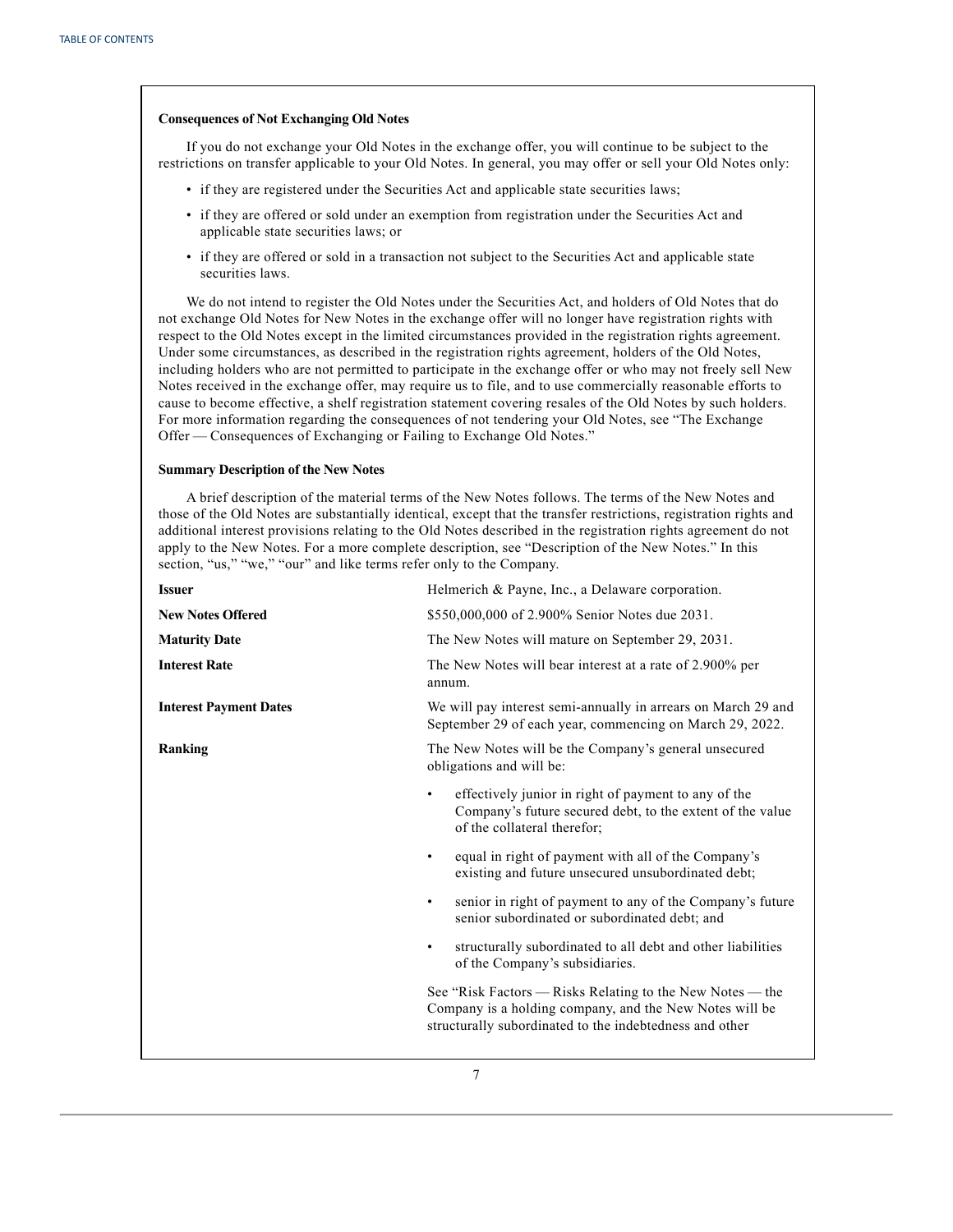|                                | liabilities of the Company's subsidiaries from time to time<br>outstanding."                                                                                                                                                                                                                                                                                                                                                                                                                                                                                                                                                                                                                 |
|--------------------------------|----------------------------------------------------------------------------------------------------------------------------------------------------------------------------------------------------------------------------------------------------------------------------------------------------------------------------------------------------------------------------------------------------------------------------------------------------------------------------------------------------------------------------------------------------------------------------------------------------------------------------------------------------------------------------------------------|
| <b>Guarantees</b>              | The New Notes will not be guaranteed by any of the<br>Company's subsidiaries.                                                                                                                                                                                                                                                                                                                                                                                                                                                                                                                                                                                                                |
| <b>Optional Redemption</b>     | We may redeem the New Notes at our option, in whole or in<br>part, at any time or from time to time prior to June 29, 2031 at<br>a redemption price equal to 100% of the principal amount of<br>the New Notes to be redeemed, plus accrued and unpaid<br>interest, if any, on those New Notes to the redemption date,<br>plus the make-whole amount, if any, as described in this<br>prospectus.                                                                                                                                                                                                                                                                                             |
|                                | Notwithstanding the immediately preceding paragraph, we<br>may redeem the New Notes at our option, in whole or in part,<br>at any time or from time to time on or after June 29, 2031 at a<br>redemption price equal to 100% of the principal amount of the<br>New Notes to be redeemed, plus accrued and unpaid interest,<br>if any, on those New Notes to the redemption date.                                                                                                                                                                                                                                                                                                             |
|                                | For additional information, see "Description of the New<br>Notes — Optional Redemption."                                                                                                                                                                                                                                                                                                                                                                                                                                                                                                                                                                                                     |
| <b>Certain Covenants</b>       | The New Notes are subject to certain covenants that, among<br>other things, limit the ability of the Company and its<br>subsidiaries, to incur certain liens, engage in sale and lease-<br>back transactions or to consolidate, merge or transfer all or<br>substantially all of the assets of the Company. Each covenant<br>is subject to a number of important exceptions, limitations and<br>qualifications that are described under "Description of the<br>New Notes — Covenants."                                                                                                                                                                                                       |
| <b>Change of Control Offer</b> | If a change of control triggering event as described herein<br>occurs, each holder of the New Notes may require us to<br>purchase all or a portion of such holder's New Notes at a price<br>equal to 101% of their principal amount, plus accrued and<br>unpaid interest, if any, to, but excluding, the date of purchase.<br>See "Description of the New Notes - Change of Control<br>Offer" and "Risk Factors - Risks Relating to the New Notes<br>- We may not have sufficient funds to purchase the New<br>Notes upon a Change of Control Triggering Event as required<br>by the indenture governing the New Notes. The Change of<br>Control Offer covenant provides limited protection. |
| <b>No Trading Market</b>       | The New Notes constitute a new issue of securities, for which<br>there is no existing trading market. In addition, we do not<br>intend to apply to list the New Notes on any securities<br>exchange or for quotation on any automated quotation system.<br>We cannot provide you with any assurance regarding whether<br>a trading market for the New Notes will develop, the ability of<br>holders of the New Notes to sell their notes or the prices at<br>which holders may be able to sell their notes. If no active<br>trading market develops, you may be unable to resell the New<br>Notes at their fair market value or at all.                                                      |
| <b>Form and Denomination</b>   | The New Notes will be issued in fully registered form in<br>minimum denominations of \$2,000 and in integral multiples of<br>\$1,000 in excess thereof.                                                                                                                                                                                                                                                                                                                                                                                                                                                                                                                                      |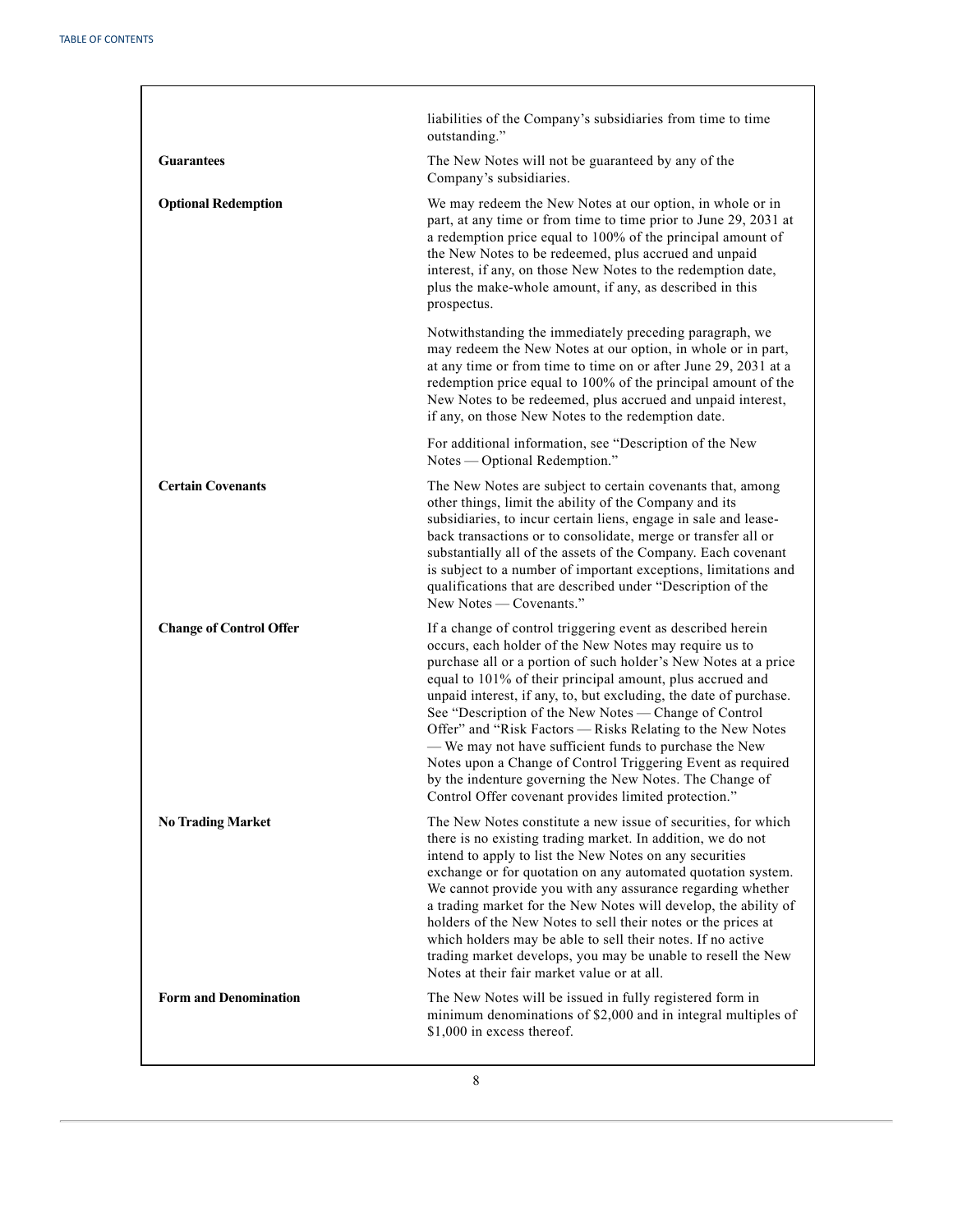| <b>DTC Eligibility</b> | The New Notes will be represented by global certificates<br>deposited with, or on behalf of, DTC or its nominee. See<br>"Description of the New Notes — Book-Entry; Delivery and<br>Form" and "Description of the New Notes — Book-Entry<br>System."                                                   |
|------------------------|--------------------------------------------------------------------------------------------------------------------------------------------------------------------------------------------------------------------------------------------------------------------------------------------------------|
| <b>Governing Law</b>   | The indenture governing the New Notes and the New Notes<br>will be governed by, and construed in accordance with, the<br>laws of the State of New York.                                                                                                                                                |
| <b>Risk Factors</b>    | Investing in the New Notes involves substantial risks and<br>uncertainties. See "Risk Factors" and other information<br>included or incorporated by reference in this prospectus for a<br>discussion of factors you should carefully consider before<br>deciding to participate in the exchange offer. |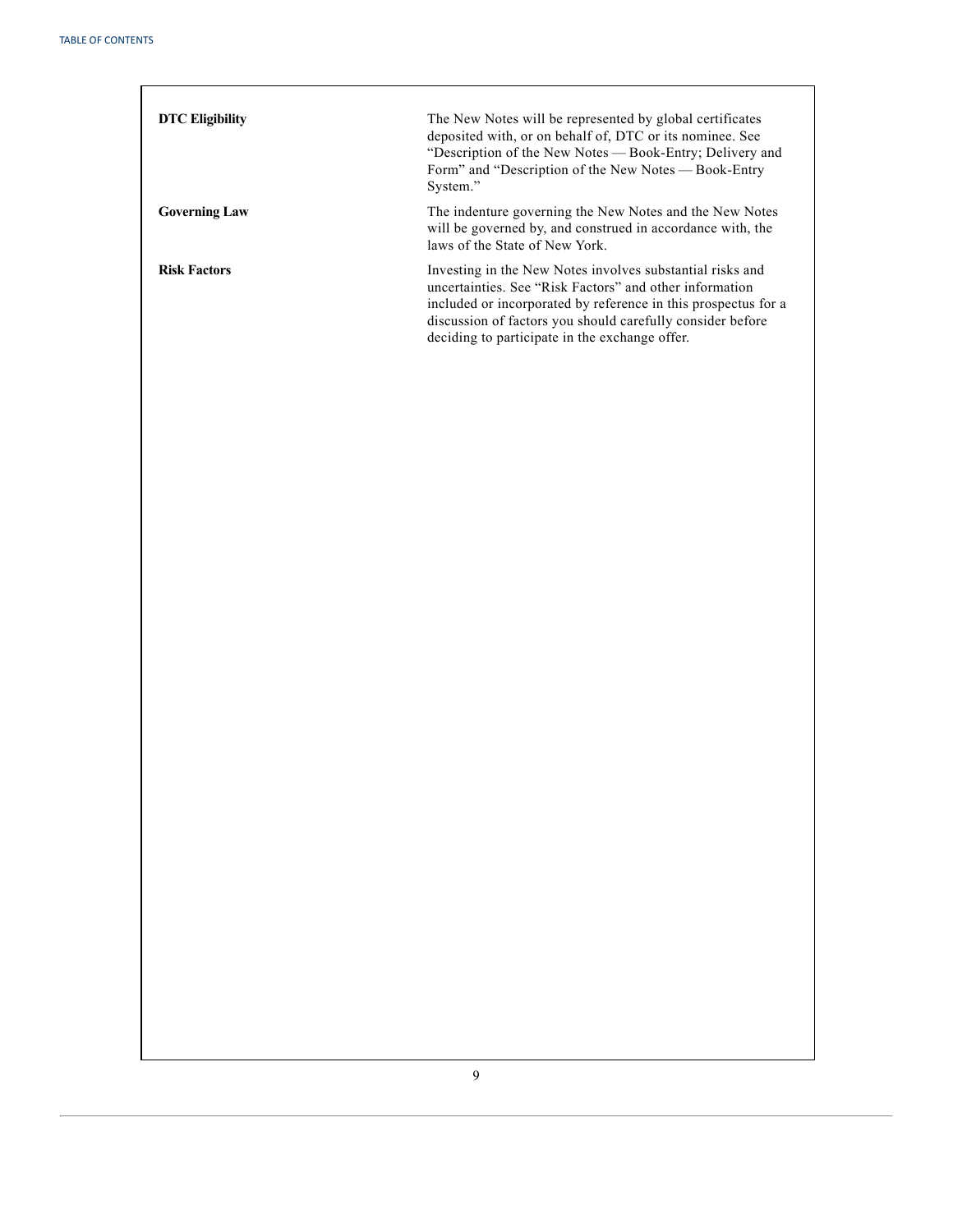## **RISK FACTORS**

<span id="page-14-0"></span>*You should carefully consider all the information set forth in this prospectus and incorporated by reference herein before deciding to participate in the exchange of er. Your investment in the New Notes involves certain risks. In consultation with your own financial, tax and legal advisors, you should carefully consider, among other matters, the following discussion of risks before deciding whether an investment in* the New Notes is suitable for you. In addition, you should carefully consider the other risks, uncertainties *and assumptions that are set forth under the caption "Risk Factors" in the Company's [Annual](https://content.edgar-online.com/ExternalLink/EDGAR/0000046765-21-000044.html?hash=6f6dd1049dbfdfa0db7a13c675510fa13182ffa76f794da0faf515514c024bdb&dest=hp-20210930_htm) Report on* Form 10-K for the fiscal year ended [September](https://content.edgar-online.com/ExternalLink/EDGAR/0000046765-21-000044.html?hash=6f6dd1049dbfdfa0db7a13c675510fa13182ffa76f794da0faf515514c024bdb&dest=hp-20210930_htm) 30, 2021 before investing in the New Notes. The risks described below or incorporated by reference herein are not the only risks facing us. Additional risks and uncertainties not currently known to us or that we currently deem to be immaterial may also materially and *adversely af ect our business operations. The occurrence of any one or more of the following could* materially adversely affect our business, financial condition or results of operations. In such case, you may *lose all or part of your original investment.*

## **Risks Relating to the New Notes**

#### *The New Notes will be equal in right of payment to our other unsecured senior indebtedness.*

The Company's payment obligations under the New Notes will be unsecured and equal in right of payment to the current and future senior, unsecured indebtedness of the Company, including indebtedness for borrowed money, indebtedness evidenced by bonds, debentures, notes or similar instruments, obligations arising from or with respect to guarantees and direct credit substitutes, obligations associated with hedges and derivative products, capitalized lease obligations and other senior unsecured indebtedness. Subject to certain restrictions on secured debt, the indenture governing the New Notes does not limit the ability of the Company to incur additional indebtedness and other obligations, including indebtedness and other obligations that rank equal in right of payment with the New Notes.

## There may not be any trading market for the New Notes; many factors affect the trading and market value of the *New Notes.*

The New Notes are a new issue of securities and there is no established trading market for the New Notes. We do not intend to apply for listing or quotation of the New Notes on any securities exchange or on any automated quotation system. We cannot assure you a trading market for your New Notes will ever develop or be maintained if developed. Furthermore, we cannot assure you as to the liquidity of any trading market that may develop for any of the New Notes, whether you will be able to sell the New Notes, or the prices at which you may be able to sell the New Notes. In addition to our creditworthiness, many factors will affect the trading market for, and trading value of, your New Notes. These factors include the risk factors described and referred to elsewhere in this "Risk Factors" section and the following:

- the interest rate on the New Notes;
- the time remaining to the maturity of the New Notes;
- the outstanding amount of the New Notes;
- the redemption features of the New Notes;
- the level, direction and volatility of market interest rates generally;
- market perceptions of the level, direction and volatility of interest rates generally;
- the trading value of comparable securities; and
- our financial condition and results of operations.

There may be a limited number of buyers when you decide to sell your New Notes. This may affect the price you receive for your New Notes or your ability to sell your New Notes at all. You should not purchase New Notes unless you understand and know you can bear all of the investment risks involving your New Notes.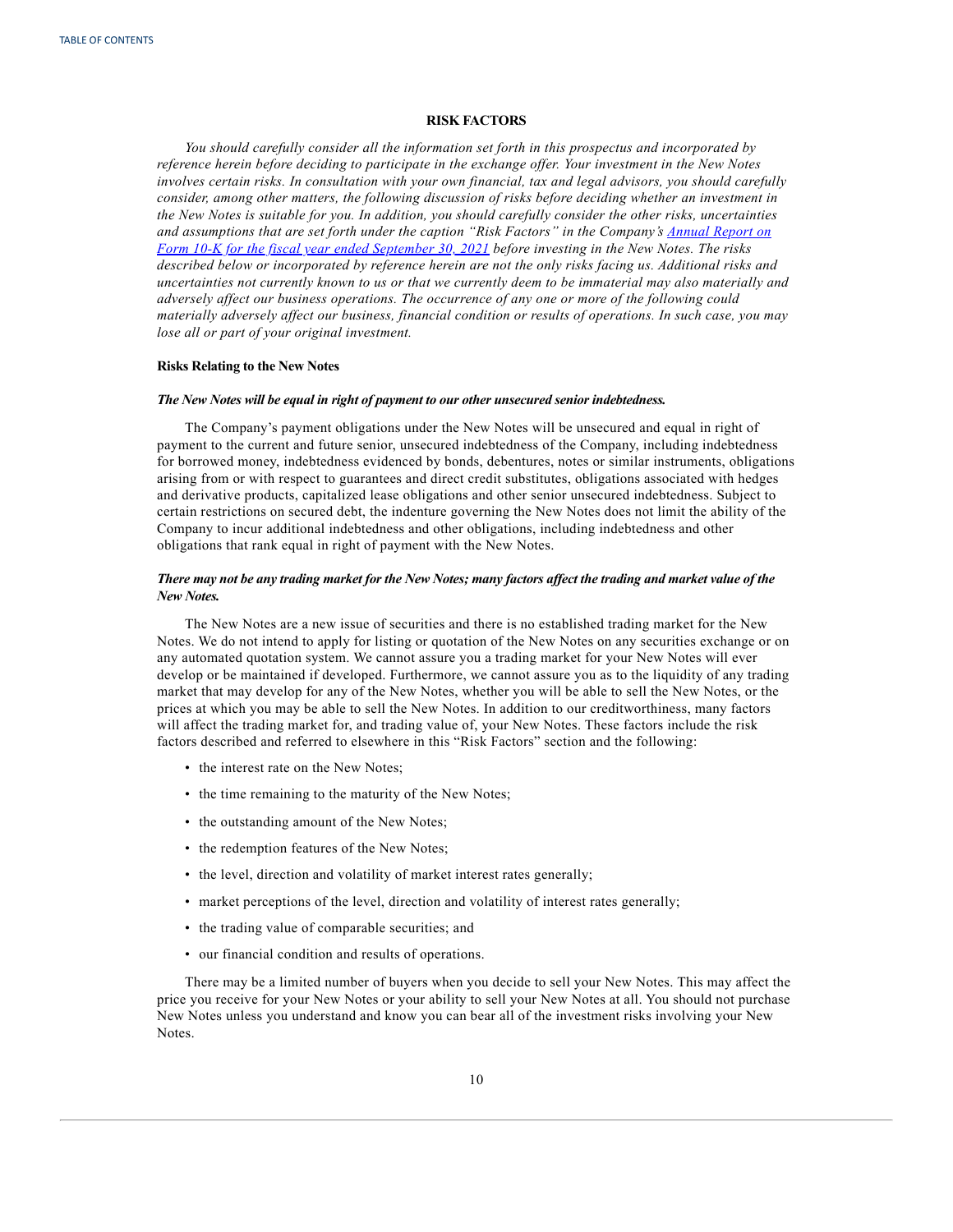## The Company is a holding company, and the New Notes will be structurally subordinated to the indebtedness and *other liabilities of the Company's subsidiaries from time to time outstanding.*

The New Notes are the Company's obligations exclusively and not of any of its subsidiaries. The Company's subsidiaries are separate legal entities that have no obligation to pay any amounts due under the New Notes or to make any funds available therefor, whether by dividends, loans or other payments. The New Notes will be structurally subordinated to the indebtedness and other liabilities of the Company's subsidiaries from time to time outstanding. The Company's operations are conducted almost entirely through subsidiaries. Accordingly, the Company's cash flow is dependent upon the earnings of those subsidiaries and the distribution of those earnings to the Company, whether by dividends, loans or otherwise. The payment of dividends and the making of loans and advances by the Company's subsidiaries may be subject to statutory or contractual restrictions, are contingent upon the earnings of the subsidiaries and are subject to various business considerations. The Company's right to receive assets of any subsidiaries upon their liquidation or reorganization (and your consequent right to participate in those assets) will be effectively subordinated to the claims of that subsidiary's creditors (including trade creditors), except to the extent that the Company is recognized as a creditor of that subsidiary, in which case the Company's claims would still be effectively subordinated to any security interests in the assets of the subsidiary and would still be contractually subordinated to any indebtedness of the subsidiary senior to that held by the Company.

#### *Redemption prior to maturity may adversely af ect your return on the New Notes.*

The Company may choose to redeem your New Notes at times when prevailing interest rates are relatively low. As a result, you generally will not be able to reinvest the redemption proceeds in a comparable security at an effective interest rate as high as the interest rate on the New Notes being redeemed.

#### *Changes in our credit rating may adversely af ect your investment in the New Notes.*

The credit ratings assigned to the New Notes reflect the rating agencies' assessments of our ability to make payments on the New Notes when due. Actual or anticipated changes or downgrades in our credit ratings, including any announcement that our ratings are under further review for a downgrade, could increase our corporate borrowing costs and affect the market value of your New Notes. Also, our credit ratings may not reflect the potential impact of risks related to structure, market or other factors related to the value of the New Notes.

#### An increase in market interest rates could result in a decrease in the market value of the New Notes.

In general, as market interest rates rise, debt securities bearing interest at fixed rates of interest decline in value. Consequently, if market interest rates increase, the market value of the New Notes may decline. We cannot predict the future level of market interest rates.

## We may not have sufficient funds to purchase the New Notes upon a Change of Control Triggering Event as *required by the indenture governing the New Notes. The Change of Control Of er covenant provides limited protection.*

Holders of the New Notes may require us to purchase their New Notes upon a "Change of Control Triggering Event" as defined under "Description of the New Notes — Change of Control Offer." A Change of Control Triggering Event (as defined in such section of this prospectus) may also result in holders of certain of our future indebtedness having the right to require us to repay indebtedness issued under other agreements. We cannot assure you that we would have sufficient financial resources, or would be able to arrange financing, to pay the purchase price of the New Notes and repay indebtedness that may be tendered by the holders thereof in such a circumstance.

Furthermore, the terms of our then existing indebtedness or other agreements may contain covenants, events of default or other provisions that could be violated if a Change of Control Triggering Event were to occur or if we were required to purchase the New Notes and other notes and repay indebtedness containing a similar repurchase or repayment requirement.

The Change of Control Offer covenant is a result of negotiations between us and the initial purchasers and is limited to the transactions specified in "Description of the New Notes — Change of Control Offer."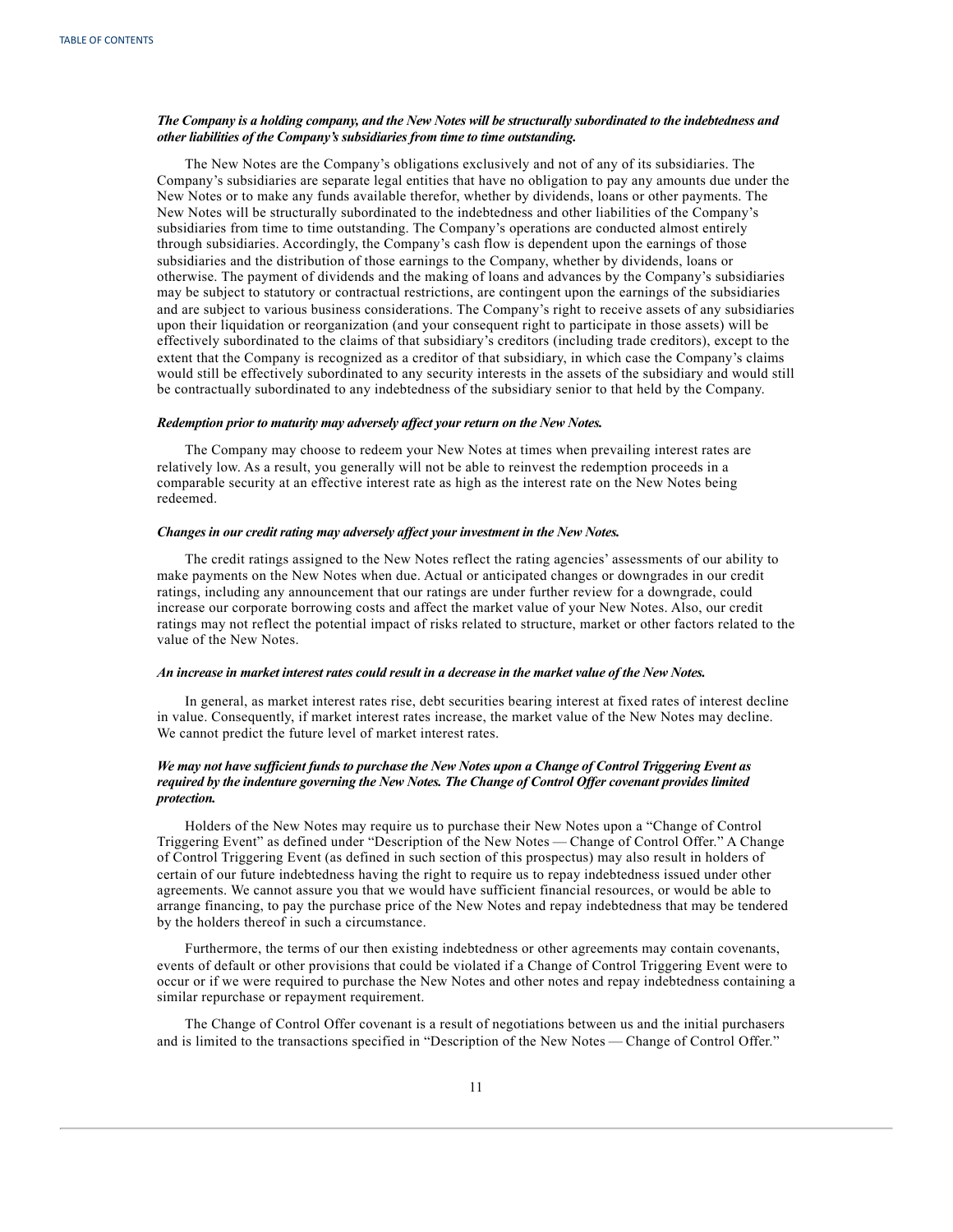We have no current intention to engage in a transaction involving a Change of Control Triggering Event, although it is possible that we could decide to do so in the future. We could, in the future, enter into certain transactions, including acquisitions, dispositions, refinancings or other recapitalizations, that would not constitute a Change of Control Triggering Event under the indenture, but that could increase the amount of indebtedness outstanding at such time or otherwise affect our capital structure or credit ratings.

#### **Risks Relating to the Exchange Offer**

## Holders who fail to exchange their Old Notes will continue to be subject to restrictions on transfer and may have *reduced liquidity after the exchange of er.*

If you do not exchange your Old Notes in the exchange offer, you will continue to be subject to the restrictions on transfer applicable to your Old Notes. The restrictions on transfer of your Old Notes arise because we issued the Old Notes under exemptions from, or in transactions not subject to, the registration requirements of the Securities Act and applicable state securities laws. In general, you may only offer or sell the Old Notes if they are registered under the Securities Act and applicable state securities laws, or are offered and sold under an exemption from these requirements. We do not plan to register the Old Notes under the Securities Act.

Furthermore, we have not conditioned the exchange offer on receipt of any minimum or maximum principal amount of Old Notes. As Old Notes are tendered and accepted in the exchange offer, the principal amount of remaining outstanding Old Notes will decrease. This decrease could reduce the liquidity of any trading market for the Old Notes. We cannot assure you of the liquidity, or even the continuation, of any trading market for the outstanding Old Notes following the exchange offer.

For further information regarding the consequences of not tendering your Old Notes in the exchange offer, see the discussions below under the captions "The Exchange Offer — Consequences of Exchanging or Failing to Exchange Old Notes" and "U.S. Federal Income Tax Considerations."

#### *You must comply with the exchange of er procedures to receive New Notes.*

Delivery of New Notes in exchange for Old Notes tendered and accepted for exchange pursuant to the exchange offer will be made only after timely receipt by the exchange agent of the following:

- certificates for Old Notes or a book-entry confirmation of a book-entry transfer of Old Notes into the exchange agent's account at DTC, New York, New York, as a depository, including an agent's message, as defined in this prospectus, if the tendering holder does not deliver a letter of transmittal;
- a complete and signed letter of transmittal, or facsimile copy, with any required signature guarantees, or, in the case of a book-entry transfer, an agent's message in place of the letter of transmittal; and
- any other documents required by the letter of transmittal.

Therefore, holders of Old Notes who would like to tender Old Notes in exchange for New Notes should be sure to allow enough time for the necessary documents to be timely received by the exchange agent. We are not required to notify you of defects or irregularities in tenders of Old Notes for exchange. Old Notes that are not tendered or that are tendered but that we do not accept for exchange will, following consummation of the exchange offer, continue to be subject to the existing transfer restrictions under the Securities Act and will no longer have the registration and other rights under the registration rights agreement. See "The Exchange Offer — Procedures for Tendering Old Notes" and "The Exchange Offer — Consequences of Exchanging or Failing to Exchange Old Notes."

## Some holders who exchange their Old Notes may be deemed to be underwriters, and these holders will be required *to comply with the registration and prospectus delivery requirements in connection with any resale transaction.*

If you exchange your Old Notes in the exchange offer for the purpose of participating in a distribution of the New Notes, you may be deemed to have received restricted securities. If you are deemed to have received restricted securities, you will be required to comply with the registration and prospectus delivery requirements of the Securities Act in connection with any resale transaction.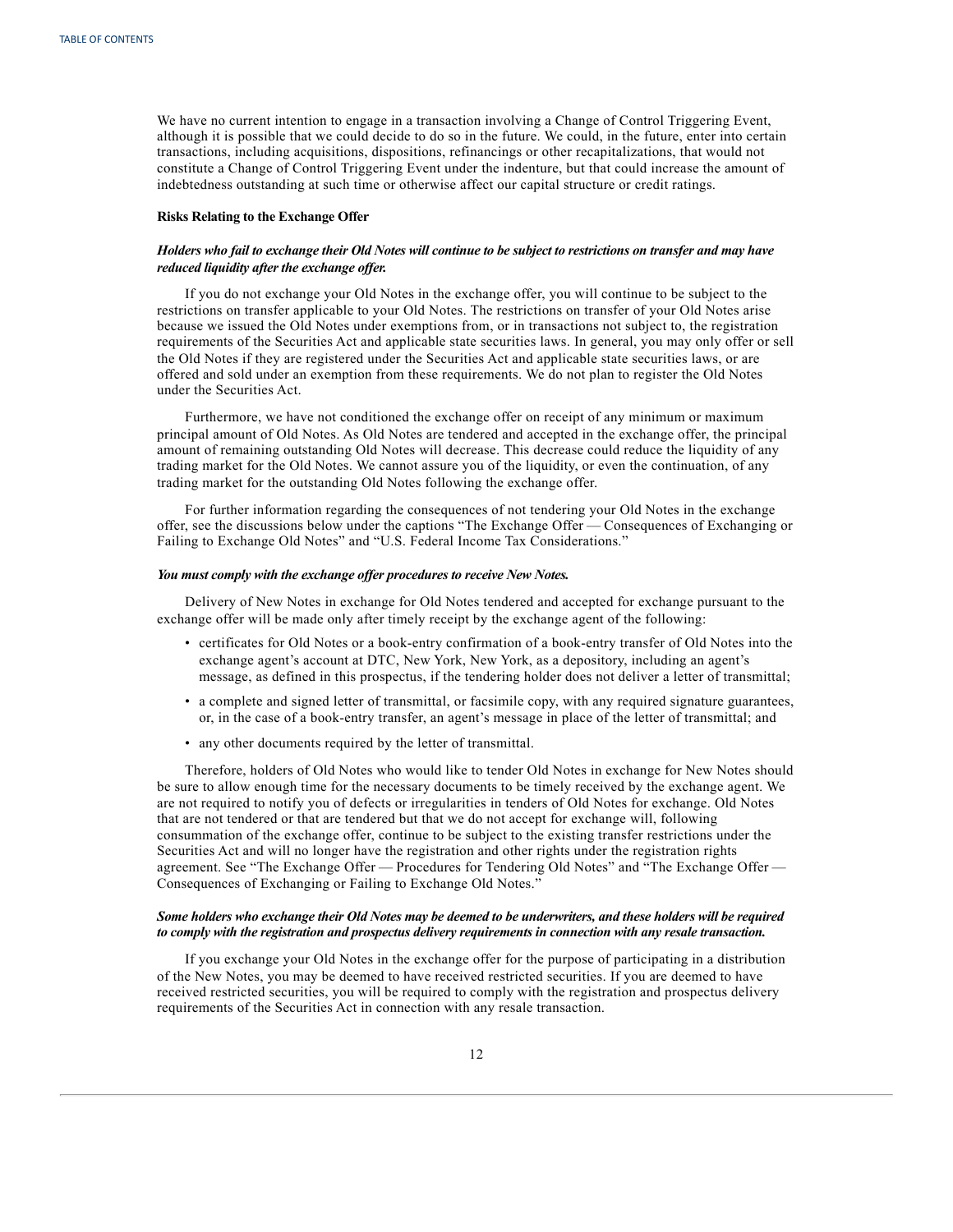<span id="page-17-0"></span>In addition, a broker-dealer that purchased Old Notes for its own account as part of market-making activities or other trading activities must deliver a prospectus meeting the requirements of the Securities Act when it sells New Notes it receives in the exchange offer. Our obligation to make this prospectus available to broker-dealers is limited. We cannot guarantee that a proper prospectus will be available to broker-dealers wishing to resell their New Notes.

### **USE OF PROCEEDS**

We will not receive any cash proceeds from the issuance of the New Notes. In consideration for issuing the New Notes as contemplated by this prospectus, we will receive in exchange Old Notes in like principal amount. We will cancel all Old Notes received in exchange for New Notes in the exchange offer.

## **THE EXCHANGE OFFER**

#### **Purpose and Effect of the Exchange Offer Registration Rights**

In connection with the issuance of the Old Notes on September 29, 2021 pursuant to the private placement offering, the Company entered into a registration rights agreement with the initial purchasers. Under the terms of the registration rights agreement, we agreed to, among other things:

- file the exchange offer registration statement with the SEC with respect to a registered offer to exchange the Old Notes for freely tradeable notes having terms identical in all material respects to such Old Notes;
- use commercially reasonable efforts to cause the exchange offer registration statement to become effective under the Securities Act no later than June 26, 2022;
- use commercially reasonably efforts to complete the exchange offer no later than July 26, 2022;
- file a shelf registration statement for the resale of the Old Notes if we cannot effect an exchange offer within the time periods listed above and in certain other circumstances; and
- if we fail to meet our registration obligations under the registration rights agreement, pay additional interest at a rate of 0.25% per annum until all such defaults have been cured.

The terms of the New Notes offered in the exchange offer are substantially identical to the terms of the Old Notes, except that the New Notes will be registered under the Securities Act and certain transfer restrictions, registration rights and additional interest provisions relating to the Old Notes do not apply to the New Notes. A copy of the registration rights agreement has been filed as an exhibit to the registration statement of which this prospectus is a part.

## **Terms of the Exchange Offer; Period for Tendering Old Notes**

On the terms and subject to the conditions set forth in this prospectus, we will accept for exchange Old Notes that are validly tendered prior to the expiration date and not validly withdrawn as permitted below. When we refer to the term expiration date, we mean 5:00 p.m., New York City time, June 2, 2022. We may, however, extend the period of time that the exchange offer is open or earlier terminate the exchange offer. If we extend the exchange offer, the term expiration date means the latest time and date to which the exchange offer is extended. In any event, the exchange offer will be held open for at least 20 business days.

As of the date of this prospectus, \$550,000,000 aggregate principal amount of Old Notes are outstanding, representing the aggregate principal amount of Old Notes issued under the indenture, as defined below. We are sending this prospectus, together with the letter of transmittal, to all holders of Old Notes known to us on the date of this prospectus.

We expressly reserve the right to extend the period of time that the exchange offer is open, and consequently delay acceptance for exchange of any Old Notes, by giving written notice of an extension to the holders of the Old Notes as described below. During any extension, all Old Notes previously tendered will remain subject to the exchange offer and may be accepted for exchange by us. Any Old Notes not accepted for exchange for any reason will be returned without expense to the tendering holder promptly after the expiration or termination of the exchange offer.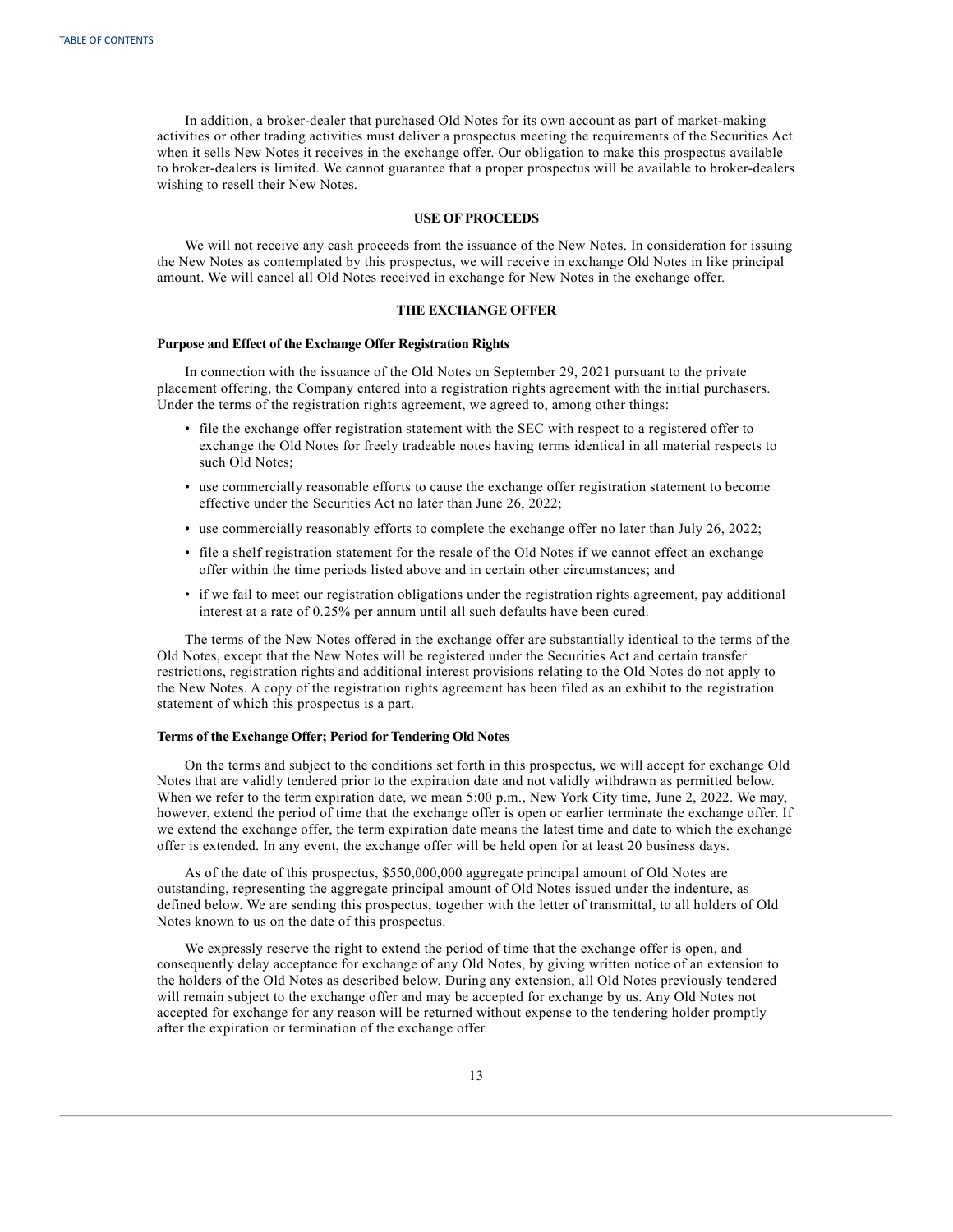Old Notes tendered in the exchange offer must be in minimum denominations of principal amount of \$2,000 and integral multiples of \$1,000 in excess of \$2,000.

We expressly reserve the right to amend or terminate the exchange offer, and not to exchange any Old Notes, upon the occurrence of any of the events specified under "— Conditions to the Exchange Offer." In the event of a material change in the exchange offer, including the waiver of a material condition, we will extend the offer period if necessary so that at least five business days remain in the offer following notice of the material change. We will give written notice of any extension, amendment, nonacceptance or termination of the exchange offer to the holders of the Old Notes and the exchange agent as promptly as practicable. In the case of any extension, we will issue a notice by means of a press release or other public announcement no later than 9:00 a.m., New York City time, on the next business day after the previously scheduled expiration date.

## **Procedures for Tendering Old Notes**

Your tender to us of Old Notes as set forth below and our acceptance of Old Notes will constitute a binding agreement between us and you on the terms and subject to the conditions set forth in this prospectus and in the accompanying letter of transmittal. Except as set forth below, to tender Old Notes for exchange in the exchange offer, you must transmit a properly completed and duly executed letter of transmittal, including all other documents required by the letter of transmittal or, in the case of a book-entry transfer, an agent's message in place of the letter of transmittal, to Computershare Trust Company, N.A., as exchange agent, at the address set forth below under "— Exchange Agent" prior to the expiration date. In addition:

- certificates for Old Notes must be received by the exchange agent prior to the expiration date, along with the letter of transmittal; or
- a timely confirmation of a book-entry transfer (a "book-entry confirmation") of Old Notes, if this procedure is available, into the exchange agent's account at DTC pursuant to the procedure for bookentry transfer described below under "— Book-Entry Transfers" must be received by the exchange agent prior to the expiration date, with the letter of transmittal or an agent's message in place of the letter of transmittal; or
- the holder must comply with the guaranteed delivery procedures described below.

The term "agent's message" means a message, transmitted by DTC to and received by the exchange agent and forming a part of a book-entry confirmation, which states that DTC has received an express acknowledgment from the tendering participant stating that such participant has received and agrees to be bound by the letter of transmittal and that we may enforce such letter of transmittal against such participant.

The method of delivery of Old Notes, letters of transmittal and all other required documents is at your election and risk. If such delivery is by mail, it is recommended that you use registered mail, properly insured, with return receipt requested. In all cases, you should allow sufficient time to assure timely delivery. No letter of transmittal or Old Notes should be sent to us.

Signatures on a letter of transmittal or a notice of withdrawal, as the case may be, must be guaranteed unless the Old Notes surrendered for exchange are tendered:

- by a holder of the Old Notes who has not completed the box entitled "Special Issuance Instructions" or "Special Delivery Instructions" on the letter of transmittal; or
- for the account of an Eligible Institution (as defined below).

In the event that signatures on a letter of transmittal or a notice of withdrawal are required to be guaranteed, such guarantees must be by a firm which is a member of the Securities Transfer Agent Medallion Program, the Stock Exchanges Medallion Program or the New York Stock Exchange Medallion Program (we refer to each such entity as an "Eligible Institution" in this prospectus). If Old Notes are registered in the name of a person other than the signer of the letter of transmittal, the Old Notes surrendered for exchange must be endorsed by, or be accompanied by a written instrument or instruments of transfer or exchange, in satisfactory form as we or the exchange agent determine, duly executed by the registered holders with the signature thereon guaranteed by an Eligible Institution.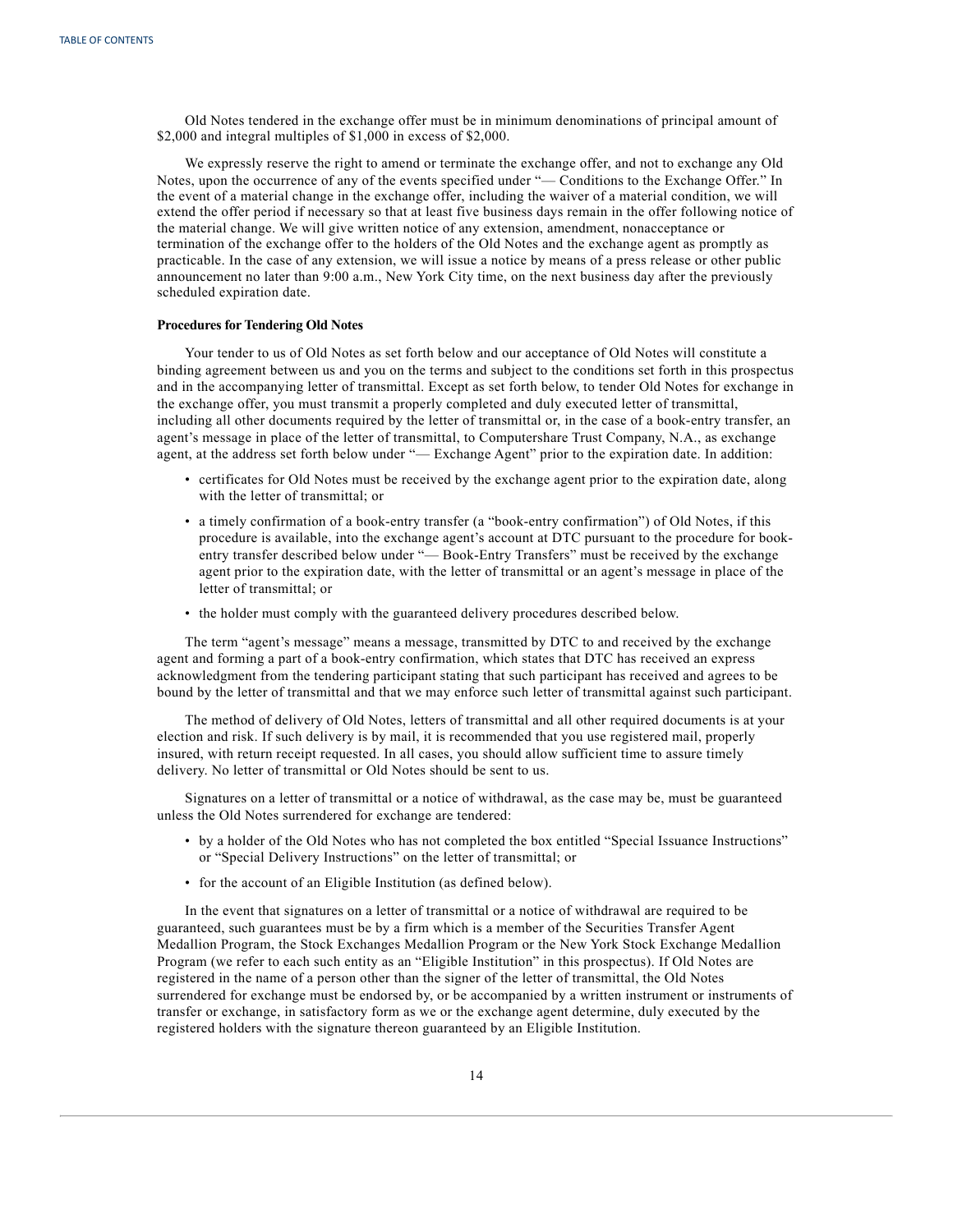We will use our reasonable judgment to make a final and binding determination on all questions as to the validity, form, eligibility, including time of receipt, and acceptance of Old Notes tendered for exchange. We reserve the absolute right to reject any and all tenders of any particular Old Note not properly tendered or to not accept any particular Old Note which acceptance might, in our or our counsel's reasonable judgment, be unlawful. We also reserve the right to waive any defects or irregularities or conditions of the exchange offer as to any particular Old Note either at or before the expiration date, including the right to waive the ineligibility of any holder who seeks to tender Old Notes in the exchange offer. Our interpretation of the terms and conditions of the exchange offer as to any particular Old Note either before or after the expiration date, including the letter of transmittal and the instructions thereto, will be final and binding on all parties. Unless waived, any defects or irregularities in connection with tenders of Old Notes for exchange must be cured within a reasonable period of time, as we determine. We are not, nor is the exchange agent or any other person, under any duty to notify you of any defect or irregularity with respect to your tender of Old Notes for exchange, and no one will be liable for failing to provide such notification.

If the letter of transmittal is signed by a person or persons other than the registered holder or holders of Old Notes, such Old Notes must be endorsed or accompanied by powers of attorney signed exactly as the name(s) of the registered holder(s) that appear on the Old Notes.

If the letter of transmittal or any Old Notes or powers of attorney are signed by trustees, executors, administrators, guardians, attorneys-in-fact, officers of corporations or others acting in a fiduciary or representative capacity, such persons should so indicate when signing. Unless waived by us, proper evidence satisfactory to us of their authority to so act must be submitted with the letter of transmittal.

By tendering Old Notes, you represent to us that, among other things:

- the holder is neither our "affiliate," as defined in Rule 405 under the Securities Act, nor a brokerdealer tendering notes acquired directly from us for its own account;
- any New Notes acquired pursuant to the exchange offer are being obtained in the ordinary course of business of the person receiving such New Notes, whether or not such person is the holder; and
- at the time of commencement of the exchange offer, neither the holder nor such other person has any arrangement or understanding with any person to participate in the distribution, as defined in the Securities Act, of the Old Notes or the New Notes in violation of the Securities Act.

In the case of a holder that is not a broker-dealer, that holder, by tendering, will also represent to us that such holder is not engaged in and does not intend to engage in a distribution, as defined in the Securities Act, of the New Notes.

If you are our "affiliate," as defined under Rule 405 under the Securities Act, and engage in or intend to engage in or have an arrangement or understanding with any person to participate in a distribution of such New Notes to be acquired pursuant to the exchange offer, you or any such other person:

- cannot rely on the applicable interpretations of the staff of the SEC;
- will not be entitled to tender your Old Notes in the exchange offer; and
- must comply with the registration requirements of the Securities Act in connection with any resale transaction.

Each broker-dealer that receives New Notes for its own account in exchange for Old Notes that were acquired as a result of market-making or other trading activities must acknowledge that it will comply with the registration and prospectus delivery requirements of the Securities Act in connection with any offer, resale or other transfer of the New Notes issued in the exchange offer, including information with respect to any selling holder required by the Securities Act in connection with any resale of the New Notes.

Furthermore, any broker-dealer that acquired any of its Old Notes directly from us:

• may not rely on the applicable interpretation of the staff of the SEC's position contained in the Exxon Capital Letters; and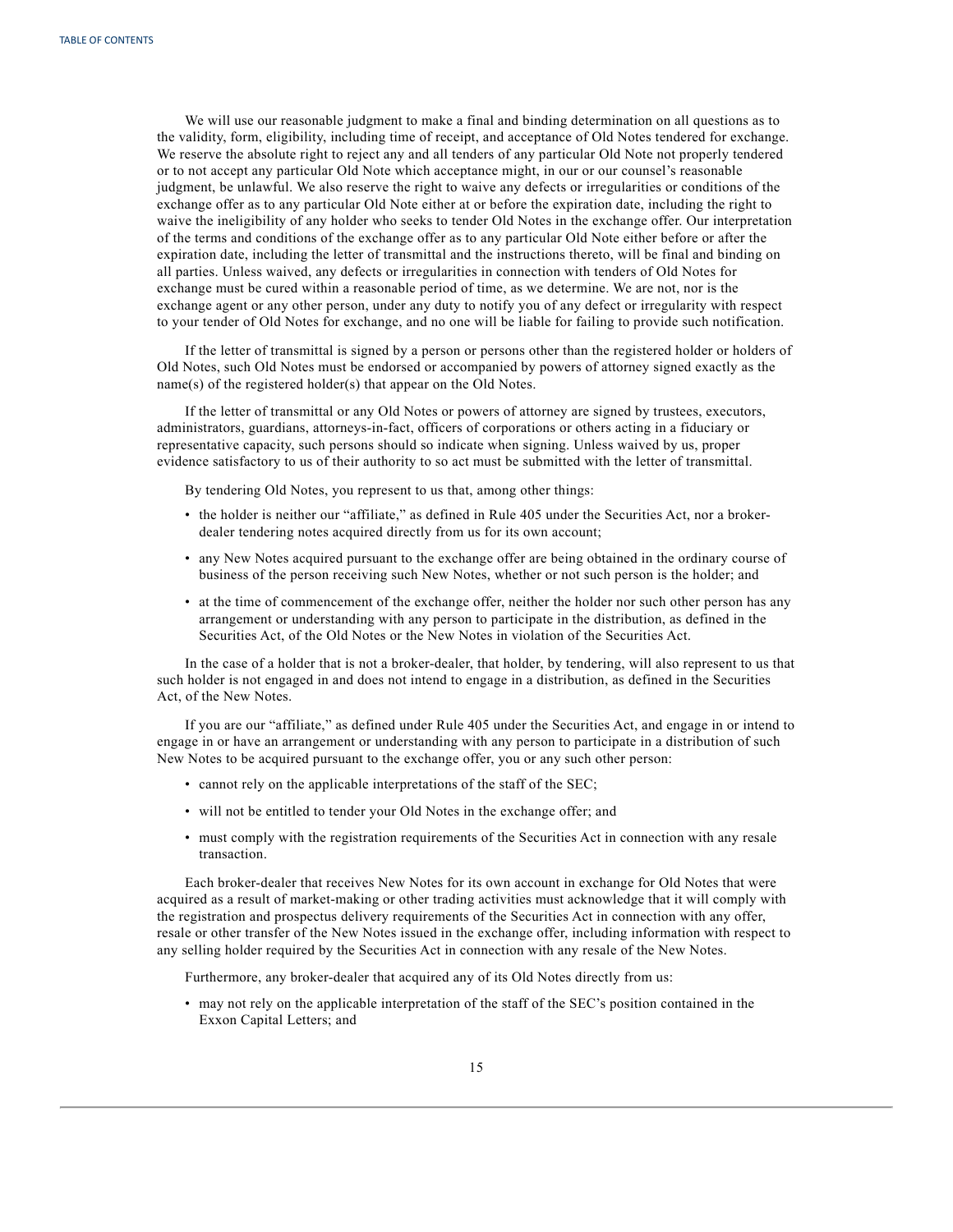• must also be named as a selling noteholder in connection with the registration and prospectus delivery requirements of the Securities Act relating to any resale transaction. See "Plan of Distribution" and "— Purpose and Effect of Exchange Offer Registration Rights."

Each broker-dealer that receives New Notes for its own account in exchange for Old Notes, where such Old Notes were acquired by such broker-dealer as a result of market-making activities or other trading activities, must acknowledge that it will comply with the registration and prospectus delivery requirements of the Securities Act in connection with any offer, resale or other transfer of such New Notes, including information with respect to any selling holder required by the Securities Act in connection with the resale of the New Notes. We have agreed that for a period of 180 days after the effective date of the registration statement of which this prospectus forms a part (or for such shorter period during which broker-dealers are required by law to deliver such prospectus), we will make this prospectus available to any broker-dealer for use in connection with any such resale. See "Plan of Distribution."

#### **Acceptance of Old Notes for Exchange; Delivery of New Notes**

Upon satisfaction or waiver of all of the conditions to the exchange offer, we will accept, promptly after the expiration date, all Old Notes validly tendered and not validly withdrawn prior to the expiration date, unless we terminate the exchange offer. We will issue the New Notes promptly after the expiration date. See "— Conditions to the Exchange Offer." For purposes of the exchange offer, we will be deemed to have accepted validly tendered Old Notes for exchange if and when we give oral (confirmed in writing) or written notice to the exchange agent.

The holder of each Old Note accepted for exchange will receive a New Note in a principal amount equal to that of the surrendered Old Notes. The New Notes will bear interest from the most recent date to which interest has been paid on the Old Notes. Accordingly, registered holders of New Notes on the relevant record date for the first interest payment date following the completion of the exchange offer will receive interest accruing from the most recent date to which interest has been paid on the Old Notes or, if no interest has been so paid, from September 29, 2021. Old Notes accepted for exchange will cease to accrue interest from and after the date of completion of the exchange offer. Holders of Old Notes whose Old Notes are accepted for exchange will not receive any payment for accrued interest on the Old Notes otherwise payable on any interest payment date, the record date for which occurs on or after completion of the exchange offer and will be deemed to have waived their rights to receive the accrued interest on the Old Notes.

In all cases, issuance of New Notes for Old Notes that are accepted for exchange will only be made after timely receipt by the exchange agent of:

- certificates for such Old Notes or a timely book-entry confirmation of such Old Notes into the exchange agent's account at DTC;
- a properly completed and duly executed letter of transmittal or an agent's message in lieu thereof; and
- all other required documents.

If any tendered Old Notes are not accepted for any reason set forth in the terms and conditions of the exchange offer or if Old Notes are submitted for a greater principal amount than the holder desires to exchange, the unaccepted or nonexchanged Old Notes will be returned without expense to the tendering holder or, in the case of Old Notes tendered by book-entry transfer into the exchange agent's account at DTC pursuant to the book-entry procedures described below, the nonexchanged Old Notes will be credited to an account maintained with DTC, promptly after the expiration or termination of the exchange offer.

#### **Book-Entry Transfers**

For purposes of the exchange offer, the exchange agent will request that an account be established with respect to the Old Notes at DTC within two business days after the date of this prospectus, unless the exchange agent already has established an account with DTC suitable for the exchange offer. Any financial institution that is a participant in DTC may make book-entry delivery of Old Notes by causing DTC to transfer such Old Notes into the exchange agent's account at DTC in accordance with DTC's procedures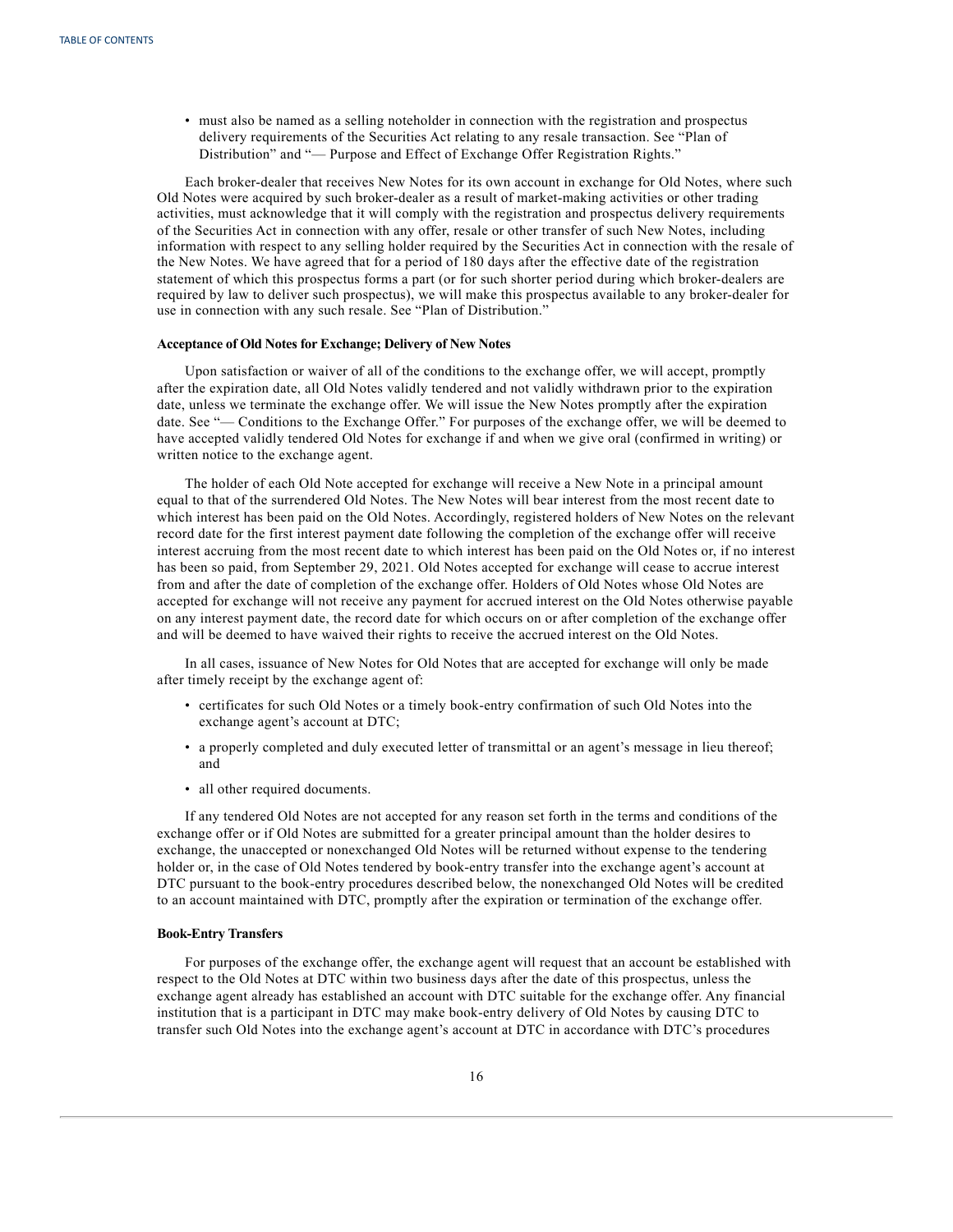for transfer. Although delivery of Old Notes may be effected through book-entry transfer at DTC, the letter of transmittal or facsimile thereof or an agent's message in lieu thereof, with any required signature guarantees and any other required documents, must, in any case, be transmitted to and received by the exchange agent at the address set forth under "— Exchange Agent" prior to the expiration date or the guaranteed delivery procedures described below must be complied with.

The exchange agent and the book-entry transfer facility have confirmed that any financial institution that is a participant in the book-entry transfer facility may utilize the book-entry transfer facility Automated Tender Offer Program ("ATOP") procedures to tender Old Notes. Any participant in the book-entry transfer facility may make book-entry delivery of Old Notes by causing the book-entry transfer facility to transfer such Old Notes into the exchange agent's account in accordance with the book-entry transfer facility's ATOP procedures for transfer. However, the exchange for the Old Notes so tendered will only be made after a book-entry confirmation of the book-entry transfer of Old Notes into the exchange agent's account, and timely receipt by the exchange agent of an agent's message and any other documents required by the letter of transmittal.

## **Guaranteed Delivery Procedures**

If you desire to tender your Old Notes and your Old Notes are not immediately available, or time will not permit your Old Notes or other required documents to reach the exchange agent before the expiration date, a tender may be effected if:

- prior to the expiration date, the exchange agent receives from an Eligible Institution a notice of guaranteed delivery, substantially in the form we provide, by telegram, telex, facsimile transmission, mail or hand delivery, setting forth your name and address, the amount of Old Notes tendered, stating that the tender is being made thereby and guaranteeing that within three New York Stock Exchange ("NYSE") trading days after the date of execution of the notice of guaranteed delivery, the certificates for all physically tendered Old Notes, in proper form for transfer, or a book-entry confirmation, as the case may be, together with a properly completed and duly executed appropriate letter of transmittal or facsimile thereof or agent's message in lieu thereof, with any required signature guarantees and any other documents required by the letter of transmittal will be deposited by such Eligible Institution with the exchange agent; and
- the certificates for all physically tendered Old Notes, in proper form for transfer, or a book-entry confirmation, as the case may be, together with a properly completed and duly executed appropriate letter of transmittal or facsimile thereof or agent's message in lieu thereof, with any required signature guarantees and all other documents required by the letter of transmittal, are received by the exchange agent within three NYSE trading days after the date of execution of the notice of guaranteed delivery.

#### **Withdrawal Rights**

You may withdraw your tender of Old Notes at any time prior to the expiration date. To be effective, a written notice of withdrawal must be received by the exchange agent at the address set forth under "-Exchange Agent." This notice must specify:

- the name of the person having tendered the Old Notes to be withdrawn;
- the Old Notes to be withdrawn, including the principal amount of such Old Notes; and
- where certificates for Old Notes have been transmitted, the name in which such Old Notes are registered, if different from that of the withdrawing holder.

If certificates for Old Notes have been delivered or otherwise identified to the exchange agent, then, prior to the release of the certificates, the withdrawing holder must also submit the serial numbers of the particular certificates to be withdrawn and a signed notice of withdrawal with signatures guaranteed by an Eligible Institution, unless such holder is an Eligible Institution. If Old Notes have been tendered pursuant to the procedure for book-entry transfer described above, any notice of withdrawal must specify the name and number of the account at DTC to be credited with the withdrawn Old Notes and otherwise comply with the procedures of DTC.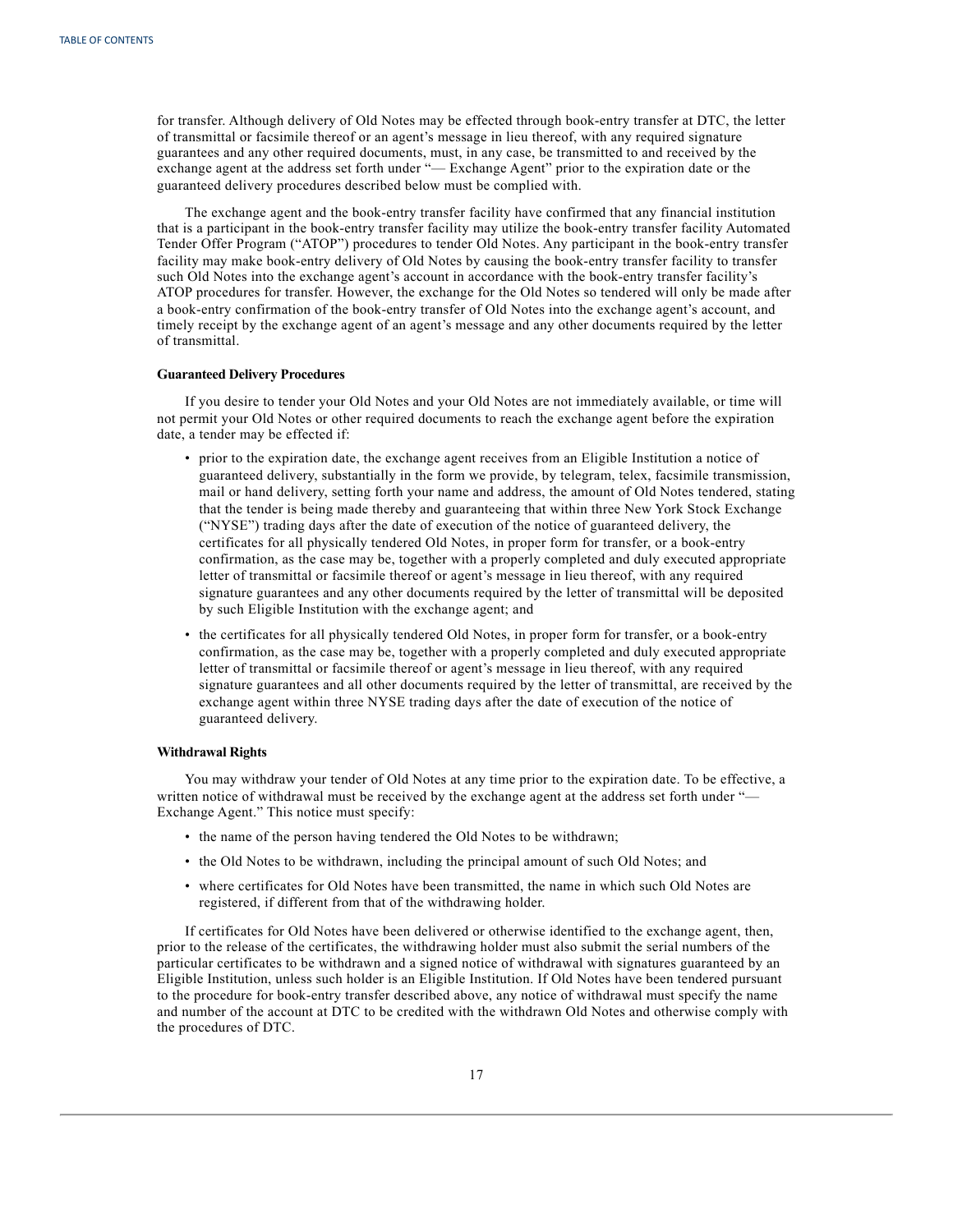We will use our reasonable judgment to make a final and binding determination on all questions as to the validity, form and eligibility, including time of receipt, of such notices. Any Old Notes so withdrawn will be deemed not to have been validly tendered for exchange for purposes of the exchange offer. Any Old Notes tendered for exchange but not exchanged for any reason will be returned to the holder without cost to the holder, or, in the case of Old Notes tendered by book-entry transfer into the exchange agent's account at DTC pursuant to the book-entry transfer procedures described above, the Old Notes will be credited to an account maintained with DTC for the Old Notes promptly after withdrawal, rejection of tender or termination of the exchange offer. Properly withdrawn Old Notes may be re-tendered by following one of the procedures described under "— Procedures for Tendering Old Notes" above at any time prior to the expiration date.

## **Conditions to the Exchange Offer**

Notwithstanding any other provision of the exchange offer, we are not required to accept for exchange, or to issue New Notes in exchange for, any Old Notes and may terminate or amend the exchange offer, if any of the following events occur prior to the expiration of the exchange offer:

- the exchange offer violates any applicable law or applicable interpretation of the staff of the SEC;
- an action or proceeding shall have been instituted or threatened in any court or by any governmental agency that might materially impair our ability to proceed with the exchange offer;
- we shall not have received all governmental approvals that we deem necessary to consummate the exchange offer; or
- there has been proposed, adopted, or enacted any law, statute, rule or regulation that, in our reasonable judgment, would materially impair our ability to consummate the exchange offer.

The conditions stated above are for our sole benefit and may be asserted by us regardless of the circumstances giving rise to any condition or may be waived by us in whole or in part at any time in our reasonable discretion. Our failure at any time to exercise any of the foregoing rights will not be deemed a waiver of any such right and each such right will be deemed an ongoing right which may be asserted at any time.

In addition, we will not accept for exchange any Old Notes tendered, and we will not issue New Notes in exchange for any such Old Notes, if at such time any stop order by the SEC is threatened or in effect with respect to the registration statement of which this prospectus constitutes a part, or the indenture is no longer qualified under the Trust Indenture Act of 1939, as amended (the "Trust Indenture Act").

#### **Exchange Agent**

Computershare Trust Company, N.A. has been appointed as the exchange agent for the exchange offer. All executed letters of transmittal should be directed to the exchange agent at the address set forth below. Questions and requests for assistance, requests for additional copies of this prospectus or of the letter of transmittal and requests for notices of guaranteed delivery should be directed to the exchange agent addressed as follows:

Computershare Trust Company, N.A., Exchange Agent

| Registered & Certified Mail:      | Regular Mail or Courier:          | In Person by Hand Only:           |
|-----------------------------------|-----------------------------------|-----------------------------------|
| Computershare Trust Company, N.A. | Computershare Trust Company, N.A. | Computershare Trust Company, N.A. |
| MAC N9300-070                     | MAC N9300-070                     | MAC N9300-070                     |
| 600 South Fourth Street           | 600 South Fourth Street           | 600 South Fourth Street           |
| Minneapolis, MN 55402             | Minneapolis, MN 55402             | Minneapolis, MN 55402             |

or by facsimile at (877) 407-4679 to confirm by telephone or for information at (800) 344-5128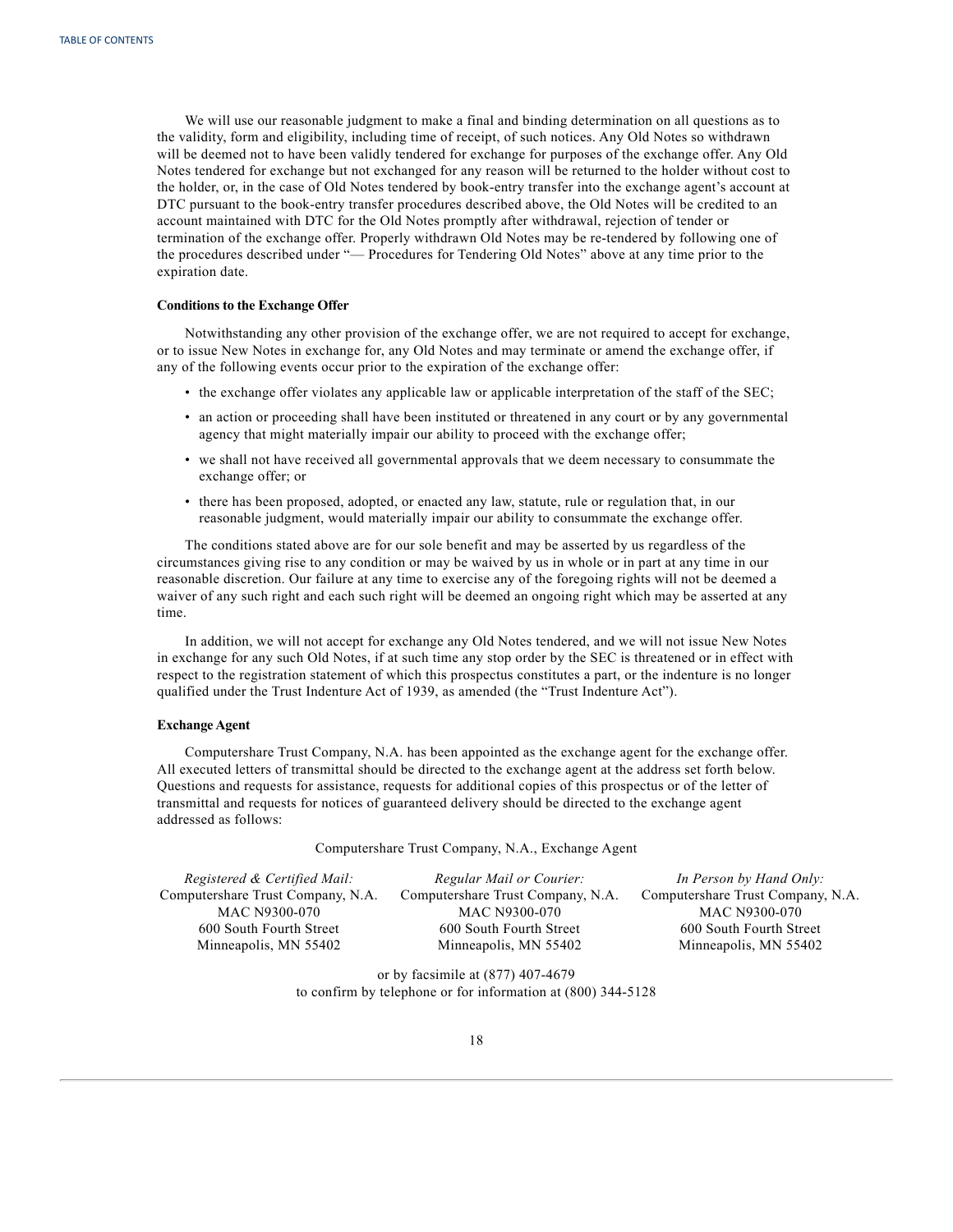## **DELIVERY OFTHE LETTER OFTRANSMITTALTO AN ADDRESS OTHER THAN AS SET FORTH ABOVE OR TRANSMISSION OF SUCH LETTER OFTRANSMITTALVIA FACSIMILE OTHER THAN AS SET FORTH ABOVE DOES NOT CONSTITUTE AVALID DELIVERY OFTHE LETTER OF TRANSMITTAL**.

#### **Fees and Expenses**

The principal solicitation is being made by electronic mail by Computershare Trust Company, N.A., as exchange agent. We will pay the exchange agent customary fees for its services, reimburse the exchange agent for its reasonable out-of-pocket expenses incurred in connection with the provision of these services and pay other registration expenses, including fees and expenses of the trustee under the indenture governing the Notes, filing fees, blue sky fees and printing and distribution expenses. We will not make any payment to brokers, dealers or others soliciting acceptances of the exchange offer.

Additional solicitation may be made by telephone, facsimile or in person by our and our affiliates' officers and regular employees and by persons so engaged by the exchange agent.

## **Accounting Treatment**

We will record the New Notes at the same carrying value as the Old Notes, as reflected in our accounting records on the date of the exchange. Accordingly, we will not recognize any gain or loss for accounting purposes. The expenses of the exchange offer will be expensed as incurred.

#### **Transfer Taxes**

You will not be obligated to pay any transfer taxes in connection with the tender of Old Notes in the exchange offer unless you instruct us to register New Notes in the name of, or request that Old Notes not tendered or not accepted in the exchange offer be returned to, a person other than the registered tendering holder. In those cases, you will be responsible for the payment of any potentially applicable transfer tax.

## **Consequences of Exchanging or Failing to Exchange Old Notes**

The information below concerning specific interpretations of and positions taken by the staff of the SEC is not intended to constitute legal advice, and holders should consult their own legal advisors with respect to those matters.

If you do not exchange your Old Notes for New Notes in the exchange offer, your Old Notes will continue to be subject to the provisions of the indenture governing the Notes regarding transfer and exchange of the Old Notes and the restrictions on transfer applicable to your Old Notes. These transfer restrictions are required because the Old Notes were issued under an exemption from, or in transactions not subject to, the registration requirements of the Securities Act and applicable state securities laws. In general, the Old Notes may not be offered or sold unless registered under the Securities Act, except under an exemption from, or in a transaction not subject to, the Securities Act and applicable state securities laws. We do not plan to register the Old Notes under the Securities Act. Holders of Old Notes that do not exchange Old Notes for New Notes in the exchange offer will no longer have any registration rights with respect to their Old Notes (except in the case of the initial purchasers and participating broker-dealers as provided in the registration rights agreement).

Under existing interpretations of the Securities Act by the SEC's staff contained in several no-action letters to third parties, and subject to the immediately following sentence, we believe that the New Notes would generally be freely transferable by holders after the exchange offer without further registration under the Securities Act, subject to certain representations required to be made by each holder of New Notes, as set forth below. However, any purchaser of New Notes who is one of our "affiliates" as defined in Rule 405 under the Securities Act or who intends to participate in the exchange offer for the purpose of distributing the New Notes:

- will not be able to rely on the interpretation of the SEC's staff;
- will not be able to tender its Old Notes in the exchange offer; and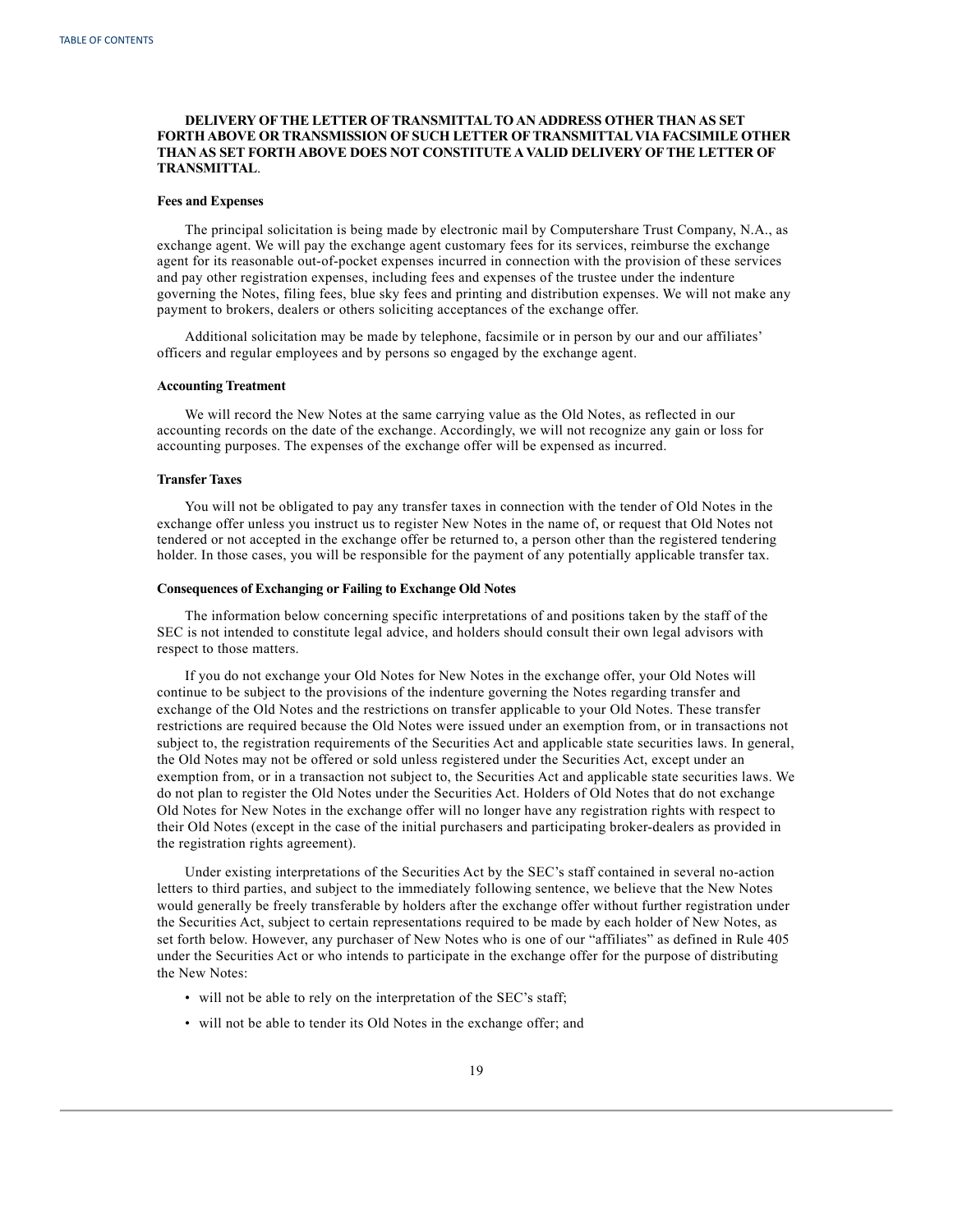<span id="page-24-0"></span>• must comply with the registration and prospectus delivery requirements of the Securities Act in connection with any sale or transfer of the New Notes unless such sale or transfer is made pursuant to an exemption from such requirements. See "Plan of Distribution."

We do not intend to seek our own interpretation regarding the exchange offer, and there can be no assurance that the SEC's staff would make a similar determination with respect to the New Notes as it has in other interpretations to other parties, although we have no reason to believe otherwise.

Each broker-dealer that receives New Notes for its own account in exchange for Old Notes, where such Old Notes were acquired by such broker-dealer as a result of market-making activities or other trading activities, must acknowledge that it will comply with the registration and prospectus delivery requirements of the Securities Act in connection with any offer, resale or other transfer of such New Notes, including information with respect to any selling holder required by the Securities Act in connection with the resale of the New Notes. The letter of transmittal states that by so acknowledging and by delivering a prospectus, a broker-dealer will not be deemed to admit that it is an "underwriter" within the meaning of the Securities Act. This prospectus, as it may be amended or supplemented from time to time, may be used by a brokerdealer in connection with resales of New Notes received in exchange for Old Notes which were received by the broker-dealer as a result of market-making or other trading activities.

## **DESCRIPTION OFTHE NEW NOTES**

The Company will issue up to \$550,000,000 in aggregate principal amount of New Notes under a base indenture, dated December 20, 2018, as supplemented by the Second Supplemental Indenture thereto, dated September 29, 2021, among the Company and Wells Fargo Bank, National Association, as trustee (together, the "indenture"), establishing the terms of the New Notes. This is the same indenture under which the Old Notes were issued. The New Notes are substantially identical to the Old Notes except that the transfer restrictions, registration rights and additional interest provisions relating to the Old Notes described in the registration rights agreement do not apply to the New Notes. The New Notes issued in this exchange offer and any Old Notes that remain outstanding after this exchange offer will constitute a single series of debt securities under the indenture.

The terms of the New Notes include those expressly set forth in the indenture and those made part of the indenture by reference to the Trust Indenture Act. The Company may issue additional New Notes (the "additional notes") from time to time without notice or the consent of holders of the New Notes, provided that if the additional notes are not fungible with the New Notes offered hereby for U.S. federal income tax purposes, then they must be issued with a different CUSIP number. The New Notes issued in the exchange offer, the Old Notes and any additional notes subsequently issued under the indenture will be treated as a single series of securities for all purposes under the indenture, including, without limitation, waivers, amendments and redemptions. Except as otherwise specified herein, all references to the "New Notes" include any additional notes. The Company may also issue other series of debt securities from time to time under the base indenture. References in this description to the "Company" refer only to Helmerich & Payne, Inc., and not to any of its Subsidiaries.

This Description of the New Notes is intended to be a useful overview of the material provisions of the New Notes and the indenture. Since this description is only a summary, you should refer to the indenture for a complete description of the Company's obligations and your rights. Certain defined terms used in this description but not defined herein have the meanings assigned to them in the indenture.

The New Notes will mature on September 29, 2031 and will be:

- unsecured;
- effectively junior in right of payment to any of the Company's future secured debt, to the extent of the value of the collateral therefor;
- equal in right of payment with all of the Company's existing and future unsecured unsubordinated debt;
- senior in right of payment to any of the Company's future senior subordinated or subordinated debt; and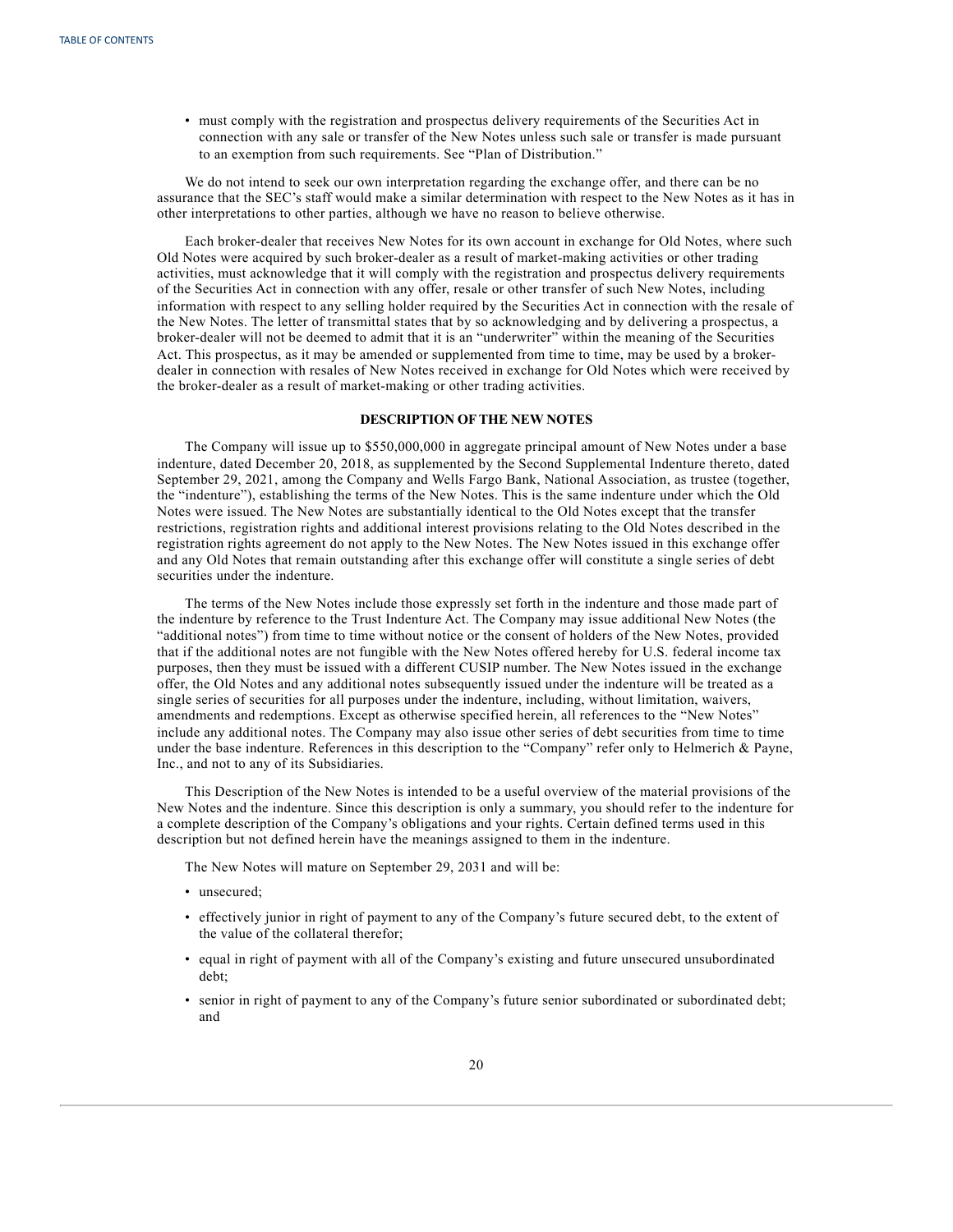• structurally subordinated to all debt and other liabilities of the Company's Subsidiaries that do not guarantee the New Notes.

The indenture does not contain restrictions on the amount of additional indebtedness that the Company or its Subsidiaries may issue or guarantee in the future.

## **Interest**

Interest on the New Notes will accrue at the rate of 2.900% per annum from the most recent date on which interest has been paid, or if no interest has been paid, from the date of issuance. Interest on the New Notes will be payable semi-annually in arrears on March 29 and September 29 of each year, commencing March 29, 2022, to the persons in whose names the New Notes are registered at the close of business on the preceding March 14 and September 14, respectively. Interest on the New Notes will be computed on the basis of a 360-day year comprised of twelve 30-day months.

If any scheduled payment date with respect to the New Notes is not a business day, then the related payment will be paid on the next succeeding business day with the same force and effect as if made on such scheduled payment date and no further interest will accrue as a result of such delay.

#### **Payments on the New Notes**; **Paying Agent and Registrar**

The Company will pay principal of and interest on any New Notes issued in certificated form at the office or agency the Company designates, except that the Company may pay interest on any New Notes in certificated form either at the corporate trust office of the trustee or, at the Company's option, by check mailed to holders of the New Notes at their registered addresses as they appear in the registrar's books. In addition, if a holder of any New Notes in certificated form has given wire transfer instructions in accordance with the indenture, the Company will make all payments on those New Notes by wire transfer.

The Company has initially designated the trustee, at its corporate trust office, to act as its paying agent and registrar. The Company may, however, change the paying agent or registrar without prior notice to the holders of the New Notes, and the Company or any of its Subsidiaries may act as paying agent or registrar.

The Company will pay principal of and interest on any New Note in global form registered in the name of or held by DTC or its nominee in immediately available funds to DTC or its nominee, as the case may be, as the registered holder of such global note.

## **Transfer and Exchange**

A holder of New Notes may transfer or exchange New Notes at the office of the registrar in accordance with the indenture. The registrar and the trustee may require a holder, among other things, to furnish appropriate endorsements and transfer documents. No service charge will be imposed by the Company, the trustee or the registrar for any registration of transfer or exchange of New Notes, but the Company may require a holder to pay a sum sufficient to cover any tax or other governmental charge that may be imposed in connection therewith. The Company is not required to transfer or exchange any New Note selected for redemption. Also, the Company is not required to transfer or exchange any New Note (1) for a period of 15 days before a mailing of notice of redemption or (2) if the Company has called the New Note for redemption in whole or in part, except the unredeemed portion of any New Note being redeemed in part.

The registered holder of a New Note will be treated as the owner of it for all purposes.

#### **Future Guarantees**

The indenture provides that, if any Subsidiary guarantees Debt (as defined below) of the Company under the Credit Agreement or any other credit facility entered into with commercial banks in excess of \$25 million, then that Subsidiary will within 20 business days of such guarantee enter into a supplemental indenture under which it will provide a guarantee of the Company obligations under the indenture and the New Notes. Any such guarantee will be a joint and several obligation of the Subsidiary and the other guarantors and will be subject to limitations intended to prevent the obligations from being treated as a fraudulent conveyance.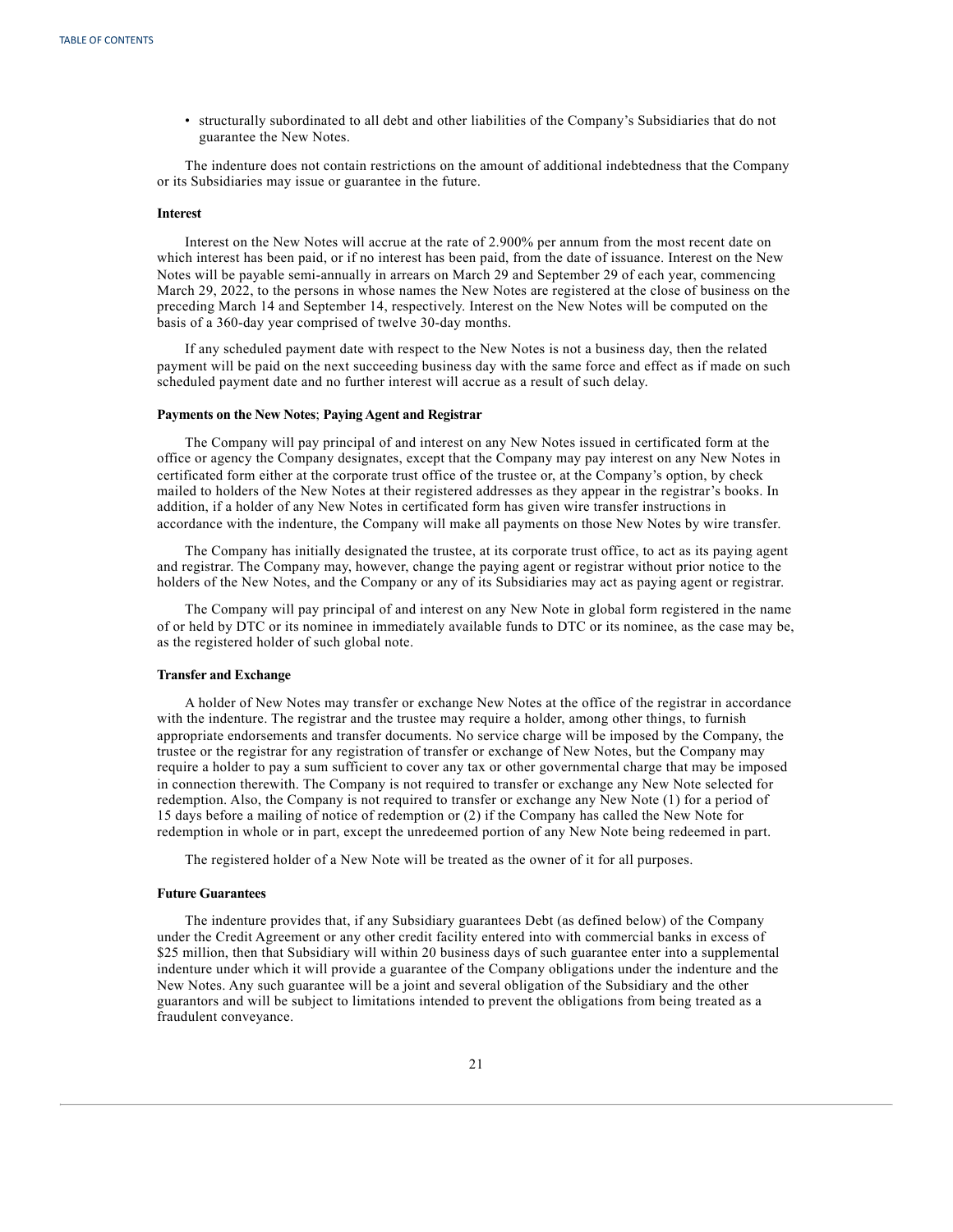A guarantee by a Subsidiary will be released automatically and unconditionally if (i) with respect to any guarantee provided by any Subsidiary, concurrently with or prior to such release, the Subsidiary ceases to provide a guarantee of Debt of the Company in excess of \$25 million under an applicable credit facility, provided no event of default has occurred and is continuing; (ii) the Company's (or a Subsidiary's) Capital Stock in such Subsidiary is sold or otherwise disposed (by merger or otherwise) to any person that is not the Company or a Subsidiary such that, after giving effect to any such sale or disposition, such person is no longer a Subsidiary; or (iii) the Company exercises its legal defeasance option or the Company's obligations are discharged as described under "— Discharge, Legal Defeasance and Covenant Defeasance."

#### **Optional Redemption**

#### *Make-Whole Redemption*

Prior to June 29, 2031 the New Notes will be subject to redemption by the Company, in whole at any time or in part from time to time, at a redemption price equal to the greater of:

- 100% of the principal amount of the New Notes to be redeemed; or
- the sum of the present values, as calculated by the Independent Investment Banker, of the remaining scheduled payments of principal and interest thereon (exclusive of the interest accrued to the redemption date) computed by discounting such payments to the redemption date on a semi-annual basis, assuming a 360-day year consisting of twelve 30-day months, at a rate equal to the sum of the Treasury Rate for such New Notes plus 25 basis points, plus, in either case, accrued and unpaid interest, if any, to, but excluding, the redemption date (subject to the right of holders of record on the relevant record date to receive interest due on the relevant interest payment date).

#### *Par Redemption*

On or after June 29, 2031 the New Notes may be redeemed in whole at any time or in part from time to time, at the Company's option, at a redemption price equal to 100% of the principal amount of the New Notes to be redeemed, plus accrued and unpaid interest thereon to, but excluding, the redemption date (subject to the right of holders of record on the relevant record date to receive interest due on the relevant interest payment date).

#### *General*

The Company will deliver notice of redemption at least 30 days but not more than 60 days before the applicable redemption date to each holder of the New Notes to be redeemed, except that notice may be given more than 60 days before the applicable redemption date in connection with a redemption in connection with a defeasance or satisfaction and discharge as described under "— Discharge, Legal Defeasance and Covenant Defeasance." If the Company elects to redeem the New Notes in part, the trustee will select the New Notes to be redeemed in compliance with the requirements of the principal securities exchange, if any, on which the New Notes are listed, as certified to the trustee by the Company, or if the New Notes are not so listed or such exchange prescribes no method of selection, pro rata (or, in the case of New Notes evidenced by global notes, in accordance with DTC's applicable procedures).

Upon the payment of the redemption price plus accrued and unpaid interest, if any, to, but excluding, the redemption date, interest will cease to accrue on and after the applicable redemption date on the New Notes or portions thereof called for redemption.

Any redemption of New Notes or notice thereof may, at the Company's discretion, be subject to the satisfaction of one or more conditions precedent, including, but not limited to, completion of a corporate transaction, consummation of a financing transaction or equity issuance the proceeds of which are used to fund such redemption, or other event. If any redemption is so subject to the satisfaction of one or more conditions precedent, the notice thereof shall describe each such condition and, if applicable, shall state that, in the Company's sole discretion, the redemption date may be delayed until such time as any or all such conditions shall be satisfied (or waived by the Company in its sole discretion), and/or such redemption may not occur and such notice may be rescinded in the event that any or all such conditions shall not have been satisfied (or waived by the Company in its sole discretion) by the redemption date, or by the redemption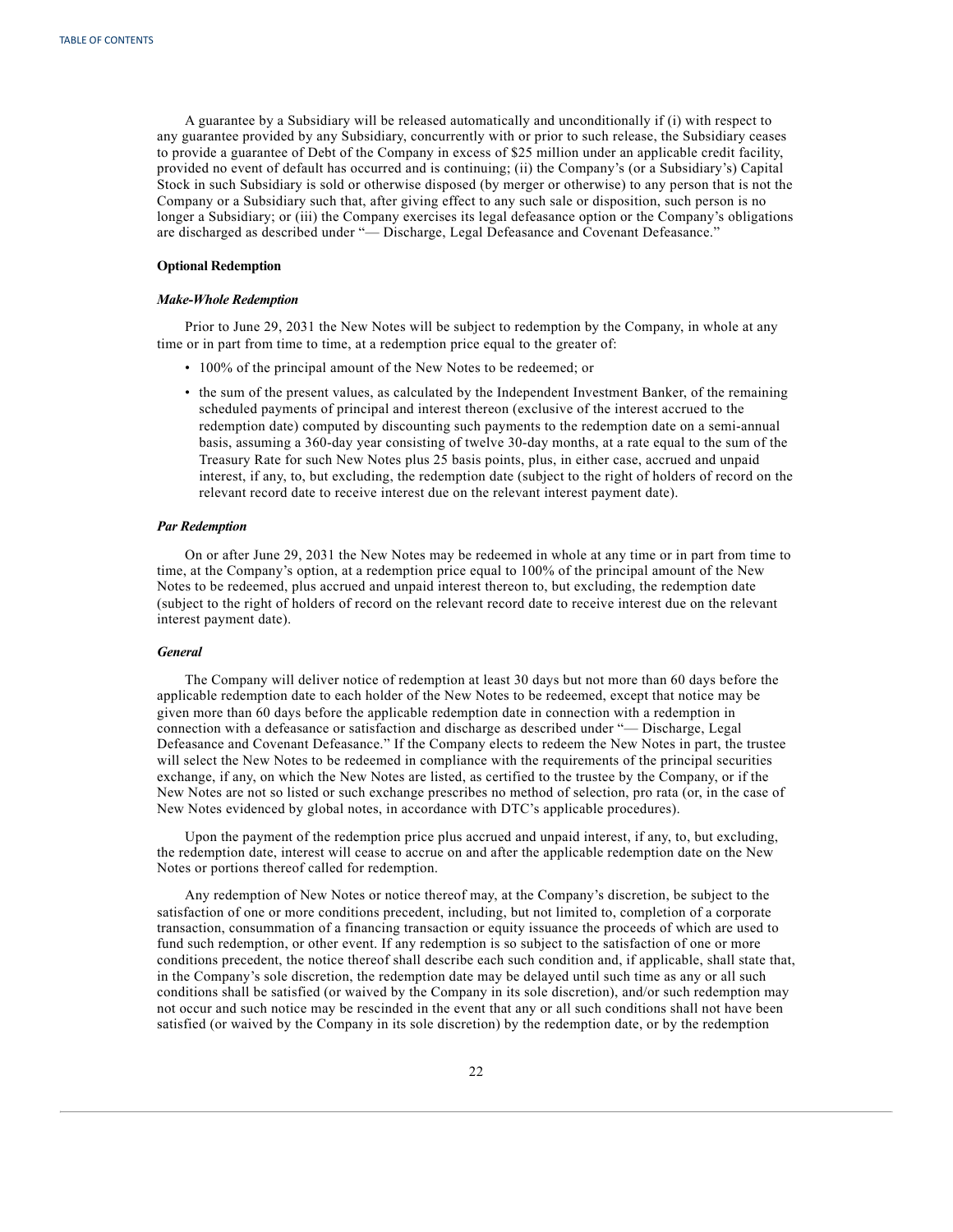date as so delayed, and/or that such notice may be rescinded at any time by the Company if the Company determines in its sole discretion that any or all of such conditions will not be satisfied (or waived). If any redemption date shall be delayed as contemplated by this paragraph and the terms of the applicable notice of redemption, such redemption date as so delayed may occur at any time after the original redemption date set forth in the applicable notice of redemption and after the satisfaction (or waiver) of any applicable conditions precedent, including, without limitation, on a date that is less than 10 days after the original redemption date or more than 60 days after the date of the applicable notice of redemption. The Company shall provide written notice of the delay of such redemption date or the rescission of such notice of redemption (and rescission and cancellation of the redemption of the notes) to the trustee no later than 10:00 a.m. Eastern Time (subject to DTC procedures) on the redemption date or the redemption date as so delayed that all conditions to the redemption have been satisfied or if any such redemption has been rescinded or delayed. Upon receipt of such notice of delay of such redemption date or rescission of such notice of redemption, such redemption date shall be automatically delayed or such notice of redemption shall be automatically rescinded, as applicable, and the redemption of the notes shall be automatically delayed or rescinded and cancelled, as applicable, as provided in such notice. In addition, the Company may provide in such notice that payment of the redemption price and performance of the Company's obligations with respect to such redemption may be performed by another person.

#### **Change of Control Offer**

Upon the occurrence of a Change of Control Triggering Event (as defined below), each holder of New Notes will have the right to require the Company to purchase all or any part (equal to \$2,000 or an integral multiple of \$1,000 in excess thereof) of the holder's New Notes at a purchase price in cash equal to 101% (the "Change of Control Price") of the principal amount thereof, plus accrued and unpaid interest, if any, to, but excluding, the date of purchase (subject to the right of holders of record on the relevant record date to receive interest due on the relevant interest payment date), except to the extent that the Company has exercised its right to redeem the New Notes as described under "— Optional Redemption" or as otherwise set forth in this section.

"Change of Control" means the occurrence of any one of the following:

- (a) the sale, lease, transfer, conveyance or other disposition (other than by way of merger, amalgamation or consolidation), in one or a series of related transactions, of all or substantially all of the assets of the Company and the Subsidiaries taken as a whole to any "person" (as that term is used in Section  $13(d)(3)$  of the Exchange Act) other than to the Company or one or more of the Subsidiaries or a combination thereof or a person controlled by the Company or one or more of the Subsidiaries or a combination thereof; or
- (b) the consummation of any transaction (including without limitation, any merger, amalgamation or consolidation) the result of which is that any "person" (as that term is used in Section  $13(d)(3)$  of the Exchange Act) (other than any Subsidiary) becomes the "beneficial owner" (as defined in Rules 13d-3 and 13d-5 under the Exchange Act), directly or indirectly, of more than 50% of the outstanding Voting Stock of the Company, measured by voting power rather than number of shares (excluding a redomestication of the Company).

Notwithstanding the foregoing, a transaction will not be deemed to involve a "Change of Control" under clause (b) above if, as a result of such transaction, (i) the Company becomes a direct or indirect wholly owned Subsidiary of a holding company and (ii) the direct or indirect holders of the Voting Stock of such holding company immediately following such transaction are substantially the same as the holders of the Voting Stock of the Company immediately prior to such transaction.

"Change of Control Triggering Event" means the ratings of the New Notes are lowered by at least two of the three Rating Agencies and, as a result, the New Notes cease to be rated Investment Grade by at least two of the three Rating Agencies in any case on any date during the period (the "Trigger Period") commencing on the date of the first public announcement by the Company of any Change of Control (or pending Change of Control) and ending 60 days following consummation of such Change of Control (which 60-day period will be extended for so long as the rating of the New Notes is under publicly announced consideration for a possible downgrade as a result of the Change of Control by any of the Rating Agencies).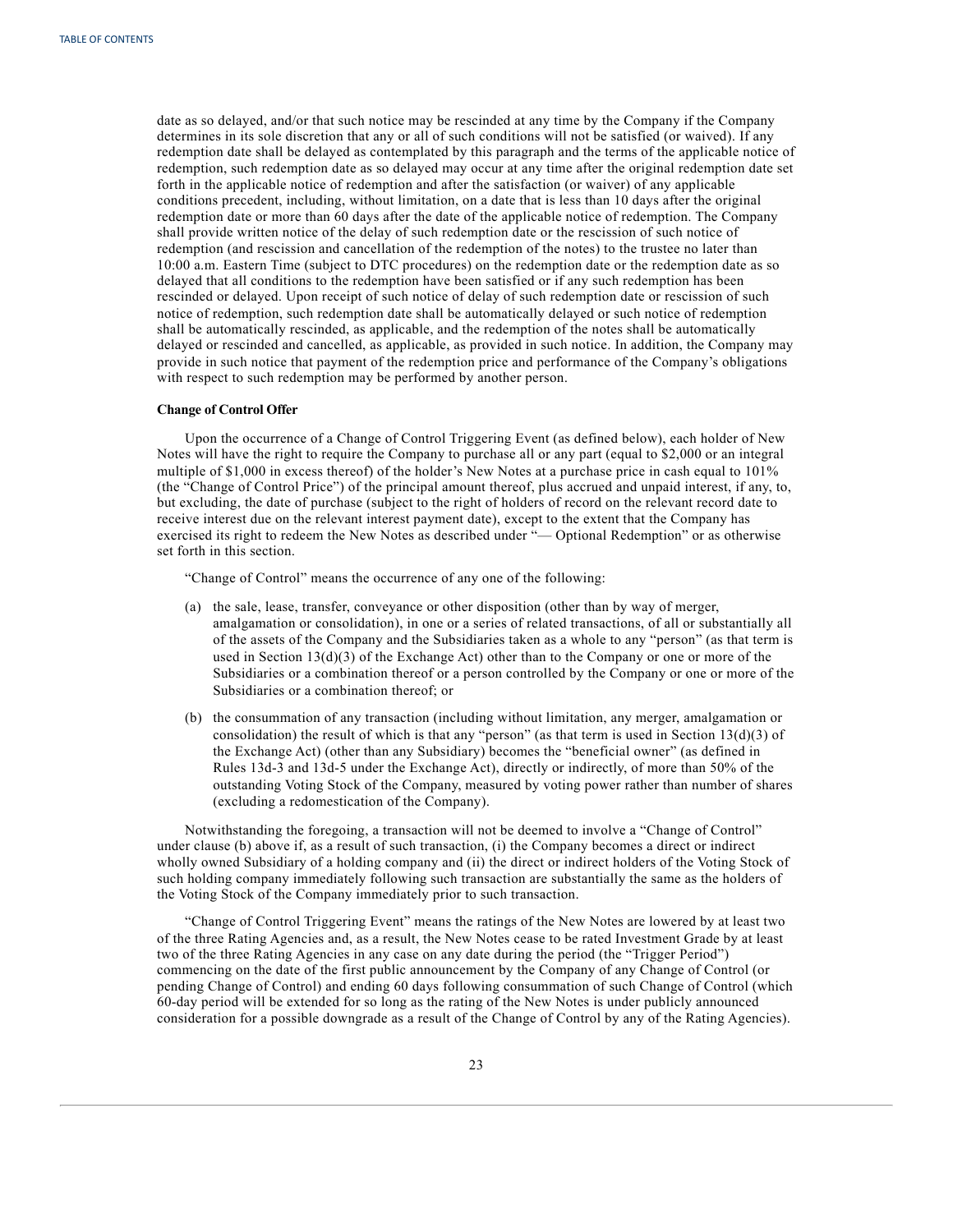Notwithstanding the foregoing, no Change of Control Triggering Event will be deemed to have occurred in connection with any particular Change of Control unless and until such Change of Control has actually been consummated.

Within 60 days following the date upon which the Change of Control Triggering Event has occurred, or at the Company's option, prior to any Change of Control but after the public announcement of the transaction that constitutes or may constitute the Change of Control, except to the extent that the Company has exercised its right to redeem the New Notes as described under "— Optional Redemption" or as otherwise set forth in this section, the Company will send a notice (a "Change of Control Offer") to each holder of New Notes with a copy to the trustee, which notice will govern the terms of the Change of Control Offer, stating:

- (1) that a Change of Control Triggering Event with respect to New Notes has occurred and that such holder has the right to require the Company to purchase such holder's New Notes at a purchase price in cash equal to 101% of the principal amount thereof, plus accrued and unpaid interest, if any, to, but excluding, the date of purchase (subject to the right of holders of record on the relevant record date to receive interest on the relevant interest payment date);
- (2) the circumstances regarding such Change of Control Triggering Event;
- (3) the purchase date (which shall be (i) no earlier than 30 days nor later than 60 days from the date such notice is sent, if sent after consummation of the Change of Control and (ii) on the date of the Change of Control, if sent prior to consummation of the Change of Control, in each case, other than as may be required by law) (such date, the "Change of Control Payment Date"); and
- (4) the instructions that a holder must follow in order to have its New Notes purchased.

Holders of New Notes electing to have New Notes purchased pursuant to a Change of Control Offer will be required to surrender their New Notes, with the form entitled "Option of Holder to Elect Purchase" on the reverse of the New Note completed, to the paying agent at the address specified in the notice, or transfer their New Notes to the paying agent by book-entry transfer pursuant to the applicable procedures of the paying agent and DTC, prior to the close of business on the third business day prior to the Change of Control Payment Date.

The Company may make a Change of Control Offer in advance of a Change of Control and the Change of Control Payment Date, and the Company's Change of Control Offer may be conditioned upon such Change of Control, if a definitive agreement is in place for the Change of Control at the time of making the Change of Control Offer.

If holders of not less than 90% in aggregate principal amount of the outstanding New Notes validly tender and do not withdraw the New Notes in a Change of Control Offer or Alternate Offer (as hereinafter defined) and the Company, or any third party making a Change of Control Offer in lieu of the Company, as described below, purchases all of the New Notes validly tendered and not withdrawn by such holders pursuant to such Change of Control Offer or Alternate Offer, as applicable, the Company will have the right, upon not less than 30 nor more than 60 days' prior notice, given not more than 30 days following such purchase pursuant to the Change of Control Offer or Alternate Offer described above, as the case may be, to redeem all New Notes that remain outstanding following such purchase at a redemption price in cash equal to 101% of the principal amount thereof, plus accrued and unpaid interest, if any, to, but excluding, the date of redemption (subject to the right of holders of record on the relevant record date to receive interest on the relevant interest payment date).

The Company will not be required to make a Change of Control Offer if (1) a third party makes such an offer in the manner, at the times and otherwise in compliance with the requirements for such an offer made by the Company and such third party purchases all New Notes properly tendered and not withdrawn under its offer or (2) in connection with or in contemplation of any Change of Control, the Company has made an offer to purchase (an "Alternate Offer") any and all New Notes validly tendered at a cash price equal to or higher than the Change of Control Price and purchases all New Notes properly tendered in accordance with the terms of such Alternate Offer.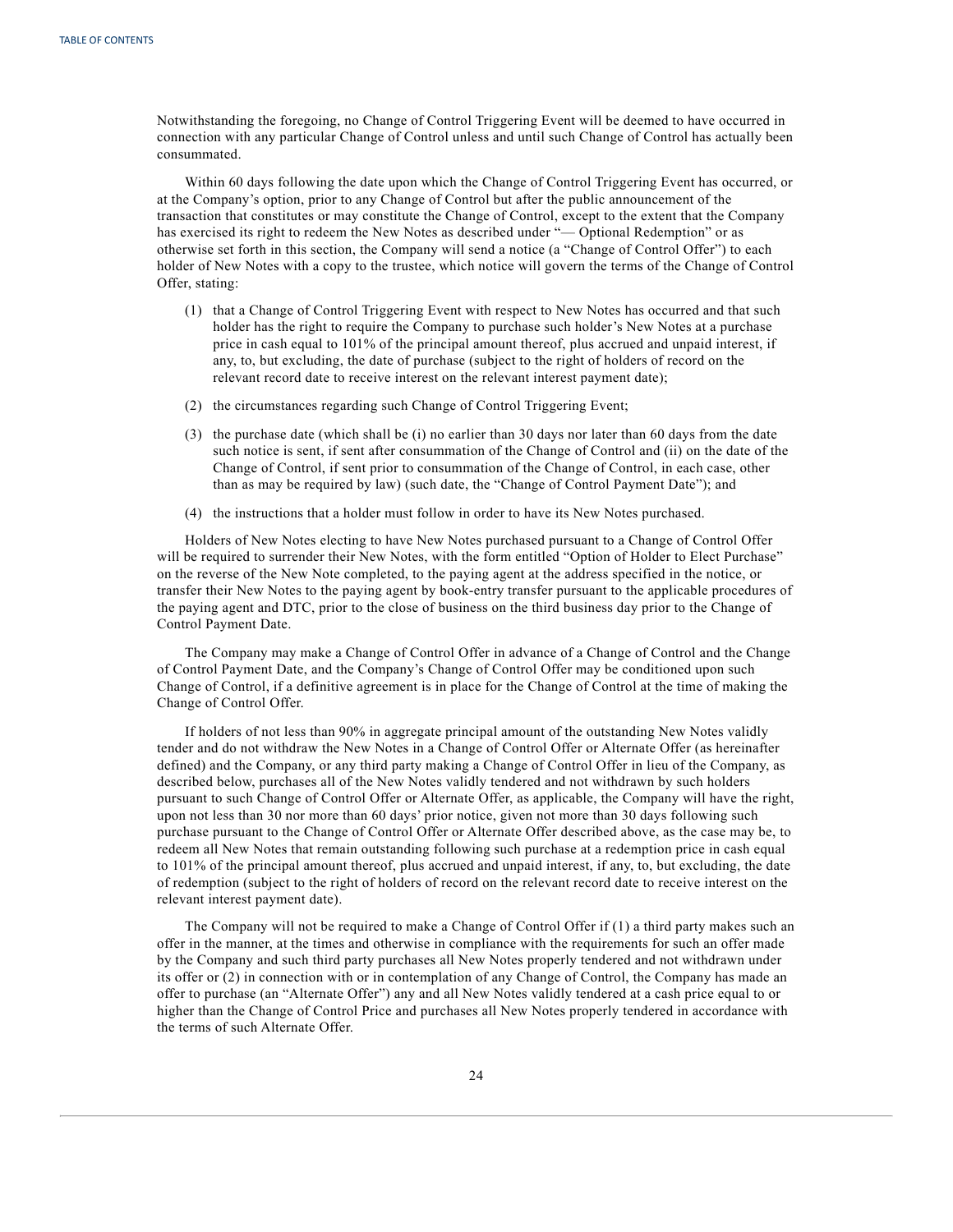The Company will comply, to the extent applicable, with the requirements of Section 14(e) of the Exchange Act and any other securities laws or regulations in connection with the repurchase of New Notes pursuant to a Change of Control Offer. To the extent that the provisions of any securities laws or regulations conflict with the terms described in the offering circular of Helmerich & Payne, Inc., dated September 27, 2021, with respect to the Old Notes, the Company shall comply with the applicable securities laws and regulations and will not be deemed to have breached its obligations by virtue thereof.

The definition of Change of Control includes a phrase relating to the sale, lease, transfer, conveyance or other disposition of "all or substantially all" of the assets of the Company and the Subsidiaries taken as a whole. Although there is a limited body of case law interpreting the phrase "substantially all," there is no precise established definition of the phrase under applicable law.

Accordingly, the ability of a holder of New Notes to require the Company to repurchase its New Notes as a result of a sale, lease, transfer, conveyance or other disposition of less than all of the assets of the Company and the Subsidiaries taken as a whole to another person may be uncertain.

The holders of a majority in principal amount of the outstanding New Notes may, on behalf of the holders of all New Notes, waive the right of the holders to require the Company to purchase all or any part of each holder's New Notes as a consequence of a Change of Control Triggering Event.

#### *Associated Definitions*

"Fitch" means Fitch Ratings Inc., or any successor thereof which is a "nationally recognized statistical rating organization" within the meaning of Section  $3(a)(62)$  of the Exchange Act.

"Investment Grade" means a rating of Baa3 or better by Moody's (or its equivalent under any successor rating category of Moody's); a rating of BBB- or better by S&P (or its equivalent under any successor rating category of S&P); a rating of BBB- or better by Fitch (or its equivalent under any successor rating category of Fitch); and the equivalent investment grade rating from any replacement Rating Agency or Agencies appointed by the Company.

"Moody's" means Moody's Investors Service, Inc., a subsidiary of Moody's Corporation, or any successor thereof which is a "nationally recognized statistical rating organization" within the meaning of Section 3(a)(62) of the Exchange Act.

"Rating Agency" means each of Moody's, S&P and Fitch; provided, that if any of Moody's, S&P and Fitch ceases to rate the New Notes or fails to make a rating of the New Notes publicly available, the Company will appoint a replacement for such Rating Agency that is a "nationally recognized statistical rating organization" within the meaning of Section 3(a)(62) of the Exchange Act.

"S&P" means S&P Global Ratings, a division of S&P Global, Inc., or any successor thereof which is a "nationally recognized statistical rating organization" within the meaning of Section  $3(a)(62)$  of the Exchange Act.

"Subsidiaries" is defined below under "— Covenants — Definitions."

"Voting Stock" of any specified person as of any date means the capital stock of such person that is at the time entitled to vote generally in the election of the board of directors of such person.

## **Covenants**

Various capitalized terms used within this "Covenants" subsection are defined at the end of this subsection.

#### *Limitations on Liens*

So long as any New Notes are outstanding, the Company will not, nor will it permit any Subsidiary to, issue, assume or guarantee any debt for money borrowed ("Debt") if such Debt is secured by a mortgage, pledge, security interest or lien (a "mortgage" or "mortgages") upon any properties of the Company or any Subsidiary or upon any securities or Debt of any Subsidiary (whether such properties, securities or Debt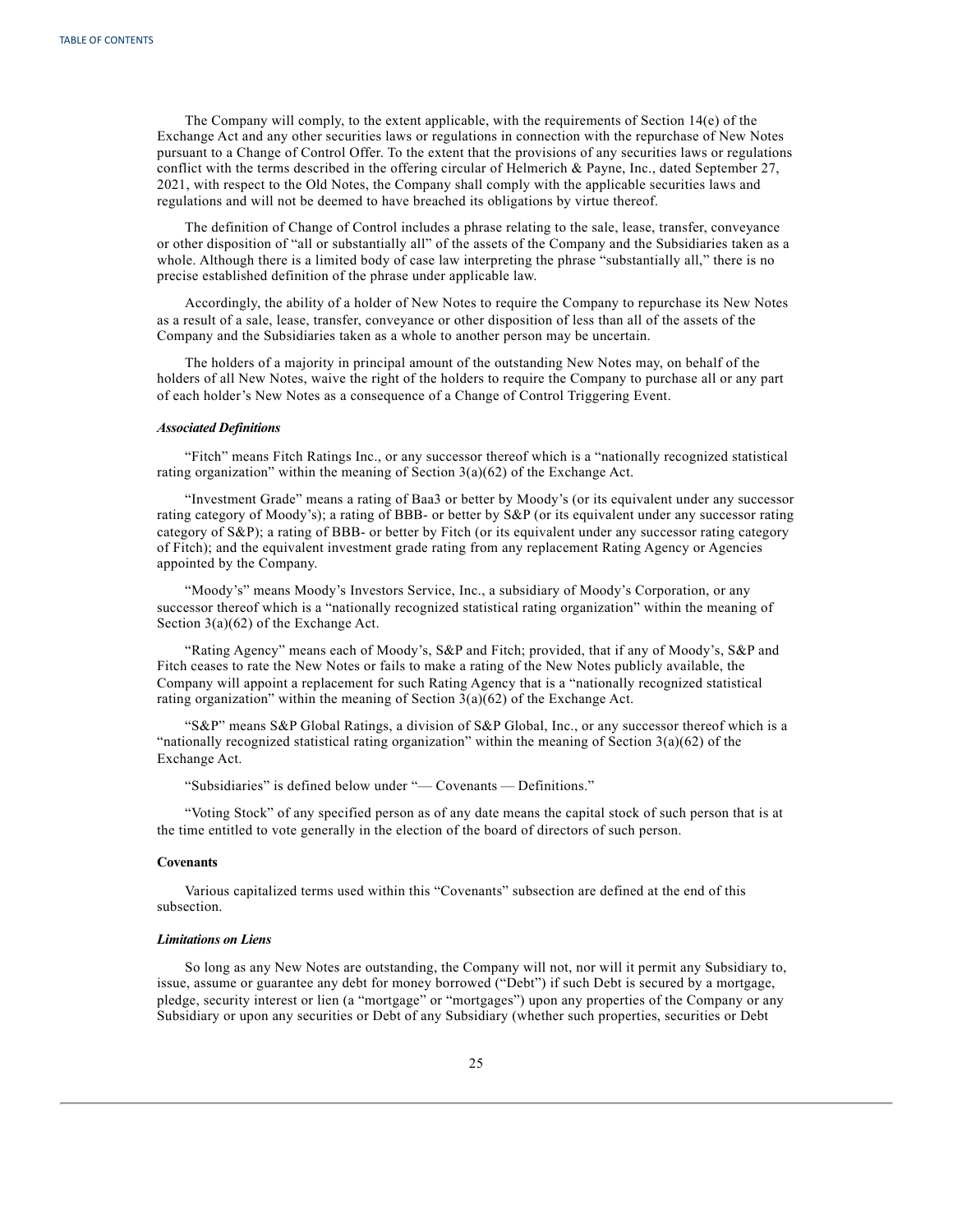is now owned or hereafter acquired) without in any such case effectively providing that the New Notes shall be secured equally and ratably with (or prior to) such Debt, except that the foregoing restrictions shall not apply to:

- (a) mortgages on any property acquired (and related contracts, intangibles and other assets incidental thereto or arising therefrom (including improvements and accessions thereto and replacements or proceeds thereof)), constructed, developed, operated, altered, repaired or improved by the Company or any Subsidiary (or mortgages on the securities of a special purpose Subsidiary which holds no material assets other than the property being acquired, constructed, developed, operated, altered, repaired or improved) after the date of the indenture which are created within 360 days after such acquisition (or in the case of property constructed, developed, operated, altered, repaired or improved, after the completion and commencement of commercial operation of such property, whichever is later), to secure or provide for the payment of the purchase price or cost thereof (including to secure indebtedness to finance all or any part of such purchase price or cost); provided that in the case of such construction, development, operation, alteration, repair or improvement, the mortgages shall not apply to any property owned by the Company or any Subsidiary before such construction, development, operation, alteration, repair or improvement other than (1) unimproved real property on which the property so constructed, or the development, operation, alteration, repair or improvement, is located or (2) personal property which is so improved (and related contracts, intangibles and other assets incidental thereto or arising therefrom (including improvements and accessions thereto and replacements or proceeds thereof));
- (b) (1) mortgages existing on the date of issuance of the New Notes, (2) existing mortgages on property acquired (including mortgages on any property acquired from a person which is consolidated with or merged with or into the Company or a Subsidiary) or (3) mortgages outstanding at the time any corporation, partnership or other entity becomes a Subsidiary or is consolidated with or merged with or into the Company or a Subsidiary; provided that in the case of (3) such mortgages shall only apply to property owned by such corporation, partnership or other entity at the time it becomes a Subsidiary or that is acquired thereafter;
- (c) mortgages in favor of the Company or any Subsidiary;
- (d) mortgages in favor of domestic or foreign governmental bodies to secure advances or other payments pursuant to any contract or statute or to secure indebtedness incurred to finance the purchase price or cost of constructing, developing, operating, altering, repairing or improving the property subject to such mortgages (and related contracts, intangibles and other assets incidental thereto or arising therefrom (including improvements and accessions thereto and replacements or proceeds thereof)), including mortgages to secure Debt of the pollution control or industrial revenue bond type;
- (e) mortgages consisting of pledges or deposits by the Company or any Subsidiary under worker's compensation laws, unemployment insurance laws or similar legislation, or good faith deposits in connection with bids, tenders, contracts (other than for the payment of Debt) or leases to which the Company or any Subsidiary is a party, or deposits to secure public or statutory obligations or regulatory obligations of the Company or any Subsidiary or deposits or cash or United States government bonds to secure surety or appeal bonds to which it is a party, or deposits as security for contested taxes or import or customs duties or for the payment of rent, in each case incurred in the ordinary course of business;
- (f) mortgages imposed by law, including materialmen's, carriers', warehousemen's, repairman's, builders', workmen's, landlords' and mechanics' liens, in each case for sums not overdue for a period of more than 30 days or being contested in good faith by appropriate proceedings if a reserve or other appropriate provisions, if any, as shall be required by generally accepted accounting principles shall have been made in respect thereof;
- (g) mortgages for taxes, assessments or other governmental charges that are not yet delinquent or which are being contested in good faith by appropriate proceedings provided appropriate reserves required pursuant to generally accepted accounting principles have been made in respect thereof;
- (h) mortgages in favor of issuers of surety or performance and return of money bonds or letters of credit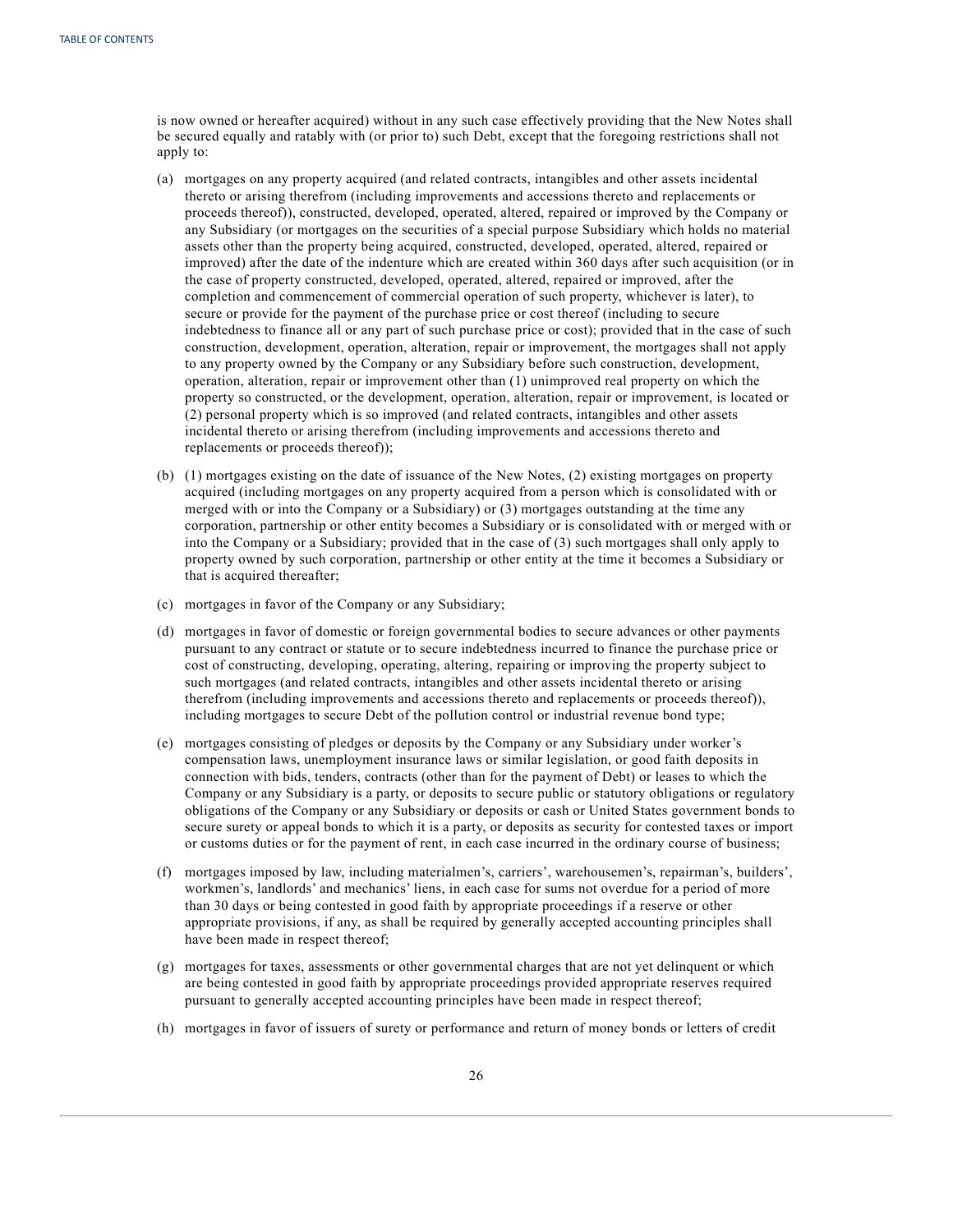or bankers' acceptances issued pursuant to the request of and for the account of the Company or any Subsidiary in the ordinary course of its business;

- (i) mortgages consisting of encumbrances, easements or reservations of, or rights of others for, licenses, rights of way, sewers, electric lines, telegraph and telephone lines, roads, pipe lines, water mains and other similar purposes, or mortgages consisting of zoning or other restrictions as to the use of real properties or mortgages incidental to the conduct of the business of the Company or a Subsidiary or to the ownership of its properties which do not materially adversely affect the value of said properties or materially impair their use in the operation of the business of the Company or a Subsidiary;
- (j) mortgages arising by virtue of any statutory or common law provisions or included in any customary deposit account agreements or related or similar documentation relating to bankers' liens, rights of setoff or similar rights and remedies as to deposit accounts or other funds maintained with a depository institution;
- (k) any mortgage over goods (or any documents relating thereto) arising either in favor of a bank issuing a form of documentary credit in connection with the purchase of such goods or by way of retention of title by the supplier of such goods where such goods are supplied on credit, subject to such retention of title, and in both cases where such goods are acquired in the ordinary course of business;
- (l) any extension, renewal, refinancing or replacement (or successive extensions, renewals, refinancings or replacements), in whole or in part, of any mortgage referred to in the foregoing clauses (a) through (i), inclusive; provided that (1) such extension, renewal, refinancing or replacement mortgage shall not extend beyond the property or assets that secured or were of the type that secured the mortgage extended, renewed, refinanced or replaced, plus improvements, accessions to and replacements or proceeds thereof on such property or assets and (2) the Debt secured by such mortgage is not greater in principal amount than the Debt secured by the mortgage extended, renewed, refinanced or replaced plus the amount of fees and expenses and any prepayment premiums or breakage costs incurred in connection therewith;
- (m) Liens in favor of a seller on any segregated cash earnest money deposits made by the Company or any of its Subsidiaries in connection with any executed letter of intent or purchase agreement for a purchase of property or assets not prohibited by the indenture; or
- (n) any mortgage on the funds and accounts securing any Debt of the Company or any Subsidiary pursuant to customary escrow arrangements pending the release thereof, or pursuant to customary discharge, redemption or defeasance provisions.

In addition to the foregoing exceptions to the limitations set forth in the first paragraph of this subsection "— Limitations on Liens," the Company and any Subsidiary may, without securing the New Notes, issue, assume or guarantee Debt secured by a mortgage that, taken together with certain Attributable Debt described in the following sentence, does not in the aggregate exceed 15.0% of Consolidated Net Tangible Assets at the time of incurrence. The Attributable Debt to be aggregated for purpose of this exception is all Attributable Debt in respect of Sale and Lease-Back Transactions of the Company and its Subsidiaries under the exception in clause (e)(2) below existing at such time.

## *Limitations on Sale and Lease-Back Transactions*

So long as any New Notes are outstanding, the Company will not, nor will it permit any Subsidiary to, enter into any Sale and Lease-Back Transaction, other than any Sale and Lease-Back Transaction:

- (a) entered into within 360 days of the later of the acquisition, construction, development, operation, alteration, repair, improvement or placing into service of the property subject thereto by the Company or the Subsidiary;
- (b) involving a lease of less than five years;
- (c) entered into in connection with an industrial revenue bond or pollution control financing;
- (d) between or among the Company and/or one or more Subsidiaries;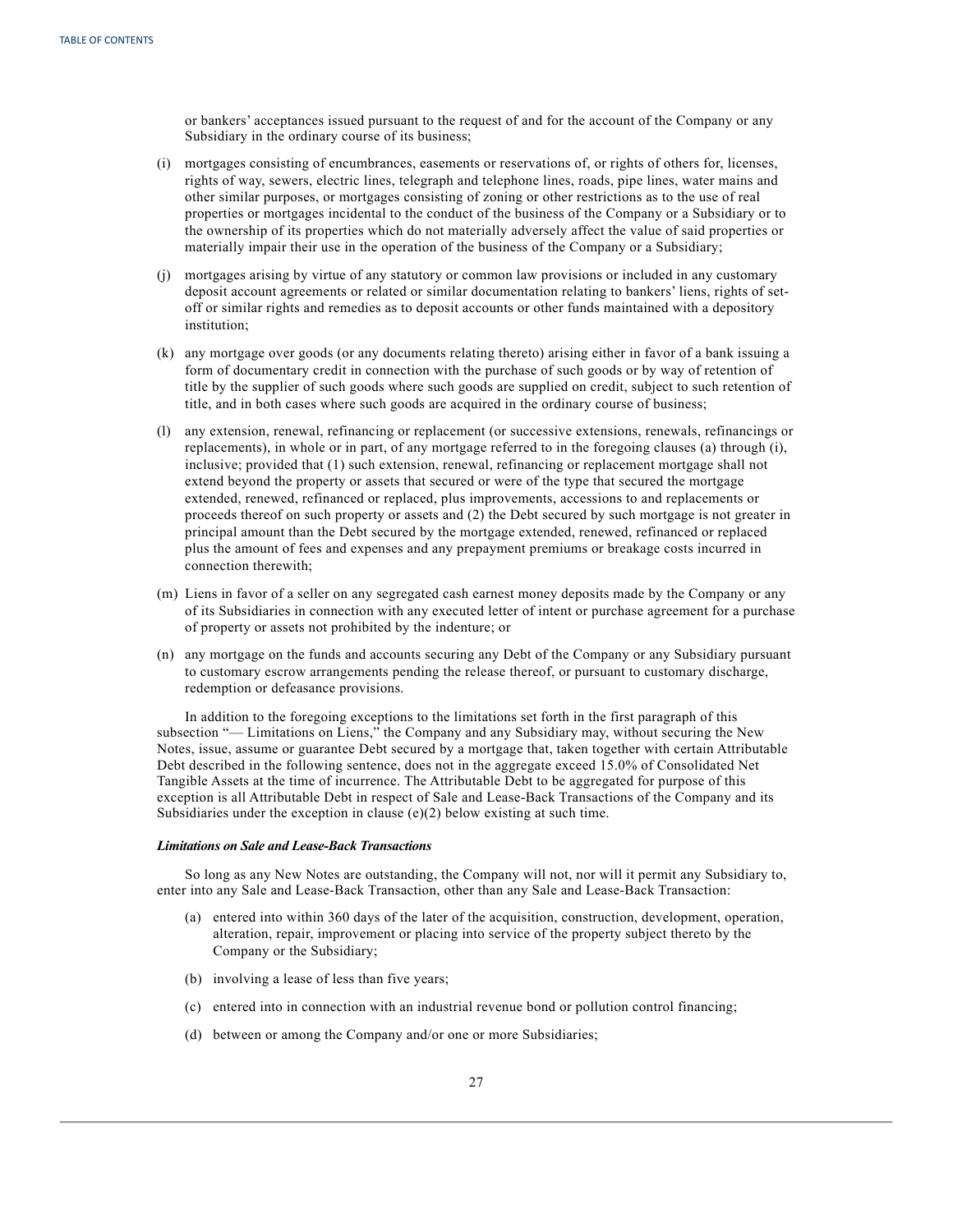- (e) as to which the Company or such Subsidiary would be entitled to incur Debt secured by a mortgage on the property to be leased in an amount equal to the Attributable Debt with respect to such Sale and Lease-Back Transaction without equally and ratably securing the New Notes (1) under clauses (a) through (l) in "— Limitations on Liens" above or (2) under the last paragraph of that covenant; or
- (f) as to which the Company will apply an amount equal to the net proceeds from the sale of the property so leased to (1) the retirement (other than any mandatory retirement), within 360 days of the effective date of any such Sale and Lease-Back Transaction, of New Notes or of Funded Debt of the Company or a Subsidiary or (2) the acquisition, construction, development, operation, alteration, repair or improvement of other property, provided that such property is owned by the Company or a Subsidiary free and clear of all mortgages.

## *SEC Reports; Financial Information*

The Company covenants to furnish to the trustee, within 15 days after the Company files the same with the SEC, copies of the annual reports and of the information, documents and other reports that the Company may be required to file with the SEC pursuant to Section 13 or Section 15(d) of the Exchange Act or pursuant to Section 314 of the Trust Indenture Act; provided, however, that the Company will be deemed to have furnished such reports to the trustee if they have filed such reports with the SEC using the EDGAR filing system and such reports are publicly available.

At any time when the Company is not subject to Section 13 or 15(d) of the Exchange Act and the New Notes are not freely transferrable under the Securities Act, upon the request of a holder of the New Notes, the Company will promptly furnish or cause to be furnished the information specified under Rule 144A(d) (4) of the Securities Act to such holder, or to a prospective purchaser of a Note designated by such holder, in order to permit compliance with Rule 144A under the Securities Act.

Delivery of such reports, information and documents to the trustee is for informational purposes only, and the trustee's receipt thereof shall not constitute actual or constructive knowledge or notice of any information contained therein or determinable from information contained therein, including the Company's or any other person's compliance with any of the covenants under the indenture or the New Notes (as to which the trustee is entitled to rely exclusively on Officers' Certificates). The trustee shall have no duty or obligation whatsoever to monitor or confirm, on a continuing basis or otherwise, the Company's or any other person's compliance with any of the covenants described herein or to determine whether such reports, information or documents have been posted on any website or other online data system or filed with the SEC through EDGAR (or other applicable system), to examine such reports, information, documents and other reports to ensure compliance with the provisions of the indenture, to ascertain the correctness or otherwise of the information or the statements contained therein or to participate in any conference calls.

#### *Consolidation,Amalgamation, Merger, Conveyance of Assets*

The indenture provides that the Company will not consolidate or amalgamate with or merge with or into any other entity, and that the Company will not sell, convey, transfer or lease all or substantially all of the Company's and its Subsidiaries' assets, taken as a whole, to any person unless:

- the entity formed by the consolidation or amalgamation or into which the Company is merged, if other than the Company or the person who acquires the assets, shall be organized under the laws of the United States, any state thereof, or the District of Columbia, and expressly assumes by supplemental indenture the Company's obligations under the indenture and the New Notes;
- immediately after giving effect to that transaction, no event of default, and no event that, after notice or lapse of time or both, would become an event of default, shall have happened and be continuing; and
- the Company has delivered to the trustee an Officers' Certificate and an opinion of counsel, each stating that such consolidation, amalgamation, merger, conveyance, transfer or lease and such supplemental indenture comply with the indenture and that all conditions precedent therein provided for relating to such transaction have been complied with.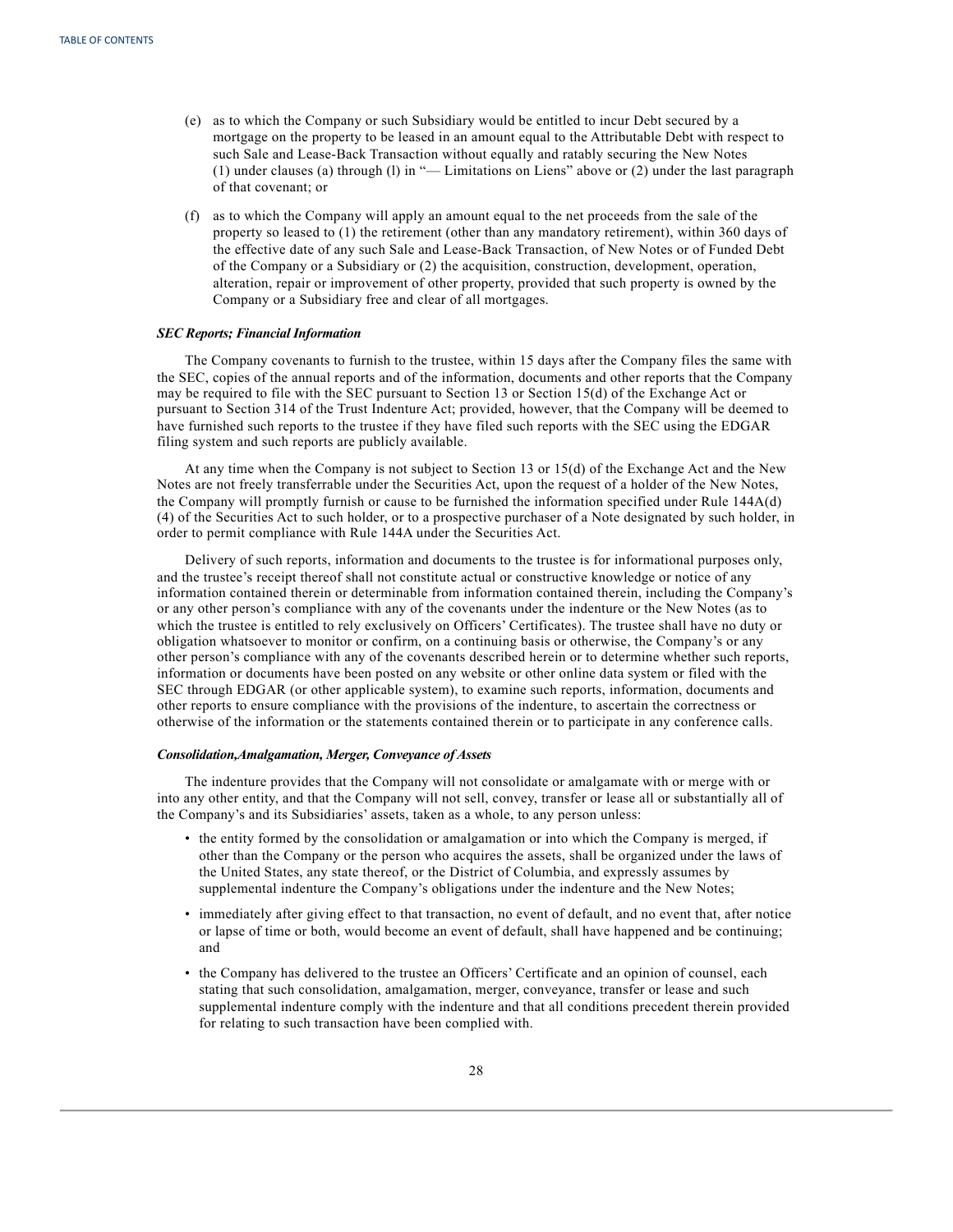Notwithstanding the foregoing, this subsection will not apply to a sale, conveyance, transfer or lease of assets solely between or among the Company and its Subsidiaries, including by way of merger, consolidation, or amalgamation.

## *Event Risk*

Except for the limitations described above under the subsections "— Limitations on Liens" and "— Limitations on Sale and Lease-Back Transactions," the indenture does not afford holders of the New Notes protection in the event of a highly leveraged transaction involving the Company and will not contain any restrictions on the amount of additional indebtedness that the Company or its Subsidiaries may incur.

#### *Definitions*

"Attributable Debt" means, with respect to any Sale and Lease-Back Transaction as of any particular time, the present value discounted at the rate of interest implicit in the terms of the lease of the obligations of the lessee under such lease for net rental payments during the remaining term of the lease.

"Capital Stock" means (i) in the case of a corporation or a company, corporate stock or shares; (ii) in the case of an association or business entity, any and all shares, interests, participations, rights or other equivalents (however designated) of corporate stock; (iii) in the case of a partnership or limited liability company, partnership or membership interests (whether general or limited); and (iv) any other interest or participation that confers on a person the right to receive a share of the profits and losses of, or distributions of assets of, the issuing person.

"Consolidated Net Tangible Assets" means the total assets of the Company and the Subsidiaries as of the most recent fiscal quarter end for which a consolidated balance sheet of the Company and the Subsidiaries is available, *minus* all current liabilities (excluding the current portion of any long-term debt) of the Company and the Subsidiaries reflected on such balance sheet and *minus* total goodwill and other intangible assets of the Company and the Subsidiaries reflected on such balance sheet, all calculated on a consolidated basis in accordance with U.S. GAAP (which calculation shall give pro forma effect to any acquisition by or disposition of assets of the Company or any Subsidiaries involving the payment or receipt by the Company or any Subsidiaries, as applicable, of consideration (whether in the form of cash or noncash consideration) in excess of \$25 million that has occurred since the end of such fiscal quarter, as if such acquisition or disposition had occurred on the last day of such fiscal quarter).

"Credit Agreement" means that certain Credit Agreement, dated as of November 13, 2018, as amended, by and among the Company and Wells Fargo Bank, National Association, as an issuing lender and administrative agent, and certain financial institutions, as lenders, as amended, restated, replaced, or refinanced from time to time, whether with the same or different lenders.

"Funded Debt" means indebtedness for money borrowed which by its terms matures at, or is extendible or renewable at the option of the obligor to, a date more than 12 months after the date of the creation of such indebtedness.

"Independent Investment Banker" means Goldman Sachs & Co. LLC, or if such firm is unwilling or unable to serve as such, an independent investment and banking institution of national standing appointed by the Company.

"Optional Redemption Comparable Treasury Issue" means the U.S. Treasury security selected by the Independent Investment Banker as having a maturity comparable to the remaining term of the New Notes to be redeemed that would be utilized, at the time of selection and in accordance with customary financial practice, in pricing new issues of corporate debt securities of comparable maturity to the remaining term of the New Notes or, if, in the reasonable judgment of the Independent Investment Banker, there is no such security, then the Optional Redemption Comparable Treasury Issue will mean the U.S. Treasury security or securities selected by the Independent Investment Banker as having an actual or interpolated maturity or maturities comparable to the remaining term of the New Notes.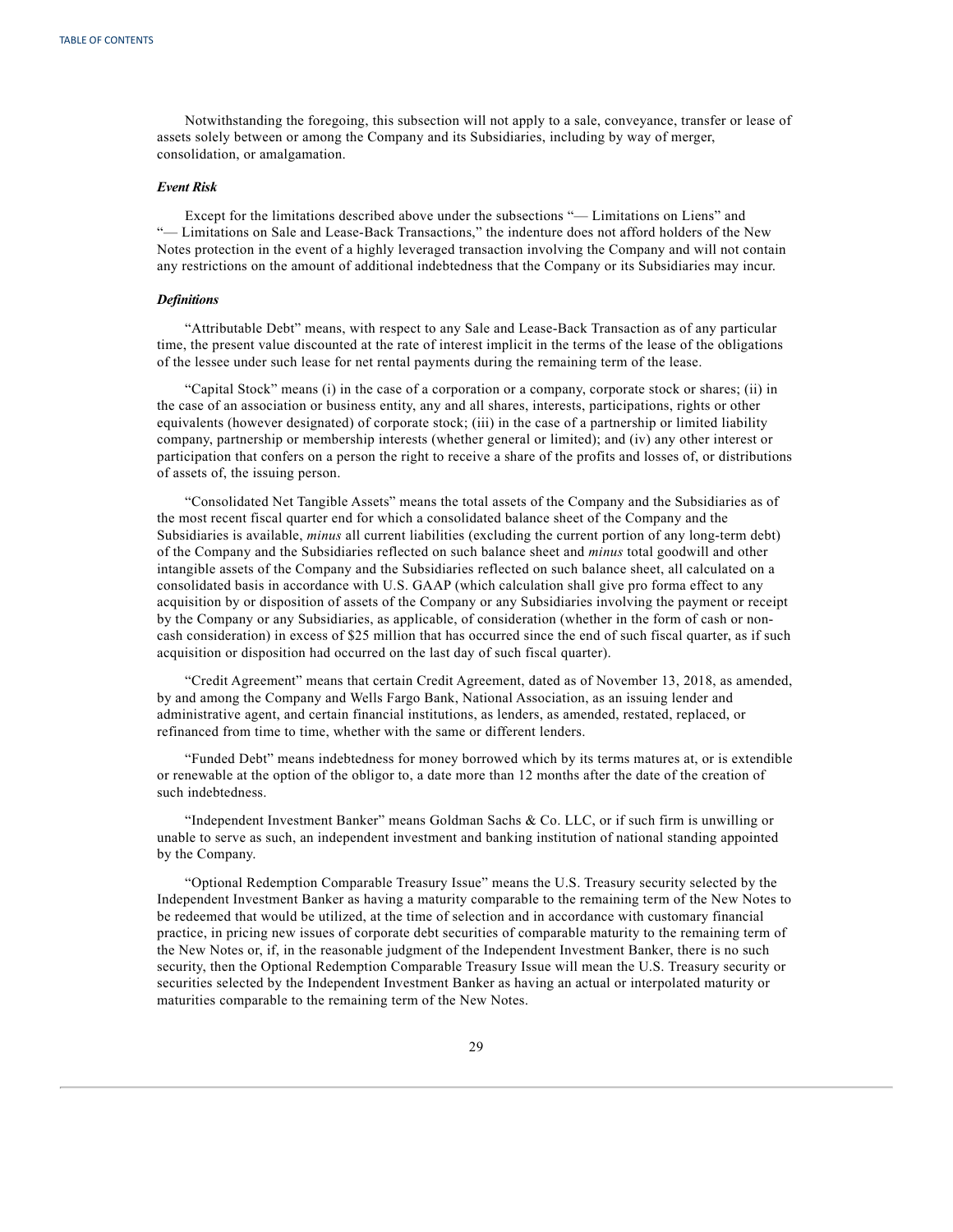"Sale and Lease-Back Transaction" means any arrangement with any person providing for the leasing by the Company or any Subsidiary of any property from such person, whereby such property had been sold or transferred by the Company or any Subsidiary to such person.

"Subsidiary" means (1) any corporation, association or other business entity (other than a partnership, joint venture or limited liability company) of which more than 50% of the total voting power of shares of Capital Stock entitled (without regard to the occurrence of any contingency) to vote in the election of directors, managers or trustees thereof is at the time of determination owned or controlled, directly or indirectly, by the Company or one or more of the other Subsidiaries or a combination thereof and (2) any partnership, joint venture or limited liability company of which (x) more than 50% of the capital accounts, distribution rights, total equity and voting interests or general and limited partnership interests, as applicable, are owned or controlled, directly or indirectly, by the Company or one or more of the other Subsidiaries or a combination thereof, whether in the form of membership, general, special or limited partnership interests or otherwise, and (y) the Company or any of the Subsidiaries is a controlling general partner or otherwise controls such entity.

"Treasury Rate" means, with respect to any redemption date,

- the yield calculated by the Issuer after 4:15 p.m., New York time, on the second business day preceding the redemption date, as follows: for the latest business day that appears in the statistical release published by the Board of Governors of the Federal Reserve System designated as "Selected Interest Rates (Daily) — H.15" (or any successor designation or publication) ("H.15") under the caption "Treasury Constant Maturities — Nominal", the Company shall select two yields — one for the maturity immediately before and one for the maturity immediately after the remaining maturity of the New Notes (assuming the New Notes matured at the maturity date) — and shall interpolate on a straight-line basis using such yields to the maturity date; or
- if there is no maturity immediately before or immediately after, or if a maturity on H.15 matches exactly the remaining maturity of the New Notes (to the maturity date) (e.g., a remaining maturity of more than 30 years, or less than one month, or exactly 3 years), the Company shall select one yield for the single maturity immediately following or preceding, or which matches exactly, as the case may be, the remaining maturity of the New Notes (assuming the New Notes matured at the maturity date); or
- if H.15 is no longer published or regularly available, the rate per annum equal to the semi-annual equivalent yield to maturity of the United States Treasury security, selected by the Issuer with a maturity closest to the remaining maturity of the New Notes (assuming the New Notes matured on the maturity date) and, if two or more have the same maturity, that is trading closest to par, and that is otherwise consistent with customary financial practice, assuming a price for such redemption date equal to the average of the bid and asked prices for such United States Treasury (expressed in each case as a percentage of its principal amount) quoted in writing to the trustee by the Issuer utilizing a source customarily used in the financial markets at 3:30 p.m., New York time, on the second business day preceding such redemption date;

provided that, if no maturity is within three months before or after the remaining life of the New Notes to be redeemed (assuming the New Notes matured on the maturity date), yields for the two published maturities most closely corresponding to the Optional Redemption Comparable Treasury Issue shall be determined and the Treasury Rate shall be interpolated or extrapolated from those yields on a straight-line basis, rounding to the nearest month.

The Company (or its designee) will, prior to such redemption date, deliver to the trustee an Officers' Certificate setting forth the Treasury Rate and showing the calculation of such in reasonable detail. The trustee shall have no duty to verify the Company's calculations of the Treasury Rate.

"U.S. Government Obligations" means nonredeemable direct obligations (or certifications representing an ownership interest in such obligations) of the United States of America for the payment of which the full faith and credit of the United States of America is pledged.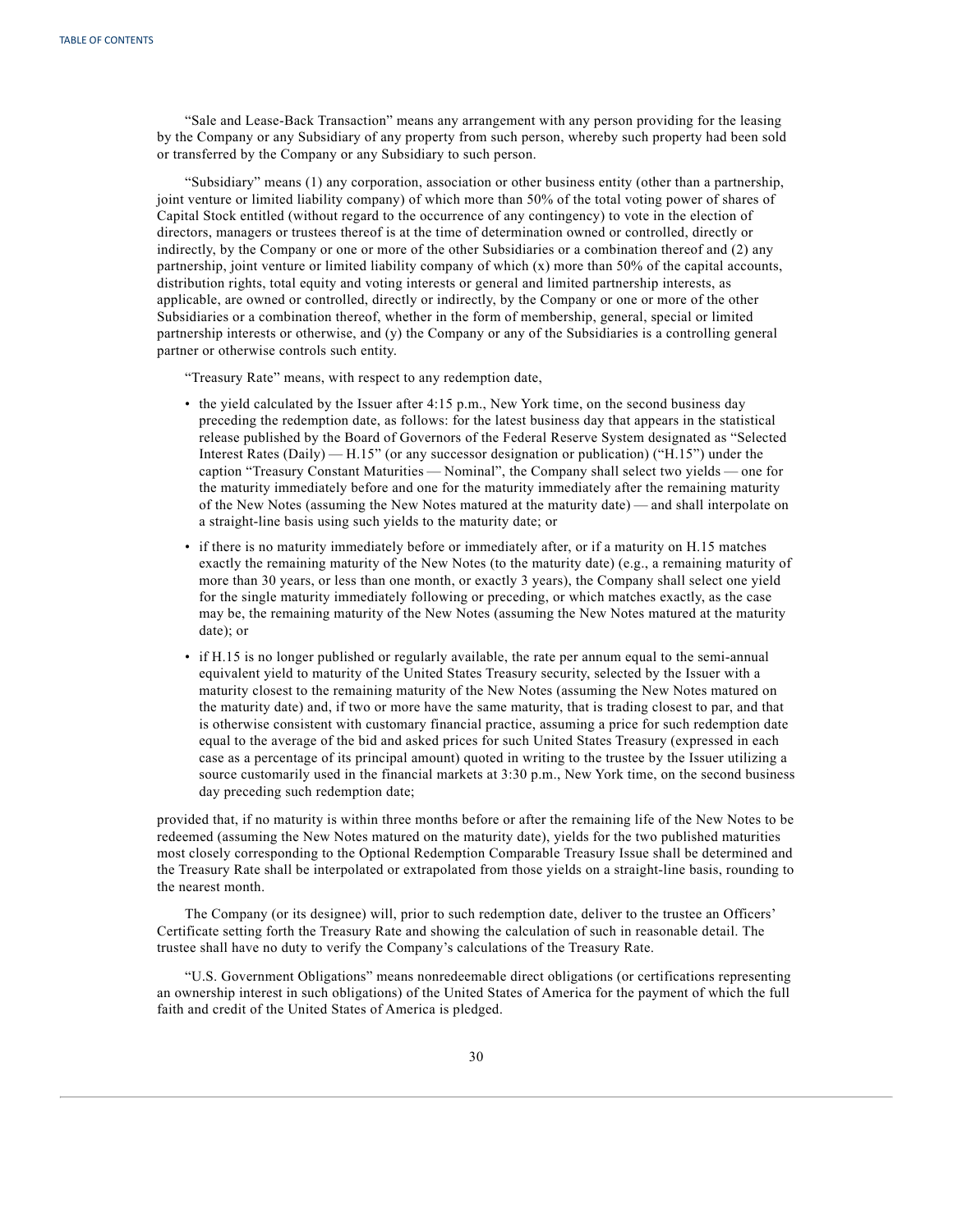#### **Mandatory Redemption; Sinking Fund**

The Company is not required to make mandatory redemption or sinking fund payments with respect to the New Notes.

## **Book-Entry; Delivery and Form**

The New Notes will initially be issued only in registered, book-entry form, in minimum denominations of \$2,000 and any integral multiples of \$1,000 as described under "— Book-Entry System." The Company will issue one or more global notes in denominations that together equal the total principal amount of the outstanding New Notes.

#### **Modification and Supplemental Indentures**

The Company and the trustee may amend or supplement the indenture as it relates to the New Notes with the consent (including consents obtained in connection with a tender offer for the New Notes or a solicitation of consents in respect of the New Notes) of the holders of a majority in principal amount of the outstanding New Notes; provided, however, that no such amendment or supplemental indenture may, without the consent of the holder of each outstanding New Note affected thereby:

- change the final maturity of the principal of such New Notes;
- reduce the principal amount of such New Notes;
- reduce the rate or extend the time of payment of interest on such New Notes;
- reduce any amount payable on redemption of any such New Notes or change the time at which the New Notes may be redeemed (other than with respect to the minimum notice period required with respect to any redemption pursuant to the provisions of the indenture described under the caption "— Optional Redemption");
- change the currency in which the principal of, premium, if any, or interest on any such New Notes is payable;
- impair the right to institute suit for the enforcement of any payment on any such New Notes when due;
- make any change in the percentage in principal amount of the New Notes the consent of the holders of which is required for any such amendment; or
- release a guarantee of the New Notes other than in accordance with the terms of the indenture.

Without the consent of any holder of outstanding New Notes, the Company and the trustee may amend or supplement the indenture and the New Notes to:

- cure any ambiguity, omission, defect or inconsistency;
- provide for the assumption by a successor to the obligations of the Company under the indenture;
- provide for uncertificated New Notes in addition to or in place of certificated New Notes (provided that the uncertificated New Notes are issued in registered form for purposes of Section 163(f) of the U.S. Internal Revenue Code of 1986, as amended (the "Code"));
- provide for the issuance of, and establish the forms and terms and conditions of, other series of securities in accordance with the terms of the indenture or to make any other change that is applicable only to securities issued under the indenture other than the New Notes;
- provide for the issuance of exchange notes or additional notes in accordance with the indenture;
- effect or maintain, or otherwise comply with the requirements of the SEC in connection with, the qualification of the indenture under the Trust Indenture Act;
- secure the New Notes, to the extent otherwise permitted by the indenture;
- add to the covenants of the Company or events of default for the benefit of the holders or surrender any right or power conferred upon the Company;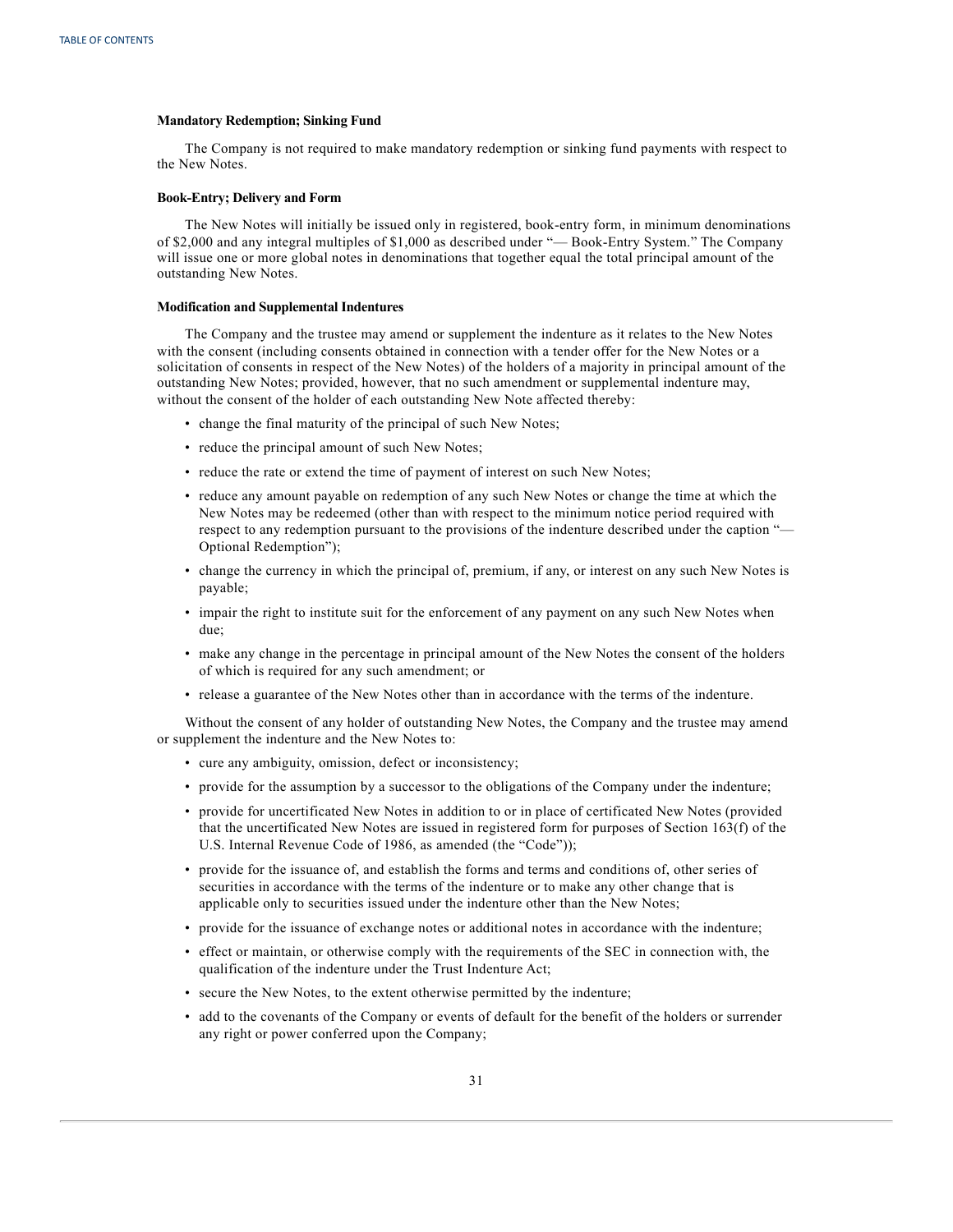- conform the text of the indenture or the New Notes to the "Description of the New Notes" set forth in this prospectus; or
- make other provisions that do not adversely affect the rights of any holder of outstanding New Notes.

The holders of a majority in principal amount of the outstanding New Notes may, on behalf of the holders of all New Notes, waive compliance with any covenant or any past default under the indenture with respect to the New Notes, except a default in the payment of the principal of, premium, if any, or interest on any New Note or in respect of a provision which under the indenture cannot be amended without the consent of the holder of each outstanding New Note affected.

It is not necessary for the consent of the holders under the indenture to approve the particular form of any proposed amendment or waiver. It is sufficient if such consent approves the substance of the proposed amendment or waiver. A consent to any amendment or waiver under the indenture by any holder of New Notes given in connection with a tender or purchase of such holder's New Notes will not be rendered invalid by such tender or purchase. After an amendment or waiver under the indenture requiring consent of the holders becomes effective, the Company is required to deliver to the holders and trustee a notice briefly describing such amendment or waiver; provided, that the trustee shall deliver such notice to the holders if the Company requests that the trustee deliver such notice; provided that the Company shall deliver to the trustee, at least 5 days prior to the requested delivery date (unless trustee consents to a shorter period), an Officers' Certificate requesting that the trustee give such notice in the Company's name and at the Company's expense and setting forth the information to be stated in such notice. However, the failure to mail such notice, or any defect in the notice, will not impair or affect the validity of the amendment or waiver.

## **Events of Default**

The indenture defines an event of default with respect to the New Notes as being:

- (1) a default in payment of any principal of or premium, if any, on any New Notes when due, either at maturity, upon any redemption, by declaration or otherwise;
- (2) a default for 30 days in payment of any interest on any New Notes;
- (3) a default for 60 days after written notice from the trustee or holders of at least 25% in principal amount of the outstanding New Notes in the observance or performance of any other covenant in the New Notes or the indenture;
- (4) certain events of the Company's bankruptcy, insolvency or reorganization;
- (5) the failure to keep any guarantor's full and unconditional guarantee of the New Notes in full force and effect, except as provided in the indenture; or
- (6) any other default with respect to the New Notes provided in a supplemental indenture entered into as described above under "— Modification and Supplemental Indentures."

If an event of default (other than one described in clause (4) above) occurs and is continuing, either the trustee or the holders of at least 25% in principal amount of the outstanding New Notes may declare the principal amount of the New Notes to be due and payable immediately. If any event of default described in clause (4) above occurs, the principal amount of the New Notes will be automatically due and payable immediately. However, any time after an acceleration with respect to the New Notes has occurred, but before a judgment or decree based on such acceleration has been obtained, the holders of a majority in principal amount of outstanding New Notes may, under some circumstances, rescind and annul such acceleration. The majority-holders, however, may not annul or waive a continuing default in payment of principal of, premium, if any, or interest on the New Notes.

The trustee is entitled to receive indemnification satisfactory to it from the holders of the New Notes before the trustee exercises any of its rights or powers under the indenture. This indemnification is subject to the trustee's duty to act with the required standard of care during a default.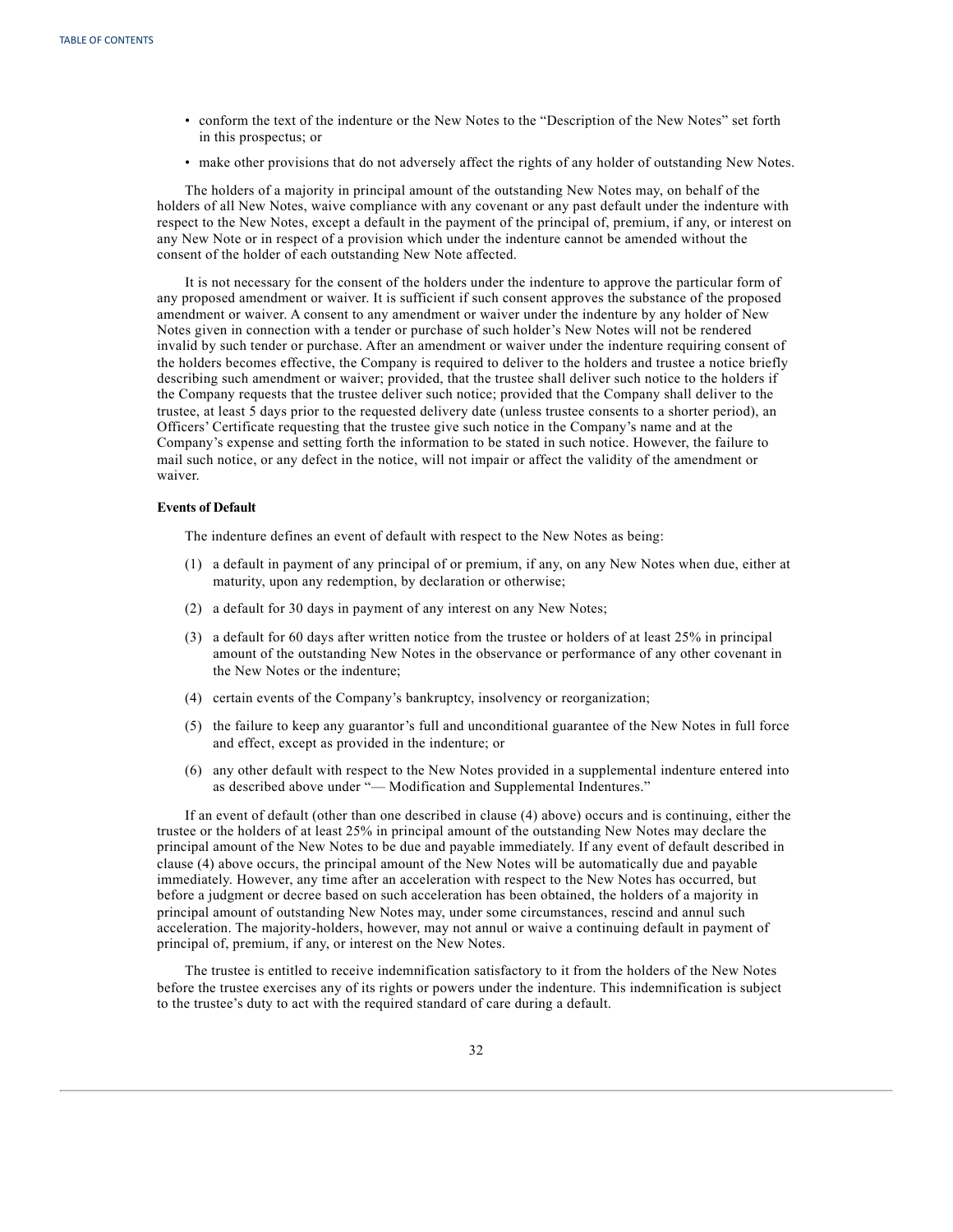The holders of a majority in principal amount of the outstanding New Notes may direct the time, method and place of:

- the conduct of any proceeding for any remedy available to the trustee with respect to the New Notes; or
- the exercise of any trust or power conferred on the trustee with respect to the New Notes.

This right of the holders of the New Notes is, however, subject to the provisions in the indenture providing for the indemnification of the trustee and other specified limitations.

In general, the holders of New Notes may institute an action against the Company or any other obligor under the New Notes or the indenture only if the following conditions are met:

- the holder previously has given to the trustee written notice of default and the default continues;
- the holders of at least 25% in principal amount of the New Notes then outstanding have both requested the trustee to institute such action and offered the trustee indemnity satisfactory to it;
- the trustee has not instituted this action within 60 days of receipt of such request and offer; and
- the trustee has not received a direction inconsistent with such written request by the holders of a majority in principal amount of the New Notes then outstanding.

Provided further, the holder may not prejudice the rights of another holder or obtain a preference or priority over another holder (it being understood that the trustee does not have an affirmative duty to ascertain whether or not any such use by a holder prejudices the rights of any other holders or obtains preference or priority over such other holders). The above conditions do not apply to actions by holders of the New Notes against the Company or any other obligor under the New Notes for payment of principal of, premium, if any, or interest on or after the due date.

The indenture contains a covenant that the Company and any other obligor under the New Notes will file annually with the trustee a certificate of no default or a certificate specifying any default that exists.

## **Discharge**, **Legal Defeasance and Covenant Defeasance**

The Company may discharge or defease its obligations under the indenture with respect to the New Notes as set forth below.

Under terms specified in the indenture, the Company may discharge certain obligations to holders of the New Notes that have not already been delivered to the trustee for cancellation, if the New Notes:

- have become due and payable;
- will be due and payable by their terms within one year; or
- will be called for redemption in accordance with their terms within one year.

The Company may discharge the New Notes by, among other things, irrevocably depositing an amount certified to be sufficient, without consideration of any reinvestment of interest (and in the case of deposits of U.S. Government Obligations, in the opinion of a nationally recognized firm of independent public accountants selected by the Company and delivered to the trustee), to pay at maturity, or upon redemption, the principal, premium, if any, and interest on the New Notes; provided that, with respect to any redemption pursuant to "— Optional Redemption" that requires the payment of a premium based on the Treasury Rate, the redemption price deposited shall be sufficient for purposes of this provision to the extent that the redemption price so deposited with the trustee is calculated using an amount equal to an estimate of such premium computed using the Treasury Rate as of the third business day preceding the date of such deposit with the trustee and the Company irrevocably agrees to provide funds sufficient to cover any shortfall in amounts due upon such redemption (it being understood that any discharge shall be subject to the condition subsequent that such shortfall is in fact paid); provided, that the trustee shall have no liability whatsoever in the event that such shortfall is not in fact paid after any discharge of the indenture and that any such shortfall shall be set forth in an Officers' Certificate delivered to the trustee simultaneously with the deposit of such shortfall that confirms that such shortfall will be applied toward such redemption. The Company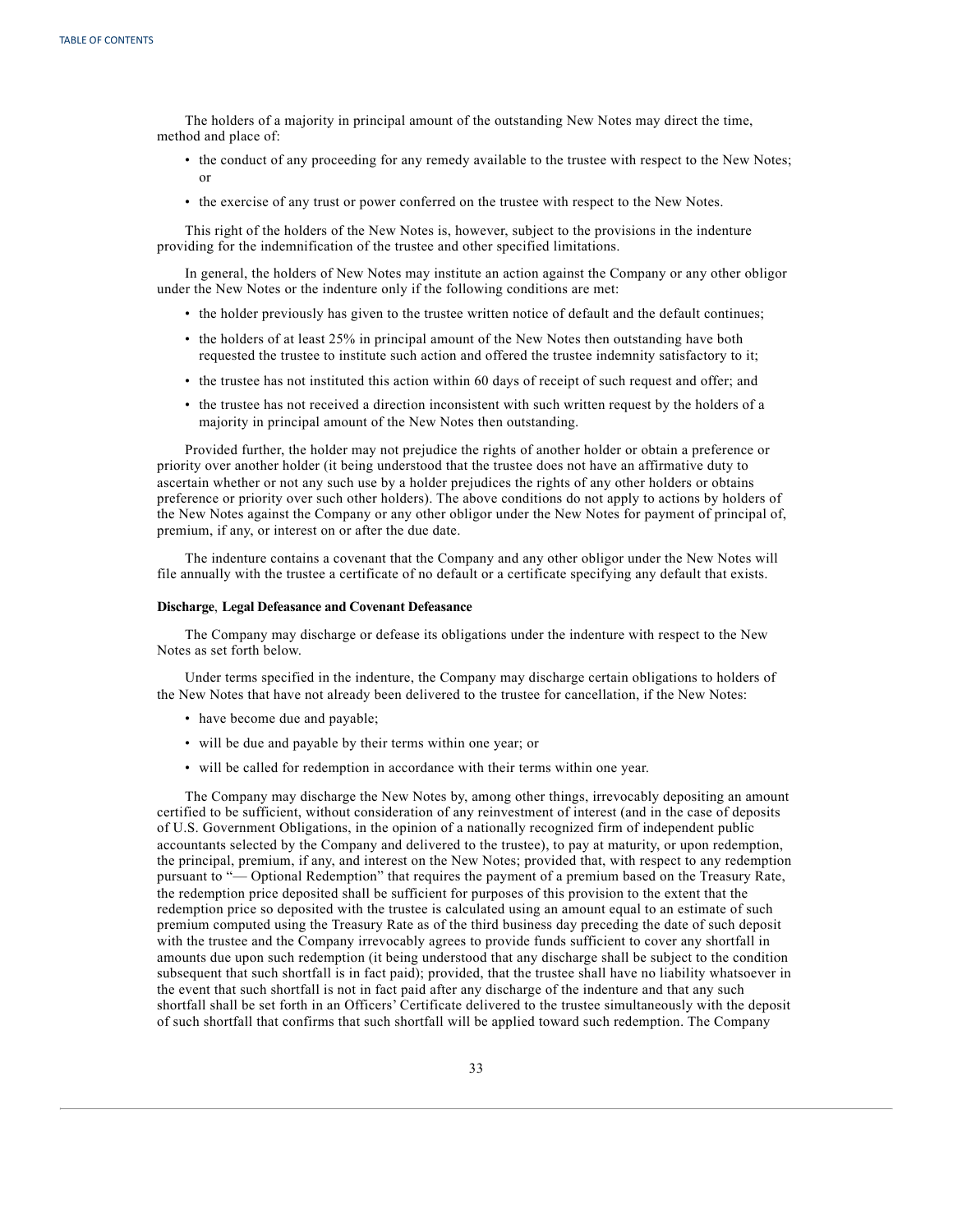may make the deposit in cash or U.S. Government Obligations. Upon a satisfaction and discharge of the indenture, any guarantee of the New Notes in effect at such time will terminate.

The Company may terminate all its obligations under the New Notes and the indenture at any time, except for certain obligations, including those respecting the defeasance trust and obligations to register the transfer or exchange of the New Notes, to replace mutilated, destroyed, lost or stolen New Notes and to maintain a registrar and paying agent in respect of the New Notes. This is referred to as "legal defeasance." If the Company exercises its legal defeasance option, any guarantee of the New Notes in effect at such time will terminate.

Under terms specified in the indenture, the Company and its Subsidiaries may be released with respect to any outstanding New Notes from the obligations imposed by the sections of the indenture that contain the covenants described above limiting liens, sale and lease-back transactions and consolidations, mergers and conveyances of assets or such other restrictive covenant. In that case, the Company and its Subsidiaries would no longer be required to comply with these sections of the indenture. This is typically referred to as "covenant defeasance." If the Company exercises its covenant defeasance option, any guarantees of the New Notes in effect at such time will terminate. The Company may exercise its legal defeasance option notwithstanding the Company's prior exercise of its covenant defeasance option.

Legal defeasance or covenant defeasance may be effected by the Company only if, among other things:

- the Company irrevocably deposits with the trustee cash and/or U.S. Government Obligations as trust funds in an amount (solely in the case of amounts including U.S. Government Obligations certified by a nationally recognized firm of certified public accountants, appraiser or investment banking firm to be selected by the Company and delivered to the trustee) sufficient, without consideration of any reinvestment of interest, to pay at maturity or upon redemption the principal of, premium, if any, and interest on all outstanding New Notes; provided that, with respect to any redemption pursuant to "— Optional Redemption" that requires the payment of a premium based on the Treasury Rate, the redemption price deposited shall be sufficient for purposes of this provision to the extent that the redemption price so deposited with the trustee is calculated using an amount equal to an estimate of such premium computed using the Treasury Rate as of the third business day preceding the date of such deposit with the trustee and the Company irrevocably agrees to provide funds sufficient to cover any shortfall in amounts due upon such redemption (it being understood that any defeasance shall be subject to the condition subsequent that such shortfall is in fact paid); provided, that the trustee shall have no liability whatsoever in the event that such shortfall is not in fact paid after any defeasance of the indenture and that any such shortfall shall be set forth in an Officers' Certificate delivered to the trustee simultaneously with the deposit of such shortfall that confirms that such shortfall will be applied toward such redemption;
- the Company delivers to the trustee an opinion of counsel to the effect that the holders of the New Notes will not recognize income, gain or loss for United States federal income tax purposes as a result of the Company's legal defeasance or covenant defeasance. This opinion must further state that these holders will be subject to United States federal income tax on the same amounts, in the same manner and at the same times as would have been the case if the Company's legal defeasance or covenant defeasance had not occurred. In the case of a legal defeasance, this opinion must be based on a ruling of the Internal Revenue Service or a change in United States federal income tax law occurring after the date of the indenture;
- no default or event of default under the indenture shall have occurred and be continuing (other than a default or event of default from the borrowing of funds to be applied to such deposit (and similar concurrent deposits relating to other Debt) and the granting of liens in connection therewith);
- such deposit and legal defeasance or covenant defeasance will not result in a breach or violation of, or constitute a default under, any other agreement or instrument to which the Company is a party or by which it is bound (other than agreements or instruments governing any other Debt being defeased, discharged or replaced); and
- the Company has delivered to the trustee an Officers' Certificate and an opinion of counsel each stating that all conditions precedent to satisfaction and discharge of the indenture have been complied with.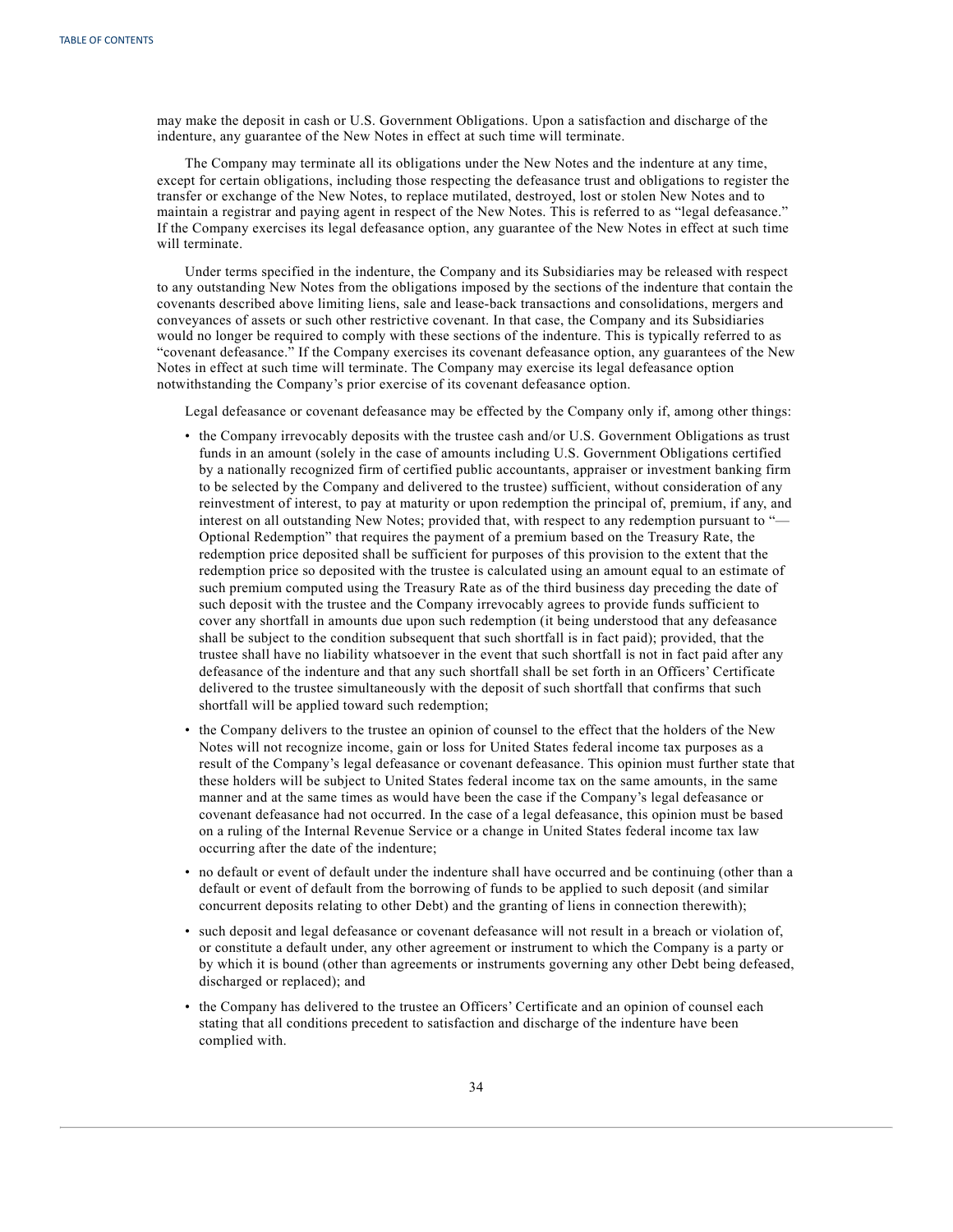#### **Concerning the Trustee**

The trustee is one of a number of banks with which the Company and its subsidiaries maintain ordinary banking relationships.

#### **Governing Law**

The indenture, the New Notes will be governed by, and construed in accordance with, the laws of the State of New York.

#### **Book-Entry System**

#### *General*

The New Notes will be issued initially only in the form of one or more global notes (collectively, the "global notes"). Global notes will be deposited upon issuance with the trustee as custodian for DTC and registered in the name of DTC or its nominee, in each case, for credit to an account of a direct or indirect participant of DTC as described below.

The global notes may be transferred, in whole and not in part, only to another nominee of DTC or to a successor of DTC or its nominee. Beneficial interests in the global notes may not be exchanged for New Notes in certificated form except in the limited circumstances described below. See "— Exchange of Book-Entry Notes for Certificated Notes."

Transfers of beneficial interests in the global notes are subject to the applicable rules and procedures of DTC and its direct or indirect participants (including, if applicable, those of Euroclear and Clearstream), which may change from time to time.

The New Notes may be presented for registration of transfer and exchange at the offices of the registrar.

### *Depository Procedures*

The following description of the operations and procedures of DTC, Euroclear and Clearstream are provided solely as a matter of convenience. These operations and procedures are solely within the control of the respective settlement systems and are subject to changes by them. The Company takes no responsibility for these operations and procedures and urges investors to contact the system or their participants directly to discuss these matters.

DTC has advised the Company that it is a limited-purpose trust company created to hold securities for its participating organizations (collectively, the "Participants") and to facilitate the clearance and settlement of transactions in those securities between Participants through electronic book-entry changes in accounts of its Participants. The Participants include securities brokers and dealers, banks, trust companies, clearing corporations and certain other organizations. Access to DTC's system is also available to other entities such as banks, brokers, dealers and trust companies that clear through or maintain a custodial relationship with a Participant, either directly or indirectly (collectively, the "Indirect Participants"). Persons who are not Participants may beneficially own securities held by or on behalf of DTC only through the Participants or the Indirect Participants. The ownership interests in, and transfers of ownership interests in, each security held by or on behalf of DTC are recorded on the records of the Participants and Indirect Participants.

DTC has also advised the Company that, pursuant to procedures established by it:

- (1) upon deposit of the global notes, DTC will credit the accounts of Participants designated by the exchange agent with portions of the principal amount of the global notes; and
- (2) ownership of these interests in the global notes will be shown on, and the transfer of ownership of these interests will be effected only through, records maintained by DTC (with respect to the Participants) or by the Participants and the Indirect Participants (with respect to other owners of beneficial interests in the global notes).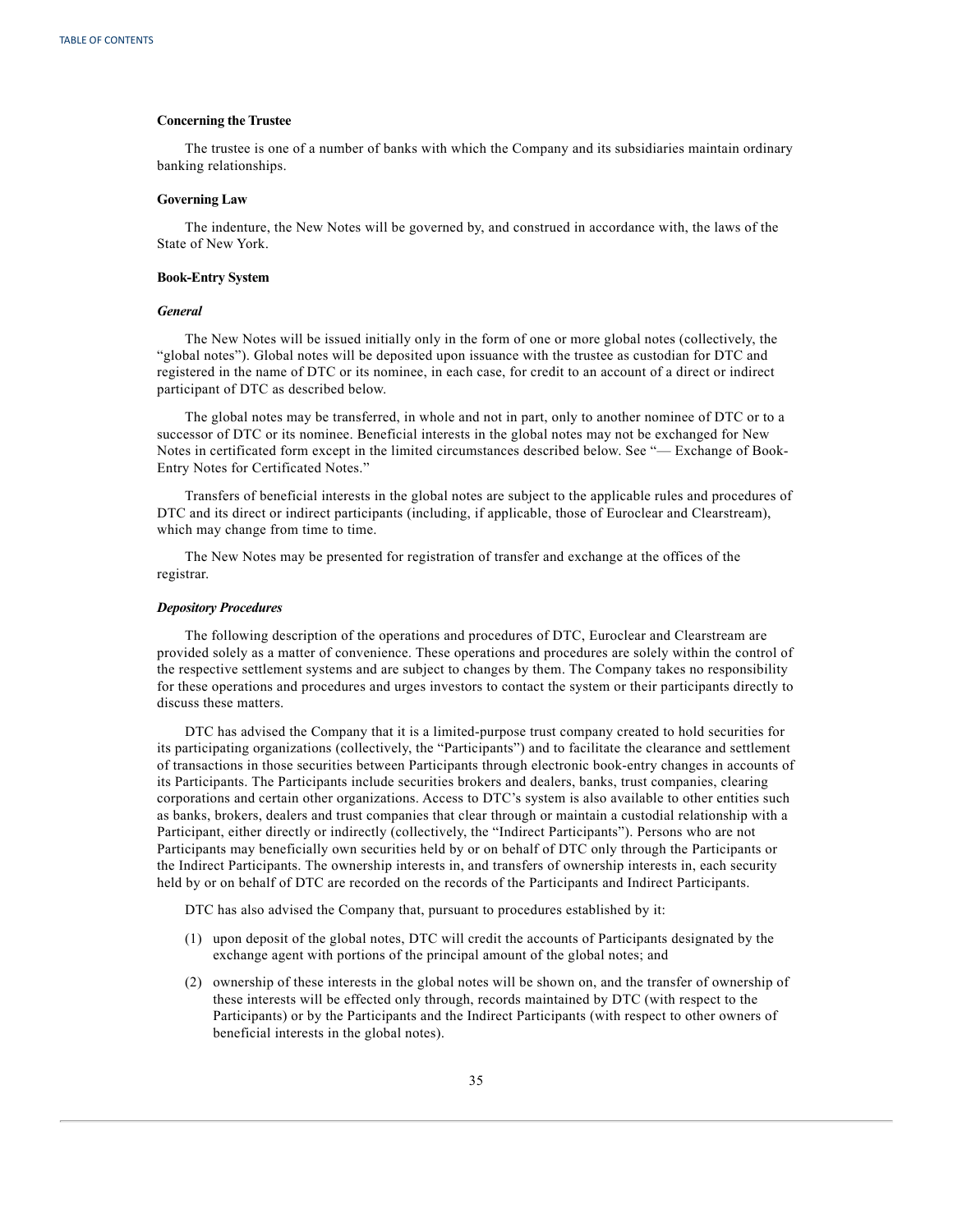Investors in the global notes who are Participants in DTC's system may hold their interests therein directly through DTC. Investors in the global notes who are not Participants may hold their interests therein indirectly through organizations (including Euroclear and Clearstream) which are Participants in such system. Euroclear and Clearstream may hold interests in the global notes on behalf of their participants through customers' securities accounts in their respective names on the books of their respective depositories, which are Euroclear Bank S.A./N.V., as operator of Euroclear, and Citibank, N.A., as operator of Clearstream. All interests in a global note, including those held through Euroclear or Clearstream, may be subject to the procedures and requirements of DTC. Those interests held through Euroclear or Clearstream may also be subject to the procedures and requirements of such systems.

The laws of some jurisdictions may require that certain persons take physical delivery in definitive form of securities that they own. Consequently, the ability to transfer beneficial interests in a global note to such Persons will be limited to that extent. Because DTC can act only on behalf of Participants, which in turn act on behalf of Indirect Participants, the ability of a Person having beneficial interests in a global note to pledge such interests to Persons that do not participate in DTC's system, or otherwise take actions in respect of such interests, may be affected by the lack of a physical certificate evidencing such interests.

## Except as described below, owners of an interest in the global notes will not have New Notes registered in their names, will not receive physical delivery of New Notes in certificated form and will not be considered the **registered owners or** "**holders**" **thereof under the indenture for any purpose**.

Payments in respect of the principal of, and interest and premium, if any, on, a global note registered in the name of the nominee of DTC will be payable to the nominee in its capacity as the registered holder under the indenture. Under the terms of the indenture, the Company, and the trustee will treat the persons in whose names the New Notes, including the global notes, are registered as the owners thereof for the purpose of receiving such payments and for all other purposes.

Consequently, neither the Company, the trustee, nor any agent of the Company, or the trustee has or will have any responsibility or liability for:

- (1) any aspect of DTC's records or any Participant's or Indirect Participant's records relating to or payments made on account of beneficial ownership interest in the global notes or for maintaining, supervising or reviewing any of DTC's records or any Participant's or Indirect Participant's records relating to the beneficial ownership interests in the global notes; or
- (2) any other matter relating to the actions and practices of DTC or any of its Participants or Indirect Participants.

DTC has advised the Company that its current practice, upon receipt of any payment in respect of securities such as the New Notes (including principal and interest), is to credit the accounts of the relevant Participants with the payment on the payment date unless DTC has reason to believe that it will not receive payment on such payment date. Each relevant Participant is credited with an amount proportionate to its beneficial ownership of an interest in the principal amount of the relevant security as shown on the records of DTC. Payments by the Participants and the Indirect Participants to the beneficial owners of the New Notes will be governed by standing instructions and customary practices and will be the responsibility of the Participants or the Indirect Participants and will not be the responsibility of DTC, the trustee or the Company. Neither the Company nor the trustee will be liable for any delay by DTC or any of the Participants or the Indirect Participants in identifying the beneficial owners of the New Notes, and the Company, and the trustee may conclusively rely on and will be protected in conclusively relying on instructions from DTC or its nominee for all purposes.

Transfers between Participants in DTC will be effected in accordance with DTC's procedures, and will be settled in same-day funds, and such transfers between participants in Euroclear and Clearstream will be effected in accordance with their respective rules and operating procedures.

Cross-market transfers of New Notes between the Participants in DTC, on the one hand, and Euroclear or Clearstream participants, on the other hand, will be effected through DTC in accordance with DTC's rules on behalf of Euroclear or Clearstream, as the case may be, by its respective depository; however, such cross-market transactions will require delivery of instructions to Euroclear or Clearstream, as the case may be,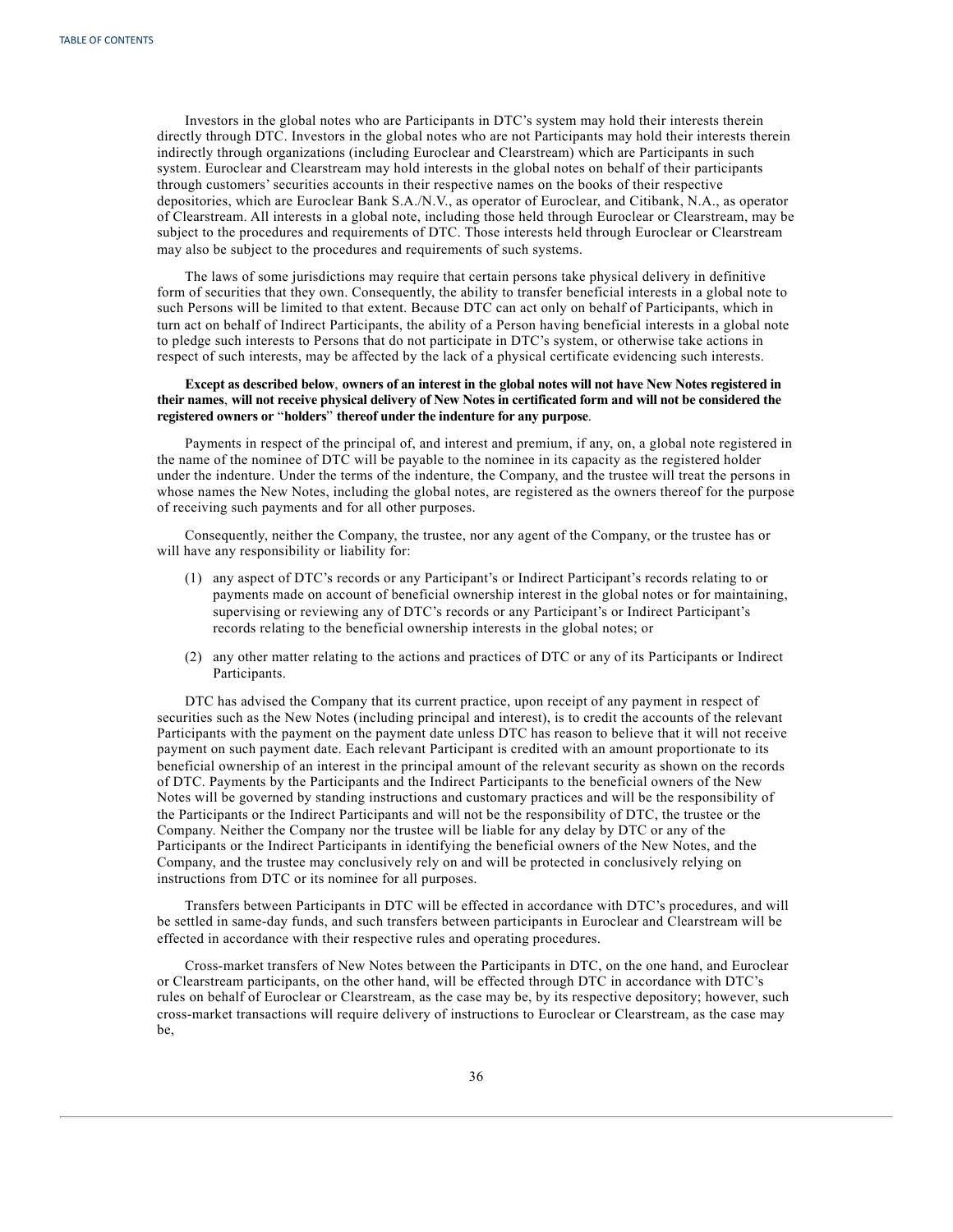by the counterparty in such system in accordance with the rules and procedures and within the established deadlines (Brussels time) of such system. Euroclear or Clearstream, as the case may be, will, if the transaction meets its settlement requirements, deliver instructions to its depository to take action to effect final settlement on its behalf by delivering or receiving interests in the relevant global note, and making or receiving payment in accordance with normal procedures for same-day funds settlement applicable to DTC. Euroclear participants and Clearstream participants may not deliver instructions directly to the depositories for Euroclear or Clearstream.

DTC has advised the Company that it will take any action permitted to be taken by a holder of the New Notes only at the direction of one or more Participants to whose account DTC has credited the interests in the global notes and only in respect of such portion of the aggregate principal amount of the New Notes as to which such Participant or Participants has or have given such direction. However, if there is an event of default under the indenture, DTC reserves the right to exchange the global notes for New Notes in certificated form, which may be legended if required by the indenture and to distribute such New Notes to its Participants.

Although DTC, Euroclear and Clearstream have agreed to the preceding procedures to facilitate transfers of interests in the global notes among participants in DTC, Euroclear and Clearstream, they are under no obligation to perform or to continue to perform such procedures, and may discontinue such procedures at any time. None of the Company, the trustee or any of their respective agents will have any responsibility for the performance by DTC, Euroclear or Clearstream or their respective participants or indirect participants of their respective obligations under the rules and procedures governing their operations.

## *Exchange of Book-Entry Notes for Certificated Notes*

A global note is exchangeable for definitive New Notes in certificated form if (1) DTC (A) notifies the Company that it is unwilling or unable to continue as depository for the global note or (B) has ceased to be a clearing agency registered under the Exchange Act, and, in either case, the Company fails to appoint a successor depository within 90 days, or (2) there has occurred and is continuing an event of default under the indenture and DTC notifies the trustee of its decision to exchange global notes for New Notes in certificated form. In addition, beneficial interests in a global note may be exchanged for certificated New Notes upon request but only upon at least 20 days' prior written notice given to the trustee by or on behalf of DTC in accordance with customary procedures. In all cases, certificated New Notes delivered in exchange for any global note or beneficial interest therein will be registered in names, and issued in minimum denominations of \$2,000 and integral multiples of \$1,000 in excess thereof, requested by or on behalf of DTC (in accordance with its customary procedures).

None of the Company or the trustee will be liable for any delay by a global note holder or DTC in identifying the beneficial owners of the New Notes and the Company, and the trustee may conclusively rely on, and will be protected in relying on, instructions from the global note holder or DTC for all purposes.

## *Same Day Settlement and Payment*

Payments in respect of the New Notes represented by a global note (including principal, premium, if any, and interest) will be made by wire transfer of immediately available funds to the accounts specified by the global note holder. With respect to certificated New Notes, the Company will make all payments of principal, premium, if any, and interest in the manner described above under "— Payments on the New Notes; Paying Agent and Registrar." We expect that secondary trading in the certificated New Notes will also be settled in immediately available funds.

Because of time zone differences, the securities account of a Euroclear or Clearstream participant purchasing an interest in a global note from a Participant in DTC will be credited, and any such crediting will be reported to the relevant Euroclear or Clearstream participant, during the securities settlement processing day (which must be a business day for Euroclear and Clearstream) immediately following the settlement date of DTC. DTC has advised the Company that cash received in Euroclear or Clearstream as a result of sales of interests in a global note by or through a Euroclear or Clearstream participant to a Participant in DTC will be received with value on the settlement date of DTC but will be available in the relevant Euroclear or Clearstream cash account only as of the business day for Euroclear or Clearstream following DTC's settlement date.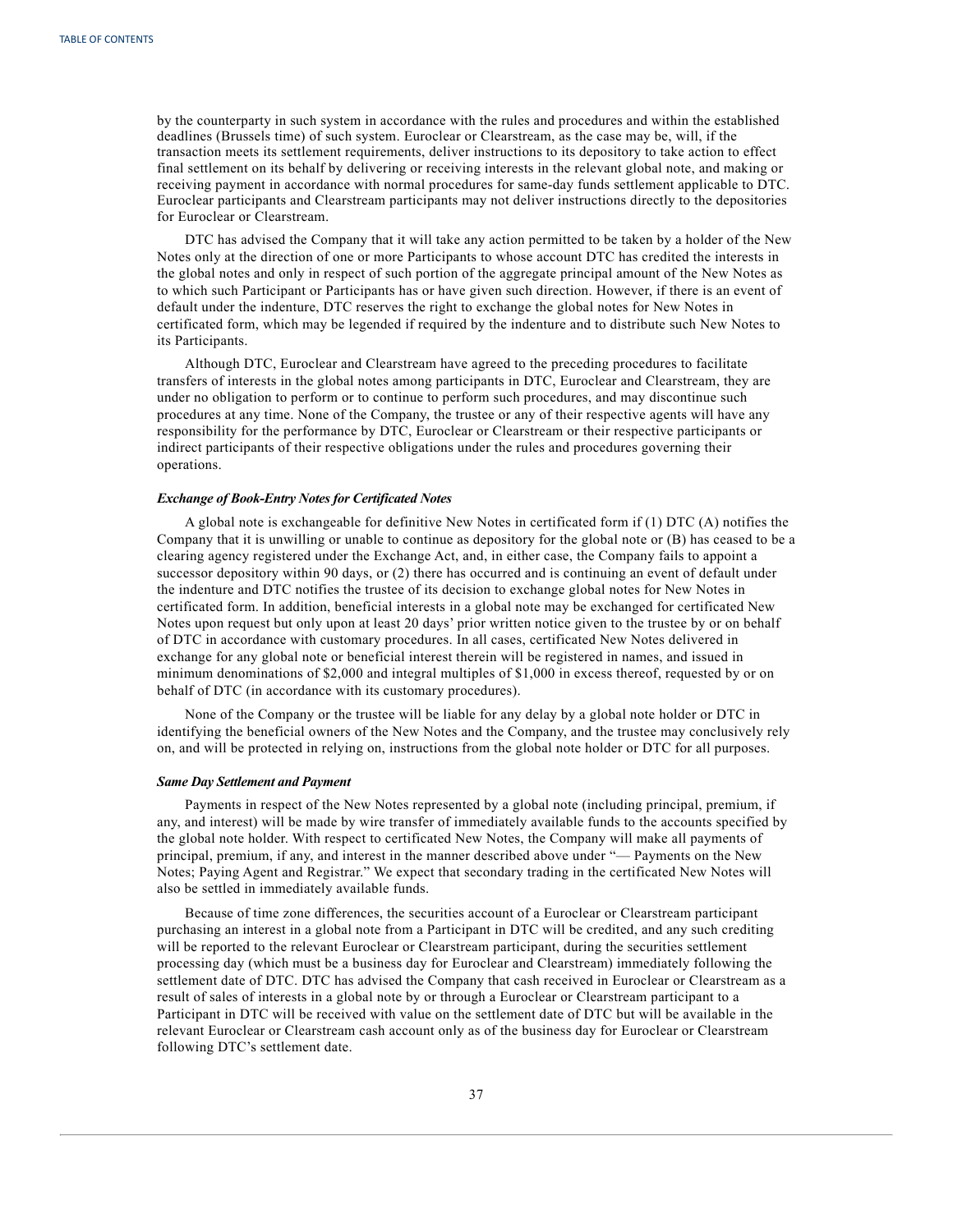## **U.S. FEDERALINCOME TAX CONSIDERATIONS**

<span id="page-42-0"></span>The following discussion summarizes the material U.S. federal income tax considerations relevant to the receipt of a New Note in exchange for an Old Note pursuant to the exchange offer. The discussion is based upon the Code, Treasury Regulations, Internal Revenue Service rulings and pronouncements and judicial decisions now in effect, all of which may be subject to change at any time by legislative, judicial or administrative action, possibly on a retroactive basis, so as to result in U.S. federal income tax consequences different from those discussed below.

The receipt of a New Note in exchange for an Old Note pursuant to the exchange offer will not constitute a "significant modification" of the Old Note for U.S. federal income tax purposes, and, accordingly, the New Note received will be treated as a continuation of the Old Note in the hands of an exchanging holder. As a result, a holder will not recognize any taxable gain or loss as a result of receiving a New Note in exchange for an Old Note pursuant to the exchange offer, and any such holder will have the same adjusted tax basis and holding period in the New Note as it had in the Old Note immediately before the exchange. A holder who does not exchange its Old Note for a New Note pursuant to the exchange offer will not recognize any gain or loss for U.S. federal income tax purposes upon consummation of the exchange offer. The U.S. federal income tax consequences of holding and disposing of a New Note will be the same as the U.S. federal income tax consequences of holding and disposing of an Old Note.

## **CERTAIN ERISA CONSIDERATIONS**

*The following is a summary of certain considerations associated with the acquisition and holding of the* New Notes (including the exchange of Old Notes for New Notes) by employee benefit plans that are subject *to Title I of the Employment Retirement Income Security Act of 1974, as amended ("ERISA"), plans,* accounts and other arrangements that are subject to Section 4975 of the Code or provisions of any federal, state, local, non-U.S. or other laws, rules or regulations that are similar to such provisions of ERISA and *the Code (such laws, collectively, "Similar Laws"), and entities whose underlying assets are considered to include "plan assets" (as defined in Section 3(42) of ERISA or any applicable Similar Laws ("Plan Assets")) of any such plan, account or arrangement (each, a "Plan"). This summary is general in nature and does not address every issue pertaining to ERISA, the Code or Similar Laws that may be applicable to us, the New Notes or a particular investor. Accordingly, each prospective investor should* consult with his, her or its own counsel in order to understand the issues relating to ERISA, the Code and *Similar Laws that af ect or may af ect the investor with respect to this investment.*

## **General Fiduciary Matters**

ERISA and the Code impose certain requirements on employee benefit plans that are subject to Title I of ERISA and plans subject to Section 4975 of the Code (each such employee benefit plan or plan, an "ERISA Plan"), on entities whose underlying assets include Plan Assets by reason of an ERISA Plan's investment in such entities and on those persons who are "fiduciaries" as defined in Section 3(21) of ERISA and Section 4975 of the Code with respect to ERISA Plans. Under ERISA and the Code, any person who exercises any discretionary authority or control over the administration of such an ERISA Plan or the management or disposition of the assets of such an ERISA Plan, or who renders investment advice for a fee or other compensation to such an ERISA Plan, is generally considered to be a fiduciary of the ERISA Plan.

In considering an investment of the assets of a Plan in the New Notes, a fiduciary must, among other things, discharge its duties solely in the interest of the participants of such Plan and their beneficiaries for the exclusive purpose of providing benefits to such participants and beneficiaries, and defraying reasonable expenses of administering the Plan. A fiduciary must act prudently and must diversify the investments of a Plan so as to minimize the risk of large losses, as well as discharge its duties in accordance with the documents and instruments governing such Plan and the applicable provisions of ERISA, the Code or any Similar Laws. In addition, ERISA generally requires fiduciaries to hold all assets of an ERISA Plan in trust and to maintain the indicia of ownership of such assets within the jurisdiction of the district courts of the United States. A fiduciary of a Plan should consider whether an investment in the New Notes satisfies these requirements.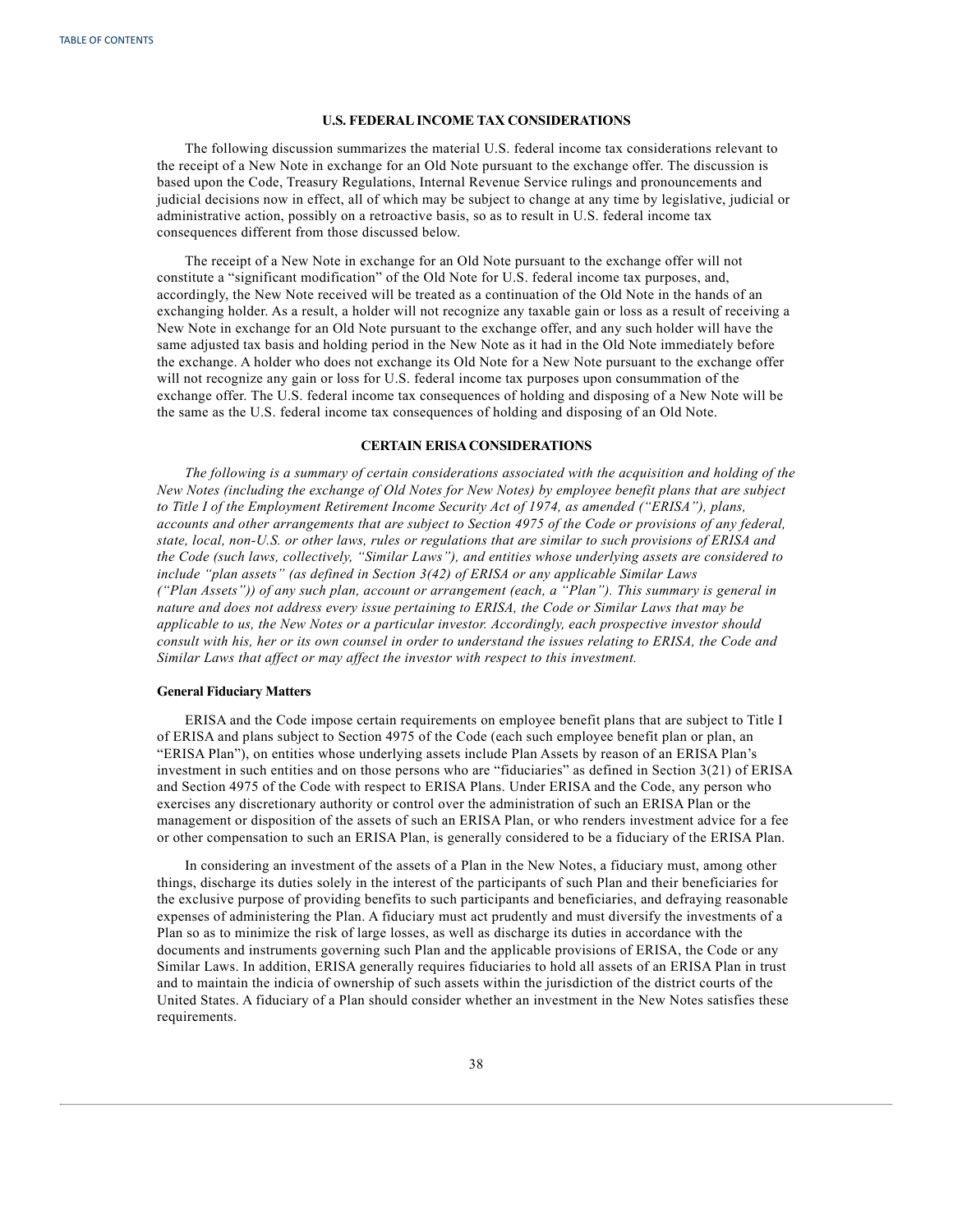## **Prohibited Transaction Issues**

Section 406(a) of ERISA and Sections  $4975(c)(1)(A)$ , (B), (C) and (D) of the Code prohibit certain transactions that involve an ERISA Plan and a "party in interest" as defined in Section 3(14) of ERISA or a "disqualified person" as defined in Section  $4975(e)(2)$  of the Code with respect to such ERISA Plan. Examples of such prohibited transactions include, but are not limited to, sales or exchanges of property or extensions of credit between an ERISA Plan and a party in interest or disqualified person. Section 406(b) of ERISA and Sections  $4975(c)(1)(E)$  and (F) of the Code generally prohibit a fiduciary with respect to an ERISA Plan from dealing with the assets of the ERISA Plan for its own benefit (for example when a fiduciary of a ERISA Plan uses its position to cause the ERISA Plan to make investments in connection with which the fiduciary (or a party related to the fiduciary) receives a fee or other consideration).

A party in interest or disqualified person who engaged in a nonexempt prohibited transaction may be subject to excise taxes and other penalties and liabilities under ERISA and the Code and such transaction may have to be rescinded. In addition, the fiduciary of the ERISA Plan that engaged in such a nonexempt prohibited transaction may be subject to penalties and liabilities under ERISA and the Code.

The acquisition and/or holding of New Notes by an ERISA Plan (including the exchange of Old Notes for New Notes) with respect to which we are considered a party in interest or a disqualified person may constitute or result in a direct or indirect prohibited transaction under Section 406 of ERISA and/or Section 4975 of the Code, unless the investment is acquired and is held in accordance with an applicable statutory, class or individual prohibited transaction exemption. Accordingly, an investor who is considering acquiring the New Notes with the assets of an ERISA Plan must consider whether the acquisition and holding of the New Notes will constitute or result in a nonexempt prohibited transaction.

As indicated above, ERISA and the Code contain certain exemptions from the prohibited transactions described above, and the Department of Labor has issued several exemptions, in each case that may apply to the acquisition and holding of the New Notes by an ERISA Plan (although certain exemptions do not provide relief from the prohibitions on self-dealing contained in Section 406(b) of ERISA and Sections  $4975(c)(1)(E)$  and (F) of the Code). Exemptions include Section  $408(b)(17)$  of ERISA and Section 4975(d)(20) of the Code pertaining to certain transactions with non-fiduciary service providers; Department of Labor Prohibited Transaction Class Exemption ("PTCE") 95-60, applicable to transactions involving insurance company general accounts; PTCE 90-1, regarding investments by insurance company pooled separate accounts; PTCE 91-38, regarding investments by bank collective investment funds; PTCE 84-14, regarding investments effected by a qualified professional asset manager; and PTCE 96-23, regarding investments effected by an in-house asset manager. There can be no assurance that all of the conditions of any such exemptions will be satisfied or that any of these exemptions will be available with respect to the acquisition and holding of the New Notes.

#### **Similar Laws**

As a general rule, a governmental plan, as defined in Section 3(32) of ERISA (each, a "Governmental Plan"), a church plan, as defined in Section 3(33) of ERISA, that has not made an election under Section 410(d) of the Code (each, a "Church Plan") and a plan maintained outside the United States primarily for the benefit of persons substantially all of whom are nonresident aliens (each, a "non-U.S. Plan") are not subject to Title I of ERISA or Section 4975 of the Code. Accordingly, assets of such plans may be invested without regard to the fiduciary and prohibited transaction considerations described above to the extent such considerations relate to ERISA Plans, ERISA or Section 4975 of the Code. Although a Governmental Plan, a Church Plan or a non-U.S. Plan is not subject to Title I of ERISA or Section 4975 of the Code, it may be subject to other federal, state or local laws or non-U.S. laws that regulate its investments (i.e., "Similar Laws" as defined above). A fiduciary of a Governmental Plan, a Church Plan or a non-U.S. Plan should consider whether investing in the New Notes satisfies the requirements, if any, under any applicable Similar Law.

#### **Representation**

The New Notes may be acquired by a Plan, a Governmental Plan, a Church Plan, a non-U.S. Plan (each, a "Covered Plan") or an entity whose underlying assets include the assets of a Plan, a Governmental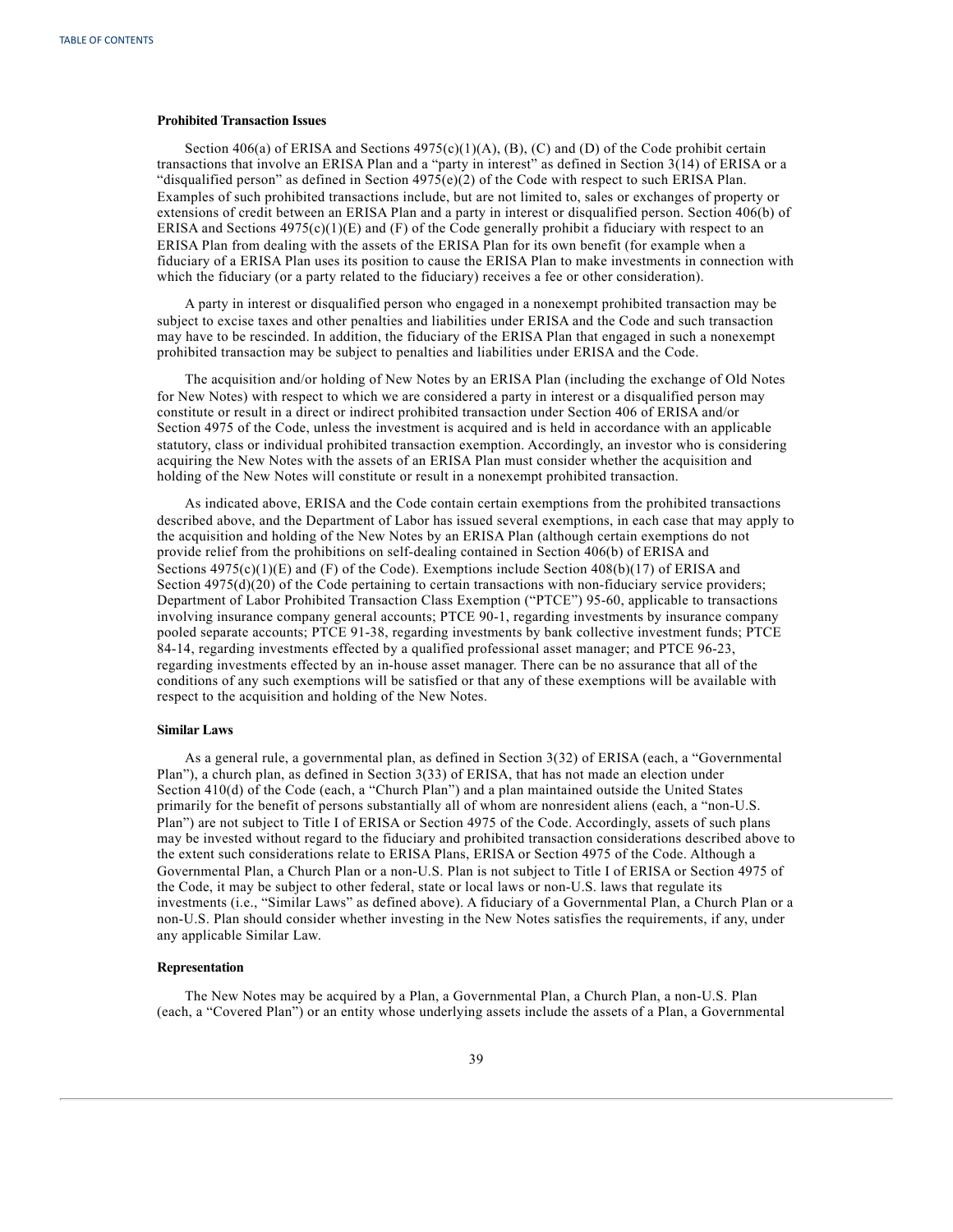<span id="page-44-0"></span>Plan, a Church Plan or a non-U.S. Plan (a "Covered Plan Investor"), but only if the acquisition will not result in a non-exempt prohibited transaction under ERISA or Section 4975 of the Code or a violation of Similar Law. Therefore, any purchaser or subsequent transferee of a New Note or any interest therein will be deemed to have represented and warranted that (a) either: (i) no portion of the assets used by the acquirer or subsequent transferee to acquire or hold the New Notes (including in connection with the exchange of Old Notes for New Notes) constitutes the assets of any (A) employee benefit plan that is subject to Title I of ERISA; (B) plan, individual retirement account or other arrangement that is subject to Section 4975 of the Code, or provisions under any applicable Similar Law; or (C) entity whose underlying assets are considered to include Plan Assets of any such plan, account or arrangement or (ii) the acquisition and holding of the New Notes (including in connection with the exchange of Old Notes for New Notes) by such acquirer or transferee will not constitute a nonexempt prohibited transaction under Section 406 of ERISA or Section 4975 of the Code or a similar violation under any applicable Similar Laws and (b) such purchaser or transferee will not transfer the New Notes (including in connection with the exchange of Old Notes for New Notes) to any person or entity unless such person or entity could truthfully make the foregoing representations and covenants. Each purchaser and subsequent transferee of the New Notes (including in connection with the exchange of Old Notes for New Notes) that is a Covered Plan or Covered Plan Investor also will be deemed to have represented and warranted that neither we nor the Company nor any of our affiliates is a sponsor of or a "fiduciary" (within the meaning of ERISA or any Similar Laws) with respect to the Covered Plan or Covered Plan Investor and no advice provided by us or any of our affiliates formed a primary basis for making any investment or other decision for or on behalf of the Covered Plan or Covered Plan Investor in connection with the New Notes (including in connection with the exchange of Old Notes for New Notes) or the exercise of any rights with respect to the New Notes (including in connection with the exchange of Old Notes for New Notes). Any purported transfer of the New Notes to a transferee that does not comply with the foregoing requirements shall be null and void ab initio.

The foregoing discussion is general in nature and is not intended to be all inclusive. Due to the complexity of these rules and the penalties that may be imposed upon persons involved in nonexempt prohibited transactions, it is particularly important that fiduciaries or other persons considering acquiring New Notes on behalf of, or with the assets of, any Plan, consult with their counsel regarding the potential applicability of ERISA, Section 4975 of the Code and any Similar Laws to such transactions and whether an exemption would be applicable to the acquisition and holding of the Notes.

## **PLAN OF DISTRIBUTION**

Each broker-dealer that receives New Notes for its own account pursuant to this exchange offer must acknowledge that it will deliver a prospectus in connection with any resale of such New Notes. This prospectus, as it may be amended or supplemented from time to time, may be used by a broker-dealer in connection with resales of New Notes received in exchange for Old Notes where such Old Notes were acquired as a result of market-making activities or other trading activities. We have agreed that, starting on the effective date of the registration statement of which this prospectus is a part and ending on the close of business 180 days after such date or such shorter period as will terminate when all New Notes held by broker-dealers electing to exchange for New Notes any Old Notes that they acquired for their own account as a result of market-making activities or other trading activities or held by initial purchasers have been sold pursuant hereto (or for such shorter period during which broker-dealers are required by law to deliver such prospectus), we will make this prospectus, as amended or supplemented, available to any broker-dealer for use in connection with any such resale. In addition, until August 2, 2022, all dealers effecting transactions in the New Notes may be required to deliver a prospectus.

We will not receive any proceeds from any sale of New Notes by broker-dealers. New Notes received by broker-dealers for their own account pursuant to the exchange offer may be sold from time to time in one or more transactions in the over-the-counter market, in negotiated transactions, through the writing of options on the New Notes or a combination of such methods of resale, at market prices prevailing at the time of resale, at prices related to such prevailing market prices or negotiated prices. Any such resale may be made directly to purchasers or to or through brokers or dealers who may receive compensation in the form of commissions or concessions from any such broker-dealer and/or the purchasers of any such New Notes. Any broker-dealer that resells New Notes that were received by it for its own account pursuant to the exchange offer and any broker-dealer that participates in a distribution of such New Notes may be deemed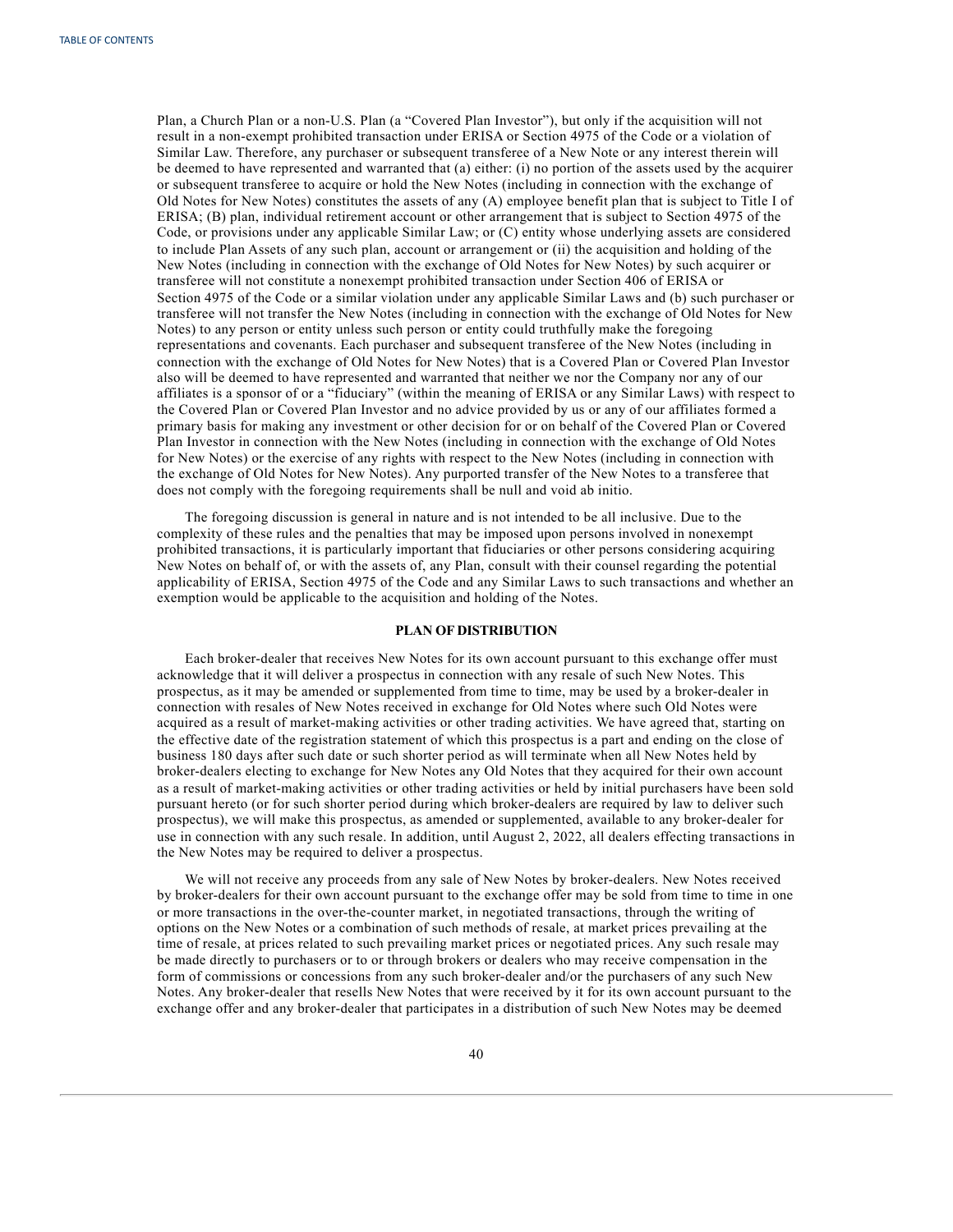<span id="page-45-0"></span>to be an "underwriter" within the meaning of the Securities Act and any profit of any such resale of New Notes and any commissions or concessions received by any such persons may be deemed to be underwriting compensation under the Securities Act. The letter of transmittal states that by acknowledging that it will deliver and by delivering a prospectus, a broker-dealer will not be deemed to admit that it is an "underwriter" within the meaning of the Securities Act.

Furthermore, any broker-dealer that acquired any of the Old Notes directly from us:

- may not rely on the applicable interpretation of the staff of the SEC's position contained in the Exxon Capital Letters; and
- must also be named as a selling noteholder in connection with the registration and prospectus delivery requirements of the Securities Act relating to any resale transaction.

For a period of 180 days after the effective date of the registration statement of which this prospectus is a part or such shorter period as will terminate when all New Notes held by broker-dealers electing to exchange for New Notes any Old Notes that they acquired for their own account as a result of marketmaking activities or other trading activities or held by the initial purchasers have been sold pursuant hereto (or for such shorter period during which broker-dealers are required by law to deliver such prospectus), we will promptly send additional copies of this prospectus and any amendment or supplement to this prospectus to any broker-dealer that requests such documents in the letter of transmittal. We have agreed to pay all expenses incident to the exchange offer (including the expenses of one counsel for the holder of the Old Notes) other than commissions or concessions of any brokers or dealers and will indemnify the holders of the Old Notes (including any broker-dealers) against certain liabilities, including liabilities under the Securities Act.

## **LEGALMATTERS**

Certain legal matters in connection with this exchange offer will be passed upon for us by Gibson, Dunn & Crutcher LLP, Houston, Texas.

## **EXPERTS**

The consolidated financial statements of the Company appearing in the Company's [Annual](https://content.edgar-online.com/ExternalLink/EDGAR/0000046765-21-000044.html?hash=6f6dd1049dbfdfa0db7a13c675510fa13182ffa76f794da0faf515514c024bdb&dest=hp-20210930_htm) Report on Form 10-K for the year ended [September](https://content.edgar-online.com/ExternalLink/EDGAR/0000046765-21-000044.html?hash=6f6dd1049dbfdfa0db7a13c675510fa13182ffa76f794da0faf515514c024bdb&dest=hp-20210930_htm) 30, 2021, and the effectiveness of the Company's internal control over financial reporting as of September 30, 2021, have been audited by Ernst & Young LLP, independent registered public accounting firm, as set forth in their reports thereon included therein and incorporated herein by reference. Such financial statements are incorporated herein in reliance upon such reports given on the authority of such firm as experts in accounting and auditing.

## **WHERE YOU CAN FIND MORE INFORMATION**

The Company files annual, quarterly and current reports, proxy statements and other information with the SEC. The SEC maintains a Web site that contains information the Company files electronically with the SEC, which you can access over the Internet at http://www.sec.gov. You can also obtain information about us at the offices of the New York Stock Exchange, 20 Broad Street, New York, New York 10005. You may find additional information about us on our website at http://www.helmerichpayne.com. The information contained on, or that can be accessed through, our website (other than the specified SEC filings incorporated by reference in this prospectus) is not incorporated by reference in this prospectus. You should not consider such information contained on our website or that can be accessed through our website to be part of this prospectus.

This prospectus is part of a registration statement we have filed with the SEC relating to the securities we may offer and, as permitted by SEC rules, does not contain all of the information we have included in the registration statement and the accompanying exhibits and schedules we file with the SEC. You may refer to the registration statement, the exhibits and the schedules for more information about us and our securities. The registration statement, exhibits and schedules are available through the SEC's website.

We are incorporating by reference information the Company files with the SEC, which means that we are disclosing important information to you by referring you to those documents. The information we incorporate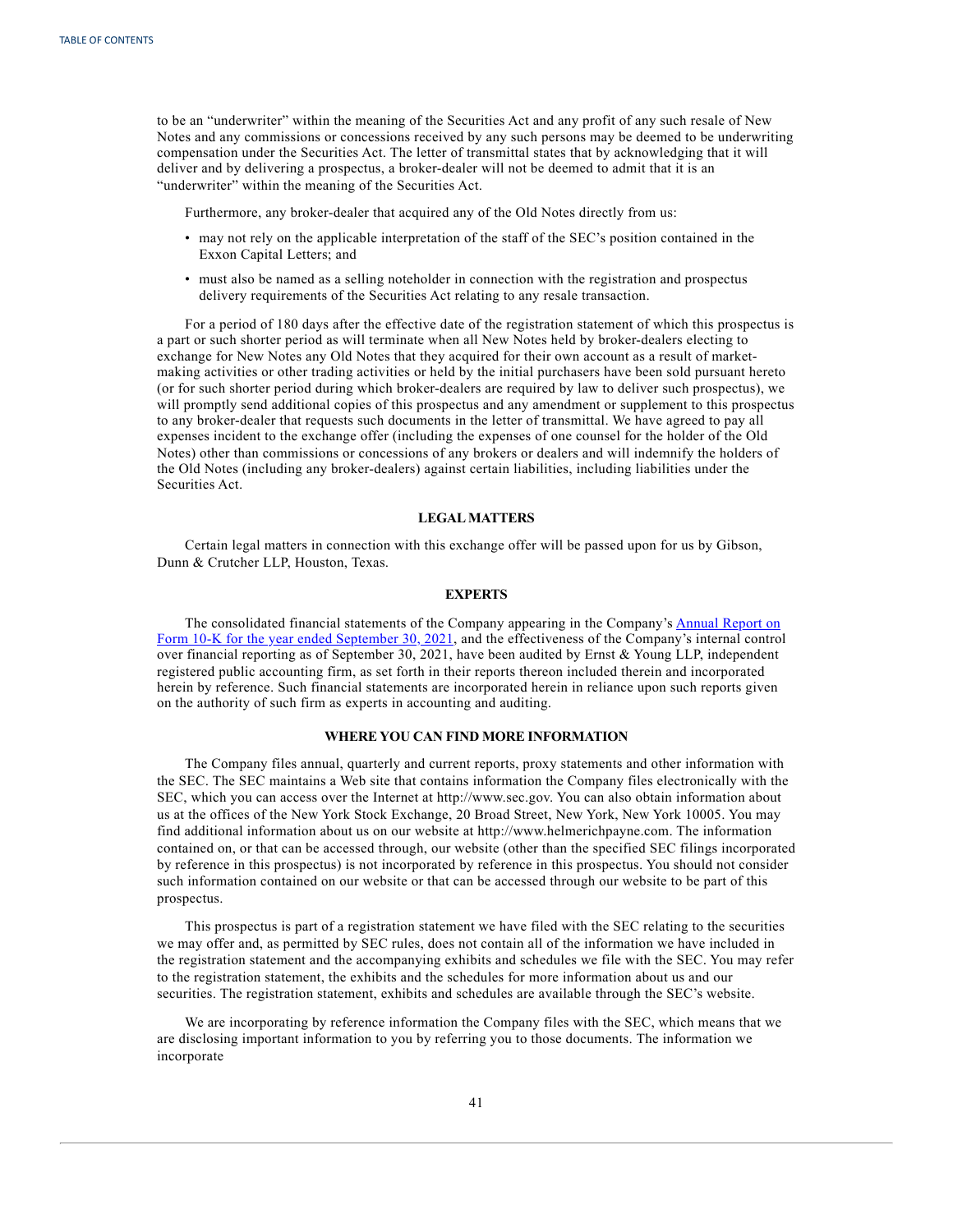by reference is an important part of this prospectus, and later information that the Company files with the SEC automatically will update and supersede this information. Any statement so modified or superseded shall not be deemed, except as so modified or superseded, to constitute a part of this prospectus. Unless this prospectus or the information incorporated by reference herein indicates that another date applies, you should not assume that the information in this prospectus is current as of any date other than the date of this prospectus or that any information we have incorporated by reference herein is accurate as of any date other than the date of the document incorporated by reference.

We incorporate by reference the documents listed below and any future filings the Company makes with the SEC under Section 13(a), 13(c), 14 or 15(d) of the Exchange Act after the date of this prospectus and until the exchange offer described in this prospectus is completed or is otherwise terminated, in each case excluding any information "furnished" but not "filed," unless we specifically provide that such "furnished" information is to be incorporated by reference:

- The [Company's](https://content.edgar-online.com/ExternalLink/EDGAR/0000046765-21-000044.html?hash=6f6dd1049dbfdfa0db7a13c675510fa13182ffa76f794da0faf515514c024bdb&dest=hp-20210930_htm) Annual Report on Form 10-K for the fiscal year ended September 30, 2021, filed with the SEC on [November](https://content.edgar-online.com/ExternalLink/EDGAR/0000046765-21-000044.html?hash=6f6dd1049dbfdfa0db7a13c675510fa13182ffa76f794da0faf515514c024bdb&dest=hp-20210930_htm) 18, 2021 (the "Form 10-K");
- the Company's Quarterly Reports on Form 10-Q for the quarterly periods ended December 31, 2021 and March 31, 2022, filed with the SEC on  $January$  31, 2022 and  $April$  27, 2022, respectively;
- the [Company's](https://content.edgar-online.com/ExternalLink/EDGAR/0000046765-21-000046.html?hash=98ced562d0f28b0185a1a9ee6a077b89b1117778d6501d84312e667c145e260a&dest=hp-20211210_htm) Current Reports on Form 8-K, filed with the SEC on December 10, 2021 [and](https://content.edgar-online.com/ExternalLink/EDGAR/0000046765-22-000016.html?hash=5ef694449bc45405997e61942b034d74e375a7d9e1dacf2b7d8e093ff5398b56&dest=hp-20220301_htm) [March](https://content.edgar-online.com/ExternalLink/EDGAR/0000046765-22-000016.html?hash=5ef694449bc45405997e61942b034d74e375a7d9e1dacf2b7d8e093ff5398b56&dest=hp-20220301_htm) 2, 2022; and
- the [Company's](https://content.edgar-online.com/ExternalLink/EDGAR/0001104659-22-004927.html?hash=a1b69076c3e93a471b8627ea7ef950e55ffdace0b83c42d89c12344e5e1224d8&dest=tm2136142-1_def14a_htm) Definitive Proxy Statement on Schedule 14A for its 2022 Annual Meeting of [Stockholders,](https://content.edgar-online.com/ExternalLink/EDGAR/0001104659-22-004927.html?hash=a1b69076c3e93a471b8627ea7ef950e55ffdace0b83c42d89c12344e5e1224d8&dest=tm2136142-1_def14a_htm) filed with the SEC on January 18, 2022, to the extent incorporated by reference into the Form [10-K.](https://content.edgar-online.com/ExternalLink/EDGAR/0001104659-22-004927.html?hash=a1b69076c3e93a471b8627ea7ef950e55ffdace0b83c42d89c12344e5e1224d8&dest=tm2136142-1_def14a_htm)

You may request a copy of the Company's filings, other than exhibits to these filings unless we have specifically incorporated those exhibits by reference into this prospectus, at no cost, by writing us at the following address or telephoning us at the following telephone number:

> Investor Relations Helmerich & Payne, Inc. 1437 South Boulder Avenue, Suite 1400 Tulsa, Oklahoma 74119 (918) 742-5531